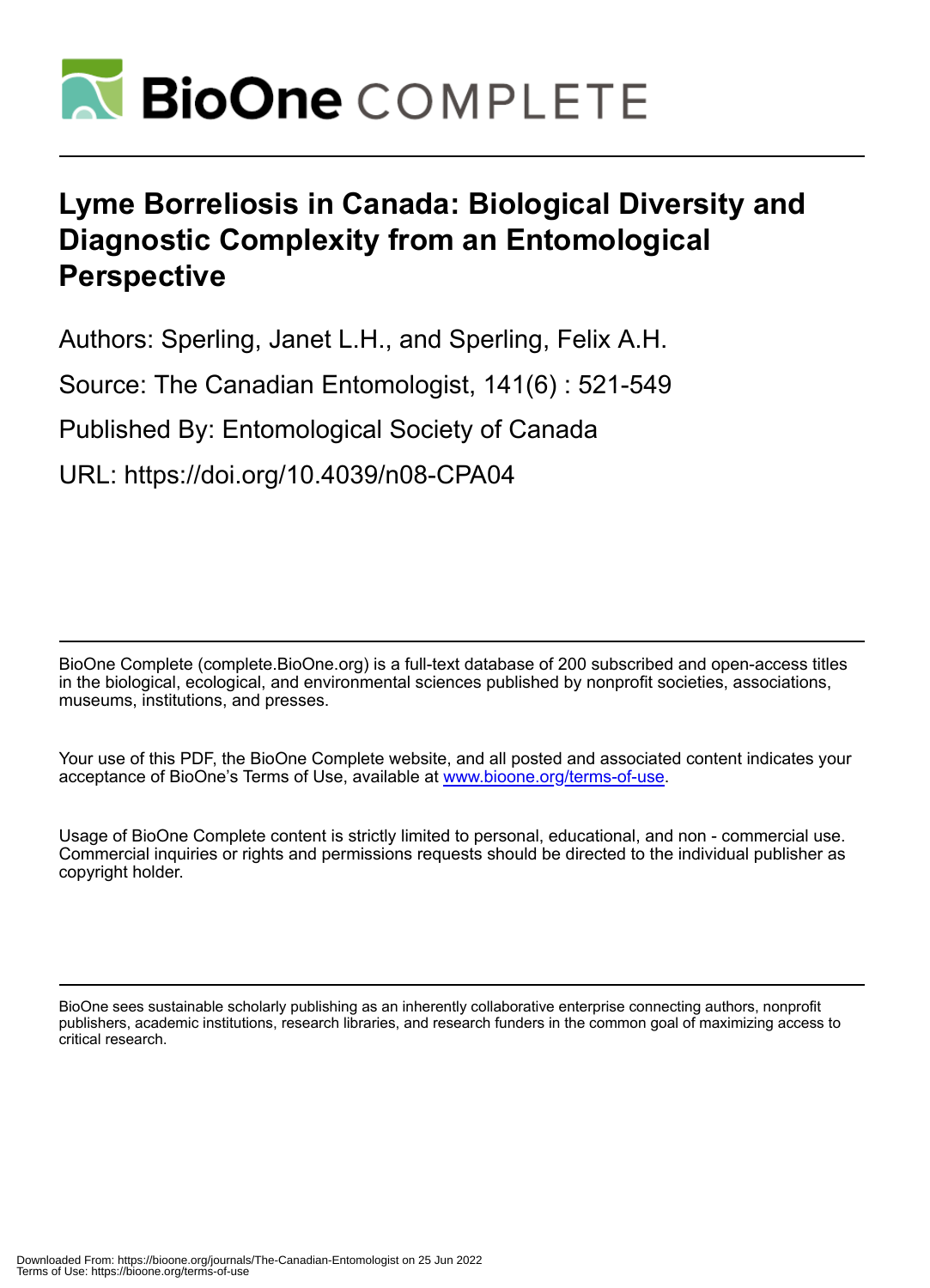# C.P. Alexander review / Revue C.P. Alexander<sup>1</sup>

# Lyme borreliosis in Canada: biological diversity and diagnostic complexity from an entomological perspective

# Janet L.H. Sperling, Felix A.H. Sperling<sup>2</sup>

Department of Biological Sciences, University of Alberta, Edmonton, Alberta, Canada T6G 2E9

Abstract—Lyme borreliosis (LB), also known as Lyme disease, is emerging as a serious tickborne illness across Canada. More than three decades of research on LB in North America and Europe have provided a large, complex body of research involving well-documented difficulties at several levels. However, entomologists are well situated to contribute to resolving some of these challenges. The central pathogen in LB, the spirochete Borrelia burgdorferi Johnson et al., includes numerous genospecies and strains that are associated with different disease symptoms and distributions. The primary vectors of LB are ticks of various Ixodes Latreille species (Acari: Ixodida: Ixodidae), but questions linger concerning the status of a number of other arthropods that may be infected with B. burgdorferi but do not transmit it biologically. A variety of vertebrates may serve as reservoirs for LB, but differences in their ability to transmit LB are not well understood at the community level. Persistent cystic forms of and immunesystem evasion by *B. burgdorferi* contribute to extraordinary challenges in diagnosing LB. Multiple trade-offs constrain the effectiveness of assays like ELISA, Western blot, polymerase chain reaction, and microscopic visualization of the spirochetes. Consequently, opportunities abound for entomologists to contribute to documenting the diversity of the players and their interactions in this devilishly complex disease.

Résumé—La borréliose de Lyme (LB), connue aussi sous le nom de maladie de Lyme, est en train de devenir une importante maladie transmise par les tiques dans l'ensemble du Canada. Les recherches au cours de plus de trois décennies sur LB en Amérique du Nord et en Europe ont fourni un ensemble conside´rable et complexe de travaux qui comporte des proble`mes bien identifiés à différents niveaux. Les entomologistes sont, cependant, bien placés pour contribuer à solutionner certains de ces défis. Le pathogène principal de LB, le spirochète Borrelia burgdorferi Johnson et al., englobe plusieurs espèces génétiques et souches qui sont associées à des symptômes et des répartitions différentes de la maladie. Les vecteurs principaux de LB sont des tiques de différentes espèces d'Ixodes Latreille (Acari: Ixodida: Ixodidae), mais il reste des questions concernant le statut de plusieurs autres arthropodes qui peuvent être infectés par B. burgdorferi, mais qui ne le transmettent pas biologiquement. Divers vertébrés peuvent servir de réservoirs pour LB, mais les différences relatives dans leur capacité à transmettre LB ne sont

Received 26 March 2009. Accepted 26 June 2009.

<sup>2</sup> Corresponding author (e-mail: felix.sperling@ualberta.ca). doi: 10.4039/n08-CPA04

Can. Entomol. 141: 521–549 (2009) Canada Canada Canada Canada Canada Canada Canada Canada Canada Canada Canada

<sup>&</sup>lt;sup>1</sup>This series is supported by a fund established in memory of the late Charles P. Alexander. The Entomological Society of Canada uses the fund to support the publication of invited articles or reviews on topics that broaden the scope of The Canadian Entomologist and (or) are of current significance to entomology.

Cette série est financée par un fond établi à la mémoire de feu Charles P. Alexander. La Société d'entomologie du Canada utilise les fonds afin de supporter la publication d'articles ou de revues sur invitation portant sur des sujets qui élargissent le champ de The Canadian Entomologist et (ou) sont présentement pertinents en entomologie.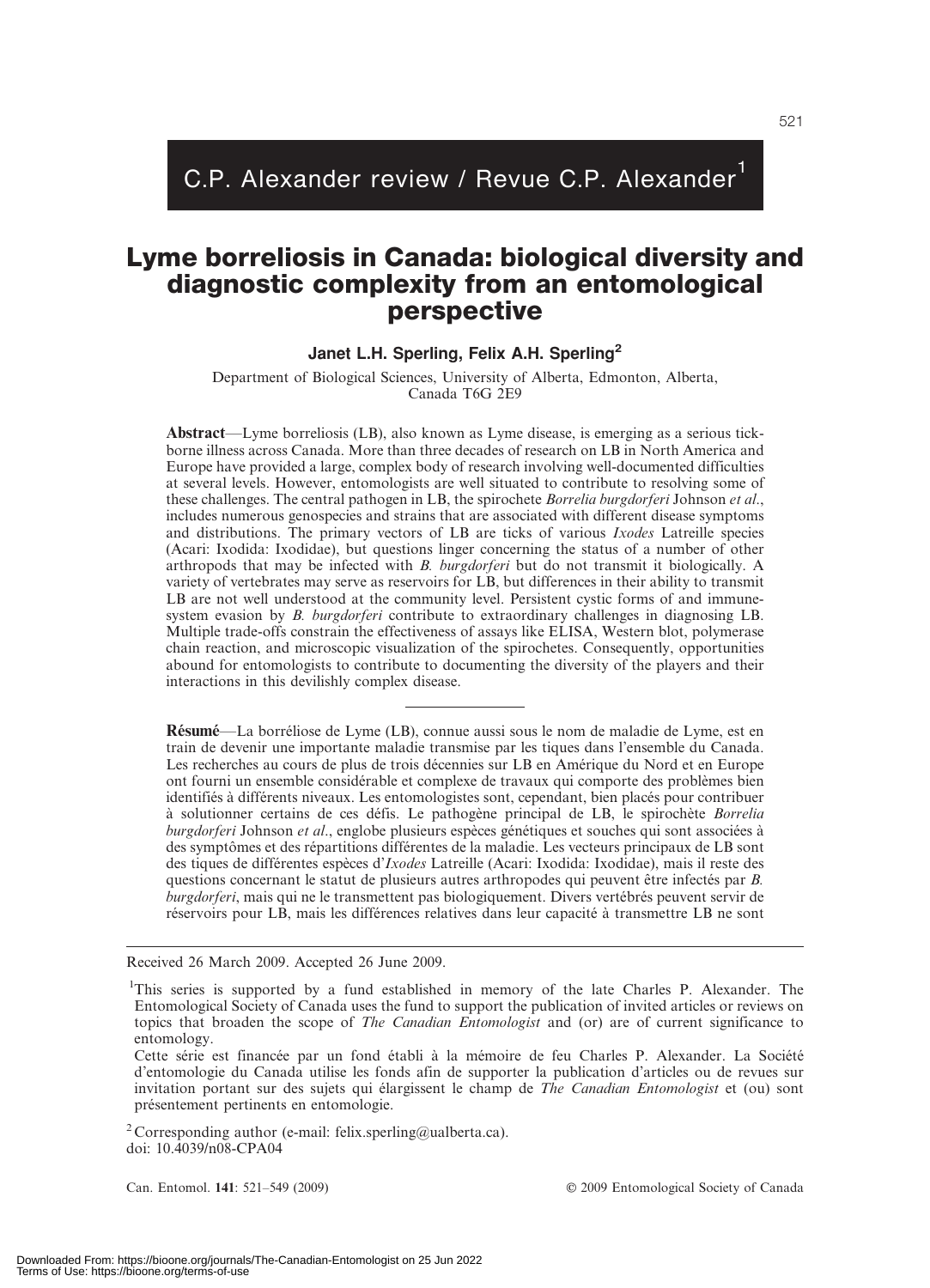pas bien comprises au niveau de la communauté. Les formes kystiques persistantes et l'évasion du système immunitaire chez B. burgdorferi rendent le diagnostic de LB extraordinairement compliqué. De nombreux compromis limitent l'efficacité de tests biologiques, tels que la méthode ELISA, le buvardage western, l'amplification en chaîne par polymérase et la visualisation des spirochètes au microscope. En conséquence, il existe de multiples occasions pour les entomologistes de contribuer à l'étude de la diversité des intervenants et de leurs interactions dans cette maladie diablement complexe.

[Traduit par la Rédaction]

#### Introduction

Lyme borreliosis (LB) is a potentially debilitating illness that is typically vectored by ixodid ticks (Acari: Ixodida: Ixodidae) and caused by infection by the spirochete Borrelia burgdorferi Johnson et al. or other closely related species of Borrelia Swellengrebel. While the disease is also known as Lyme disease, the term Lyme borreliosis is becoming increasingly prominent internationally, to emphasize the causative organism (Gray et al. 2002). It has become the most common disease vectored by arthropods in the United States of America (USA), with the majority of cases occurring in the northeastern and north-central regions. In 2005, a total of 12 914 cases were reported among the 56 million inhabitants of the 10 states that border eastern and central Canadian provinces, and the incidence of LB has more than doubled since it became nationally notifiable in the USA in 1991 (Centers for Disease Control and Prevention (CDC) 2007). In contrast, although most of the 32 million inhabitants of Canada lived within 150 km of the United States border in 2005, fewer than 50 cases of LB per year were diagnosed in humans by Canadian laboratories and approximately half of these were associated with travel to areas outside Canada (Charron and Sockett 2005).

In Canada, accurate LB statistics have been difficult to obtain because the disease is not yet nationally notifiable (Ogden et al. 2008a; Canadian Paediatric Society Infectious Diseases and Immunization Committee (CPS) 2009). Nonetheless, B. burgdorferi has now been recognized in every province (Table 1). Recent passive surveillance from Manitoba eastward has shown that 12.5% of sampled specimens of the tick vector Ixodes scapularis Say were infected with *B. burgdorferi*, including 10% of those collected on humans (Ogden et al. 2006). Infected ticks are not a new phenomenon in Canada; soon after the original description of B. burgdorferi, Lindsay et al. (1991) reported a 58% prevalence of B. burgdorferi in adult Ixodes Latreille at Long Point, Ontario.

LB has been recognized by the Public Health Agency of Canada as becoming increasingly important for Canadians (Ogden et al. 2008a, 2008d). Even so, some infectiousdiseases specialists disagree, noting that the disease is rare and reports of endemic cases have not increased in Canada during the past two decades (CPS 2009). In the USA, controversy over the diagnosis and treatment of LB has resulted in an increasing polarization of views, with some doctors interpreting it as a serious illness with long-term sequelae (e.g., Fallon et al. 2008; Stricker and Johnson 2008; Cameron 2009) and others viewing it as a faddish ailment used by patients to displace the less socially palatable medical explanation of psychiatric difficulties (Sigal and Hassett 2002; Hassett et al. 2008). Ballantyne (2008) concluded that such controversies can only be resolved with further research. Limitations in the sensitivity and specificity of blood tests across the genetic diversity of Borrelia species, an incomplete understanding of their immunesystem evasion and persistence, variation in the degree of human immunity, and complications due to co-infections by other diseasecausing microorganisms all contribute to the complexity of the interactions between the spirochetes, their vectors, and their vertebrate hosts. Even in Connecticut, where LB was first described and incidence is still very high, treatment has been sufficiently controversial that the Connecticut General Assembly recently passed legislation protecting doctors from disciplinary action for prescribing longterm treatment with antibiotics (Connecticut General Assembly 2009).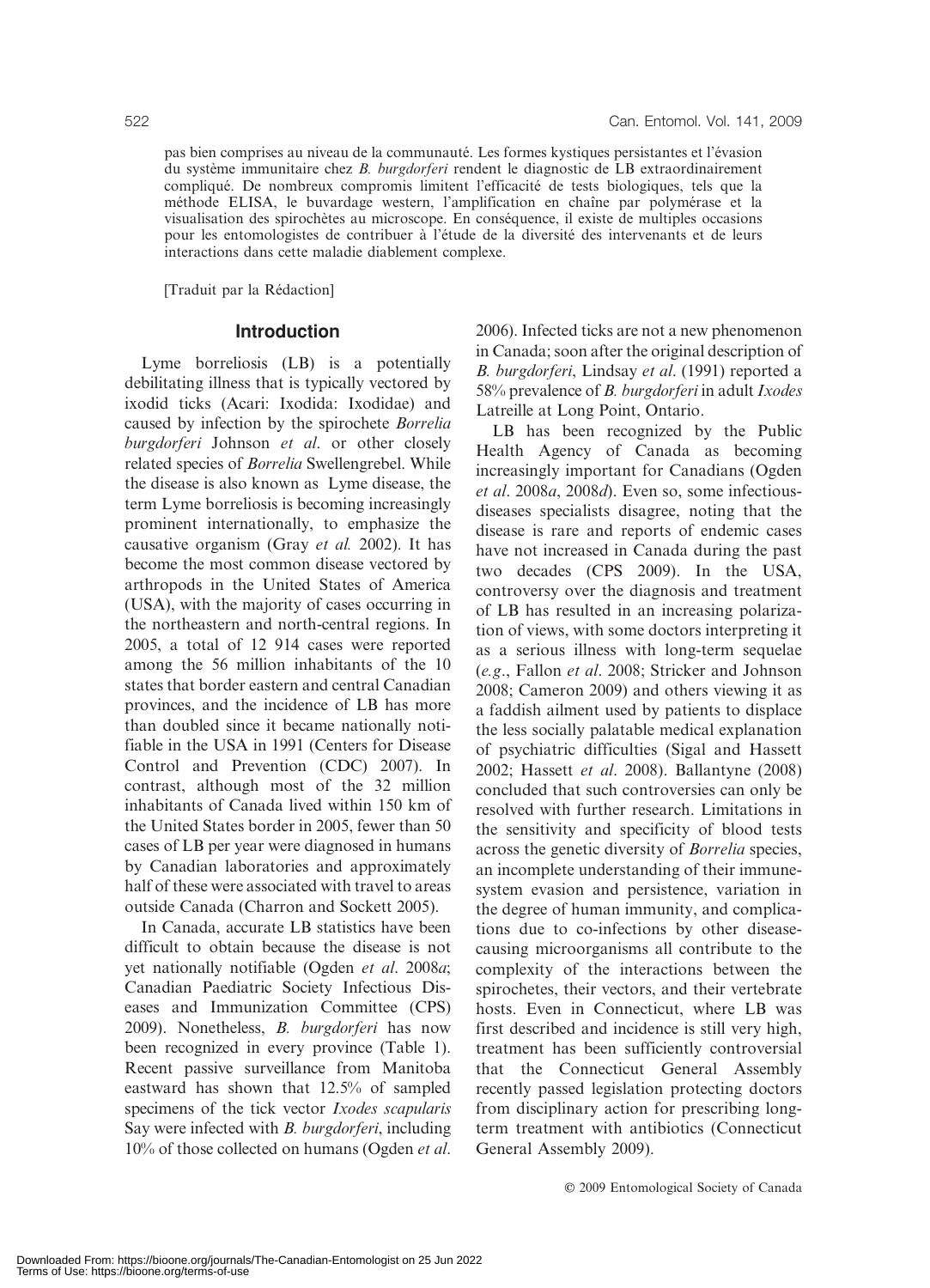|                      | First report of human<br>LB in Canada<br>Diseases Weekly<br>Report | First report of<br><i>I. scapularis</i> or<br>I. pacificus | PCR (or IFA) positive<br>for Borrelia burgdorferi<br>in ticks       | Positive cases<br>for dogs in<br>2007 <sup>1</sup> |
|----------------------|--------------------------------------------------------------------|------------------------------------------------------------|---------------------------------------------------------------------|----------------------------------------------------|
| Nova Scotia          |                                                                    | $1984^2$                                                   | 1999 <sup>3</sup>                                                   | 34                                                 |
| New Brunswick        | $1987^4$                                                           | $1990^2$                                                   | 1996 <sup>5</sup> (IFA)                                             | 11                                                 |
| Newfoundland         | $1989^{4}$                                                         | $1994^6$                                                   | $20017$ ( <i>B. burgdorferi</i> );<br>$20068$ ( <i>B. garinii</i> ) | n/a                                                |
| Prince Edward Island |                                                                    | 1989 <sup>2</sup>                                          | $19919$ (IFA)                                                       |                                                    |
| Ouebec               | $1984^{10}$                                                        | 1989 <sup>2</sup>                                          | $1996^{11}$                                                         | 65                                                 |
| Ontario              | $1977^{10}$                                                        | $1904^{12}$                                                | $1988^{13}$ (IFA), $1993^{14}$                                      | 395                                                |
| Manitoba             | 1988 <sup>4</sup>                                                  | 1989 <sup>2</sup>                                          | $2002^{15}$                                                         | 229                                                |
| Saskatchewan         | 199916                                                             | 199816                                                     |                                                                     | 3                                                  |
| Alberta              | 1989 <sup>4</sup>                                                  | $1998^3$ ; $2002^{15}$                                     | $1994^{17}$                                                         | 5                                                  |
| British Columbia     | 19884                                                              | $1910^{18}$                                                | $1993^{19}$                                                         | 4                                                  |

Table 1. Reports of Lyme borreliosis (LB) and Ixodes ticks in Canada.

Note: Sources are as follows: 1, IDEXX Laboratories, Inc. (2008); 2, Costero (1990); 3, Scott et al. (2001); 4, Mackenzie (1990); 5, Bjerkelund (1997); 6, Artsob et al. (2000); 7, Whitney (2005); 8, Smith et al. (2006); 9, Artsob et al. (1992); 10, Bollegraaf (1988); 11, Louise Trudel, Laboratoire de santé publique du Québec, Institut national de santé publique du Québec, Sainte-Anne-de-Bellevue, personal communication, 26 March 2009; 12, Nuttall and Warburton (1911); 13, Barker et al. (1988); 14, Banerjee et al. (1995b); 15, Morshed et al. (2005); 16, Lindsay et al. (1999c); 17, Banerjee et al. (1995a); 18, Gregson (1956); 19, Banerjee (1993).

Entomologists are no strangers to the complexity that accompanies diversity, and are well positioned to make positive contributions to resolving some of the controversies that surround LB. In fact, entomologists have a vested interest in LB because many are potentially exposed to infection during fieldwork (Piacentino and Schwartz 2002; Vázquez et al. 2008) and yet are also aware of the potential for entomophobic hysteria. Furthermore, entomologists in Canada have an opportunity to make a fresh start, taking advantage of the currently low profile of the disease in Canada but building on the large volume of recent scientific studies from the USA and Europe. The purpose of this review is to explore the scientific, peer-reviewed research on LB that is relevant to Canada, with particular focus on biological and diagnostic factors that contribute to making this disease so challenging.

# The natural history and ecology of LB

#### Diversity of Borrelia species and delimitation of B. burgdorferi

After investigating bacteria in ticks that were implicated in a cluster of juvenile

arthritis cases from Old Lyme, Connecticut (41°19'N, 72°20'W), Burgdorfer et al. (1982) proposed that a spirochete was the etiologic agent of this illness. European researchers isolated a morphologically and immunologically similar spirochete from the skin and cerebrospinal fluid of a patient suffering from Bannwarth's syndrome (Pfister et al. 1984). The spirochete was formally named B. burgdorferi by Johnson et al. (1984) and later shown to include three distinct phyletic groups (Welsh et al. 1992). These three groups of strains, referred to as *B. burgdorferi sensu* stricto (s.s.), B. garinii Baranton et al., and B. afzelii Canica et al., were associated with differences in clinical symptoms within a broad definition of LB (Lebech et al. 1994). Borrelia burgdorferi tends to produce arthritic symptoms, B. garinii tends to infect neural tissue, and B. afzelii may persist in the skin (Terekhova et al. 2006; Tilly et al. 2008; Craig-Mylius et al. 2009; Hildenbrand et al. 2009; Kudryashev et al. 2009).

Rudenko et al. (2009) have now described Borrelia carolinensis from the southeastern USA as the 14th species of the B. burgdorferi sensu lato (s.l.) complex. The members of this species complex vary in host/vector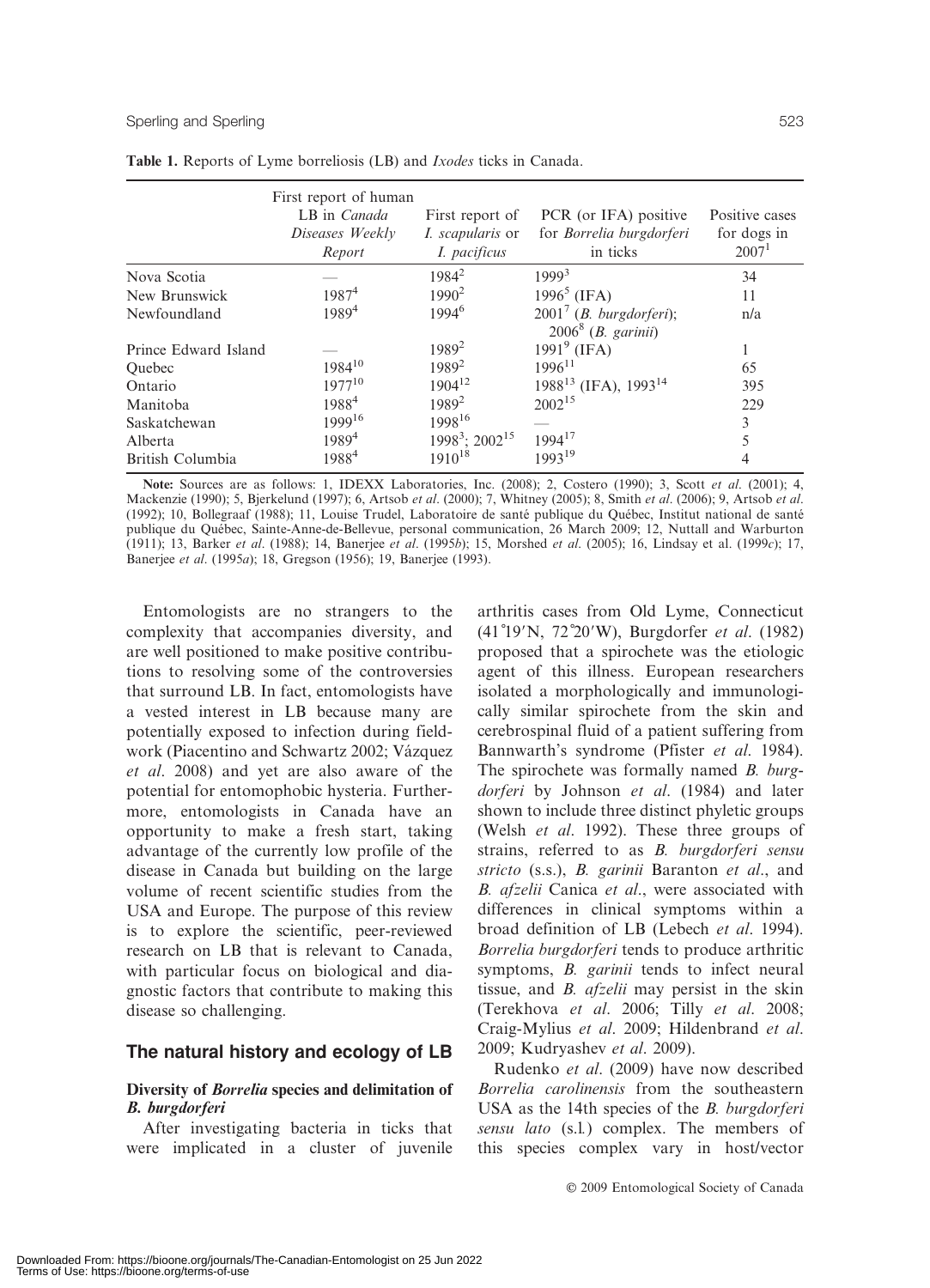associations, pathogenicity, and distribution, and have now been recorded in many areas where they were not previously thought to occur (Rudenko et al. 2009). In North America, Lyme-like borreliosis may also be caused by B. lonestari Armstrong et al. (Stromdahl et al. 2003) and B. bissettii Postic et al. (Schneider et al. 2008), both of which occur widely on the continent. A Colorado isolate of B. bissettii has been shown to be pathogenic to mice, but an isolate from British Columbia was not (Schneider et al. 2008). Another species, B. californiensis Postic et al., is of unknown pathogenicity and has so far only been documented from California, where it is primarily associated with the California kangaroo rat, Dipodomys californicus Merriam (Postic et al. 2007).

Outside the B. burgdorferi s.l. complex, other Borrelia species can cause relapsing fever, with *B. hermsii* (Davis) vectored by argasid ticks (Ixodida: Argasidae) and occurring in British Columbia, Montana, and south through the Rocky Mountains (Schwan et al. 2007), and B. recurrentis (Lebert) vectored by the human body louse, Pediculus humanus L. (Anoplura: Pediculidae), in several widely separated Third World countries (Cutler et al. 1997). Borrelia recurrentis infection may occur either by crushing infected lice into broken skin or by contact with infected louse feces (Houhamdi and Raoult 2005). Difficulties in diagnosing Borrelia spp. have been reviewed by Exner (2004).

Unexpectedly large genetic diversity has also been found within B. burgdorferi s.s. For example, nine distinct clonal lineages were found at one field site in the northeastern USA (Bunikis et al. 2004). Differences in fitness between two of these genotypes, one isolated from blood and the other from skin, were studied in mice by Hanincová et al. (2008). The blood isolate retained its infectivity to xenodiagnostic ticks, whereas the skin isolate did not, suggesting partial diversification into more specialized subtypes in North America. Additional research in North America and Europe has shown further diversity in *B. burgdorferi* s.s.; at least 12 distinct sequence types defined by DNA sequence differences in outer-surface protein C (OspC) coexist in the northeastern USA and at least 17 OspC types are found across the USA and Europe (Qiu et al. 2008). OspC-A genotypes are associated with a highly virulent clonal group that has a wide distribution, suggesting recent migration of  $OspC-A$  genes into North America from Europe within the past few hundred years (Qiu et al. 2008). Interestingly, the  $OspC-A$  sequence at the  $O<sub>SP</sub>C$  locus characterizes isolate B31, which was explicitly identified as the ''type strain'' in the original description of B. burgdorferi (Johnson et al. 1984). Most of the genome of B31 has subsequently been sequenced by Casiens et al. (2000).

Based on multilocus sequences for several slow-evolving housekeeping genes (MLSTs), Margos et al. (2008) agreed with Qiu et al. (2008) about the European origin of B. burgdorferi; however, they contended that B. burgdorferi has existed in North American refugia for much longer, in the order of millions of years. Although Margos et al. (2008) documented substantial discordance in topology as well as evolutionary processes between their concatenated MLST markers compared with the  $OspC$  locus, they did not consider whether recent introgression and hybridization of genes introduced from Europe may have contributed to the virulence of LB via hybridization. In other words, differences between MLSTs and OspC topology may reflect legitimately distinct biological processes in which housekeeping genes characterize a portion of the genome that has remained geographically stable, whereas OspC genes show signs of strong selection and recent trans-Atlantic gene flow. If so, this would mean that MLSTs may not unambiguously genotype B. burgdorferi samples or establish their evolutionary relationships and population structure at different levels, as was maintained by Margos et al. (2008).

Although intellectually fascinating, the complexity of B. burgdorferi s.l. has provoked spirited disagreement. Even the delimitation of LB is contentious. One school of thought is represented by the Infectious Diseases Society of America (Wormser et al. 2006, 2007) and relies on narrowly focused serology that is commonly applied in Canada using commercial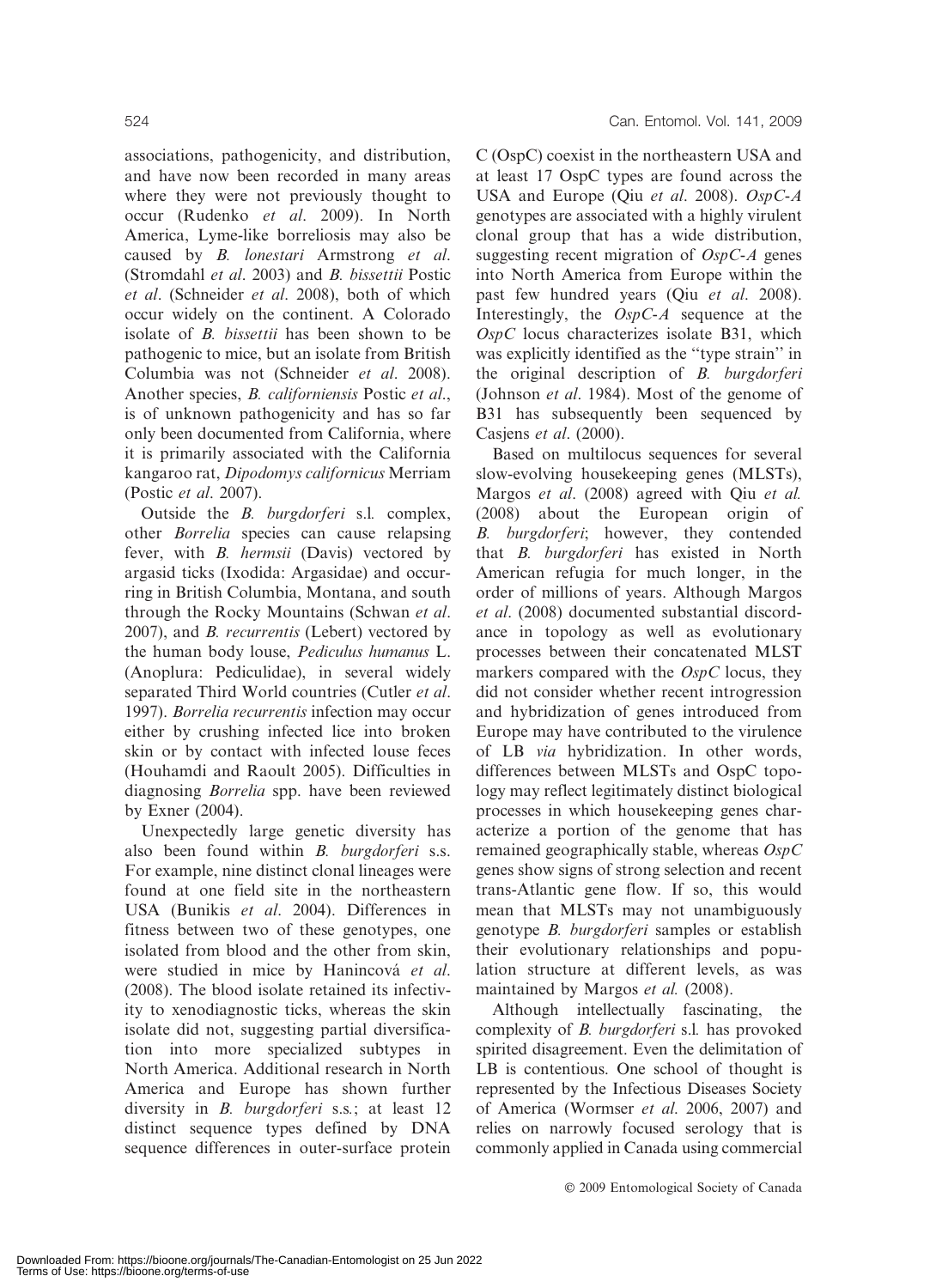diagnostic kits such as MarDx (Canadian Public Health Laboratory Network (CPHLN) 2007), which were developed using the B31 strain of B. burgdorferi s.s. In contrast, the International Lyme and Associated Diseases Society defines LB more broadly as infection with *B. burgdorferi* s.l., which may be confounded with associated co-infections (Cameron et al. 2004). A small minority of practitioners even prefer to describe LB as a disease that is primarily a polymicrobial infection, emphasizing synergies of co-infections and host factors rather than the diversity of Borrelia spp. to explain the complex and notoriously variable clinical presentations of LB (Owen 2006). In common with other spirochetal diseases, LB has a wide spectrum of clinical symptoms that usually occur in successive stages (Miklossy 2008; Hildenbrand et al. 2009), and this diversity of symptoms, whether they are concurrent or successive, certainly contribute to the challenge of determining which of these symptoms are due to B. burgdorferi.

#### Vector incidence and distribution

Borrelia burgdorferi is almost exclusively vectored by Ixodes ticks throughout its temperate Northern Hemisphere distribution (Eisen and Lane 2002). In British Columbia the primary vector is I. pacificus Cooley and Kohls, whereas across central and eastern Canada it is I. scapularis; together these two tick species are believed to be responsible for almost all human LB infections in Canada (Ogden et al. 2008d).

There are various methods of sampling ticks for study. Probably the most common is flagging (or dragging), which usually involves dragging a flannel sheet about  $1 \text{ m}^2$  in area lightly against vegetation for a specific amount of time before inspecting it visually for adhering ticks (e.g., Faulde and Robbins 2008; Ogden et al. 2008d; Scott et al. 2008). Alternatively, humans wearing protective clothing may be inspected for attached ticks (Lane et al. 2004; Faulde and Robbins 2008). These techniques suffer from the disadvantages that sampling takes place over a relatively short time period and is subject to weather conditions (Gray 1985).

Longer term sampling may be accomplished using caged sentinel animals (Burkot et al. 2001) or carbon dioxide traps (Gray 1985) but is problematic because I. scapularis has very limited horizontal movement (Falco and Fish 1991). Livetrapped animals can be inspected visually for ticks (Ogden et al., 2008c; Salkeld et al. 2008) or their cages can be suspended over water into which the ticks fall (Ginsberg et al. 2005). Lane and Loye (1991) reported that visual inspection detected as few as 45% of the number of I. pacificus that were found using drop-off collection. Birds can be a source of ticks during banding (Scott et al. 2001; Morshed et al. 2005; Smith et al. 2006), as can deer killed by hunters (Lindsay et al. 1999b; Shariat et al. 2007). Passive surveillance may involve taking advantage of ticks removed in medical or veterinary clinics (Ogden et al. 2006, 2008d). A flaw of passive sampling is that the nymph is the tick life stage most likely to transmit disease to humans (Mather et al. 1996), but most ticks submitted as a result of passive surveillance are adult females, which are more easily detected (Morshed et al. 2006; Ogden et al. 2006).

The basic phenology of *Ixodes* ticks in Canada can be described relatively simply (Fig. 1) but there is substantial variation in the basic pattern within and between regions. An established population at Long Point in southern Ontario has received the best documentation to date (Lindsay et al. 1999a, 1999b). Larval activity in this area was lengthy, with weak peaks in mid to late June and mid-August (Lindsay et al. 1999a). On the other hand, nymphs were most abundant during a narrower time range, in June and July (Lindsay et al. 1999a), and adult activity was distinctly bimodal, with peaks in April and October (Lindsay *et al.* 1999 $b$ ). The bimodal questing activity of adult I. scapularis in Ontario has been confirmed by Morshed *et al.* (2006), and in Manitoba, peak activity of adult I. scapularis occurs between September and November, with a second peak from April to June (Galloway 2002). Elsewhere in Canada the phenology of Ixodes may vary depending on local conditions; however, detailed studies are not generally available. In California, adult I. pacificus have a bimodal activity pattern, with peak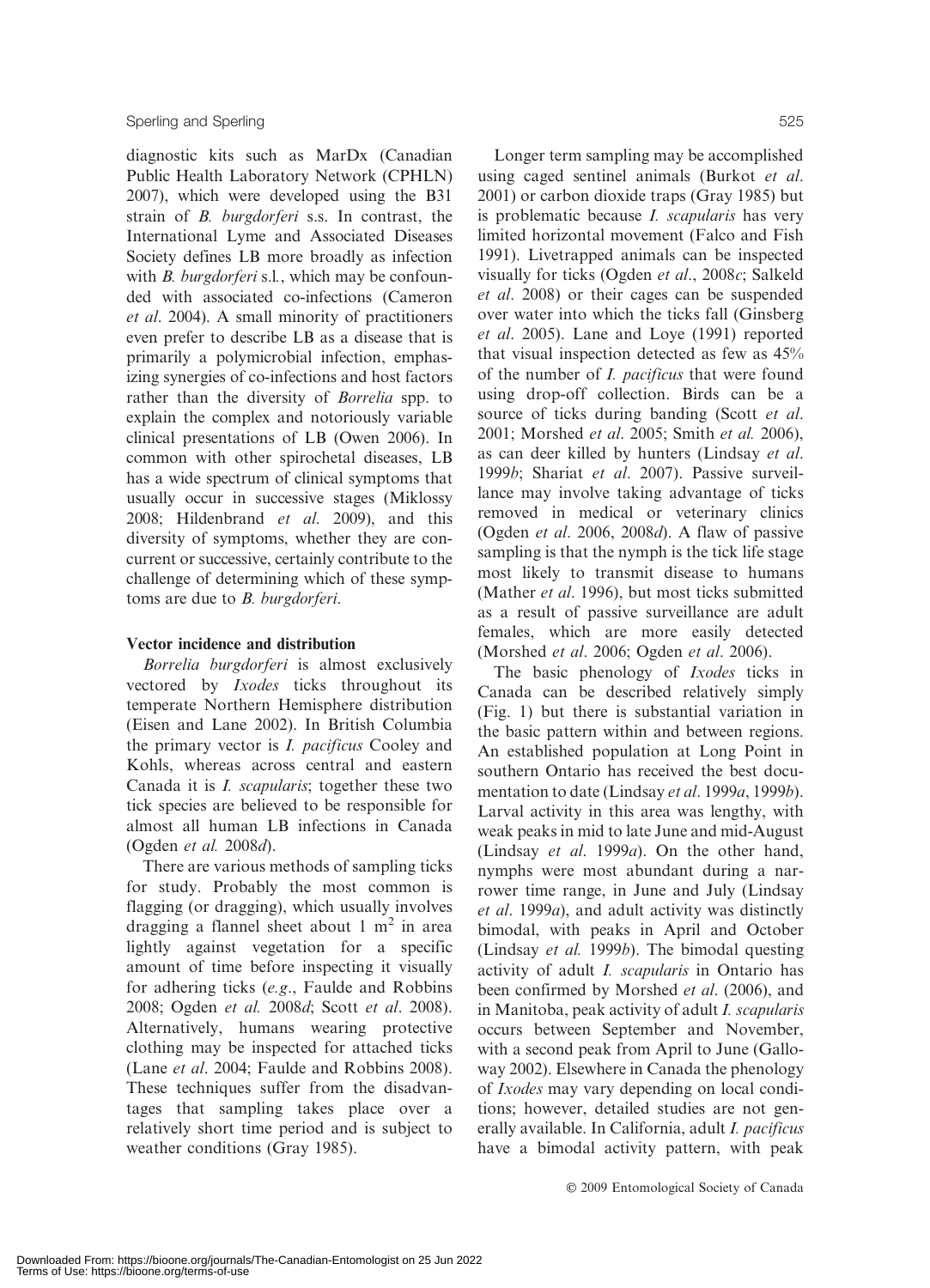Fig. 1. Typical life cycle of the blacklegged tick, *Ixodes scapularis*, and associated infection by *Borrelia* burgdorferi in Canada, showing the succession of immunological and environmental challenges to spirochetes (broken lines and ''wiggles'') as they cope with tick searches for hosts, successive tick life stages, variation in blood-meal sources, and transmission to and from vertebrate hosts. Phenology is largely taken from Lindsay et al. (1999a, 1999b) and Galloway (2002), although the cycle may be extended for 1 or more years if ticks are unable to find food in any given year.



activity in both March and December and nymphs occurring between April and August (Clover and Lane 1995).

In agreement with Lindsay et al.'s (1999b) findings for southern Ontario, long duration and weak bimodality are also evident in the activity of larval I. scapularis from both the northeast and Upper Midwest of the USA (Gatewood et al. 2009), although the authors chose to fit a unimodal curve to their larvaloccurrence data. In contrast, the seasonal activity of nymphs was explicitly recognized as bimodal, and the variation in size of the two nymphal-activity peaks was interpreted as the result of variation in the number of larvae that hatch in midsummer and then may or may not be able to feed before overwintering (Gatewood et al. 2009). However, it is plausible that adult phenology also contributes to the biomodality of both larval and nymphal activity. Extended larval activity may be due to the overlap of two cohorts: larvae hatching from eggs laid early in spring by females that had fed in the fall and overwintered, and those resulting from females that fed in spring and laid eggs somewhat later. As Killilea et al. (2008) have emphasized, there is a strong need for standardized sampling of all life stages of ticks across broad geographic regions.

Primary tick identification guides that are likely to be useful in Canada include Gregson (1956), Keirans and Clifford (1978), Furman and Loomis (1984), Durden and Keirans (1996), and Web sites such as Ticks of Canada (Canadian Lyme Disease Foundation 2009) and Anderson and Harrington (2009). Lindquist et al. (1999) produced couplets that augment the keys of Gregson (1956), Keirans and Clifford (1978), and Durden and Keirans (1996).

Established populations of I. scapularis have been well documented in localized areas of Nova Scotia, Ontario, and Manitoba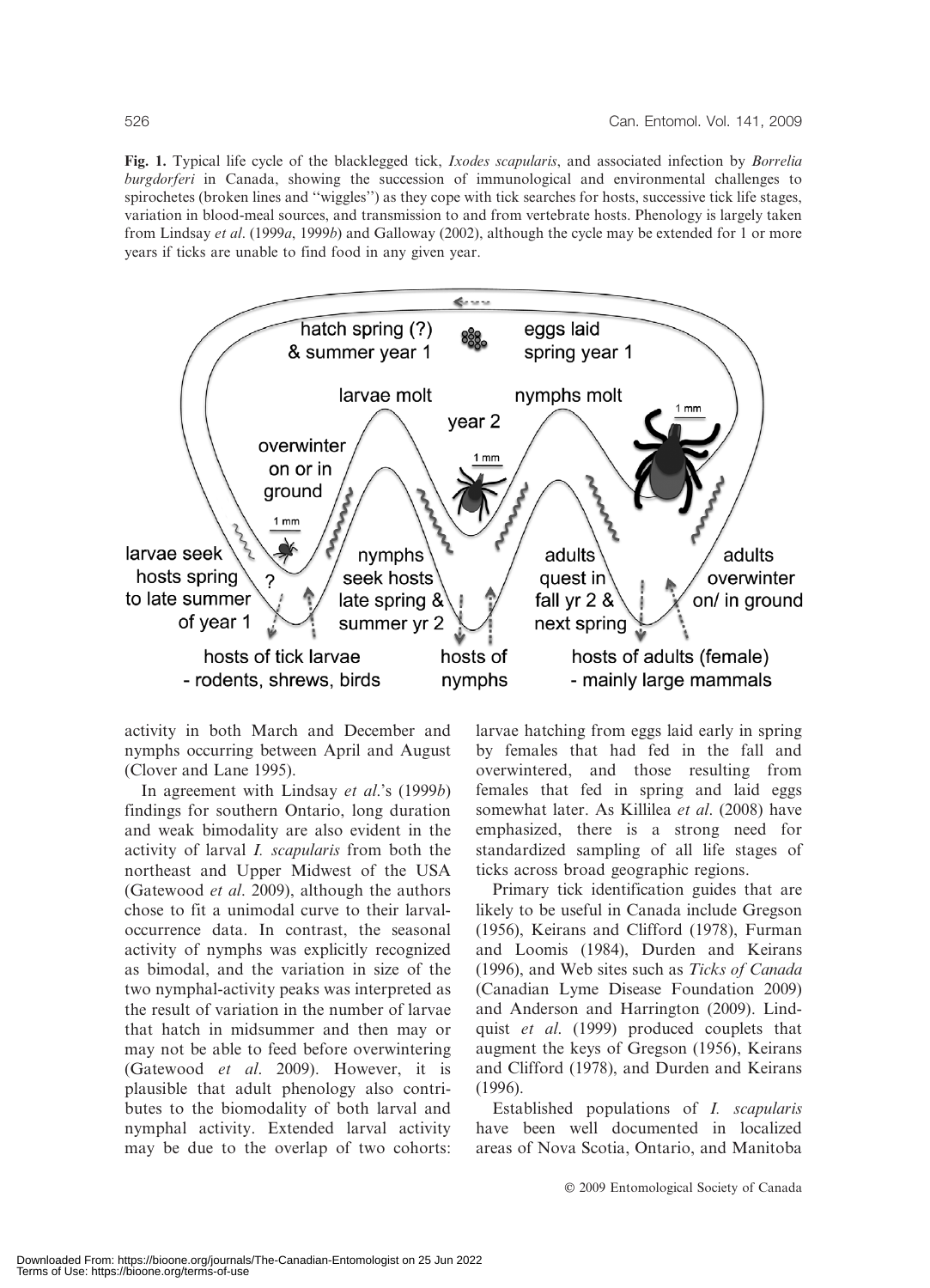(Ogden et al. 2008d). Populations of I. pacificus have been established for at least a century in southern British Columbia (Gregson 1956). The dispersal and population structure of *I. pacificus* are still poorly understood, but work based on both allozymes and mtDNA has shown patterns of high local genetic diversity and locus-specific isolation or selection in localities ranging from West Vancouver, British Columbia, to southern California and Utah (Kain et al. 1997, 1999). Ixodes vectors can be spread by migratory birds across most of Canada (Scott et al. 2001; Morshed et al. 2005; Ogden et al.  $2008c$ , which means that sporadic cases of LB can occur throughout Canada and transient populations of Ixodes ticks could establish in suitable localized habitats. Because I. scapularis and I. pacificus commonly feed on deer and other vertebrates that live in woodlands, increases in tick numbers can result from restoration of woodlands, especially in semiurban areas, where hunting of deer is discouraged (Killilea et al. 2008). Changes in the distribution of ticks as a result of climate change are predicted to be disproportionately serious in Canada, with consequent increases in cases of LB (Ogden et al. 2006, 2008a, 2008c, 2008d).

Other confirmed vectors of B. burgdorferi that are known to range into Canada include Ixodes angustus Neumann, I. dentatus Marx, I. jellisoni Cooley and Kohls, I. muris Bishopp and Smith, and I. spinipalpis Hadwen and Nuttall (Gregson 1956; Eisen and Lane 2002). Older literature that lists I. dammini Spielman et al. as a vector of B. burdorferi (e.g., Lindsay et al. 1991) refers to I. scapularis; these two species are now considered conspecific (Wesson et al. 1993). Ixodes cookei Packard is not considered to be a competent vector of B. burgdorferi (Barker et al. 1993), although B. burgdorferi is documented from a specimen of I. cookei and its dog host in central Alberta (Fernando et al. 2008). Borrelia garinii, the most neurotropic of the European forms of LB, has been found in *I. uriae* White on seabirds in Newfoundland (Smith et al. 2006). In general, most Ixodes ticks in Canada appear to be competent, although not necessarily efficient, vectors of *B. burgdorferi* (Eisen

and Lane 2002). Ixodes gregsoni has been newly described from mustelids in Canada Lindquist et al. (1999), but is unlikely to have much of an effect on transmission of B. burgdorferi because mustelids are poor reservoirs (LoGiudice et al. 2003). A number of ticks can acquire B. burgdorferi infections but are considered incompetent because they are unable to pass the infection on to the next host; these include Amblyomma americanum (L.), Haemaphysalis leporispalustris Packard, all species of Dermacentor C.L. Koch, and a few species of Ixodes (Eisen and Lane 2002). Vector competence is defined as the ability to (i) acquire spirochetes when feeding on an infected host, then  $(ii)$  pass them between tick life stages, and subsequently *(iii)* pass the infection to a susceptible host while feeding (Eisen and Lane 2002). Transmission of Borrelia from younger to older tick life stages is well established and such trans-stadial transmission is important because ticks generally feed on only one individual host per tick life stage (Oliver 1989). Less is known about the prevalence and importance of infection passed to larvae from adult females via the egg stage (Eisen and Lane 2002), although such transovarial infection may be important in Europe (Kurtenbach et al. 1995). For all forms of transmission, however, it is difficult to distinguish experimentally between complete incompetence and rare vectoring because of low tick infectivity (Kahl et al. 2002). The B. burgdorferi-vectoring competence of ticks is distinguished from mechanical transmission, where pathogens are not passed via the normal tick salivary secretions but are introduced past broken skin by a mechanism such

as pathogens clinging to the mouthparts (an unlikely scenario considering the sensitivity of Borrelia to oxygen; Barbour and Hayes 1986) or, more plausibly, crushing a tick into a wound in the course of attempted removal. For a tick-borne proteobacterium, Anaplasma Theiler, in cattle, mechanical vectoring via the mouthparts of biting flies is approximately two orders of magnitude less efficient than biological vectoring (Scoles et al. 2005). However, the efficiency of mechanical vectoring of Borrelia and its role in human illness are not known. Until recently, autoinoculation by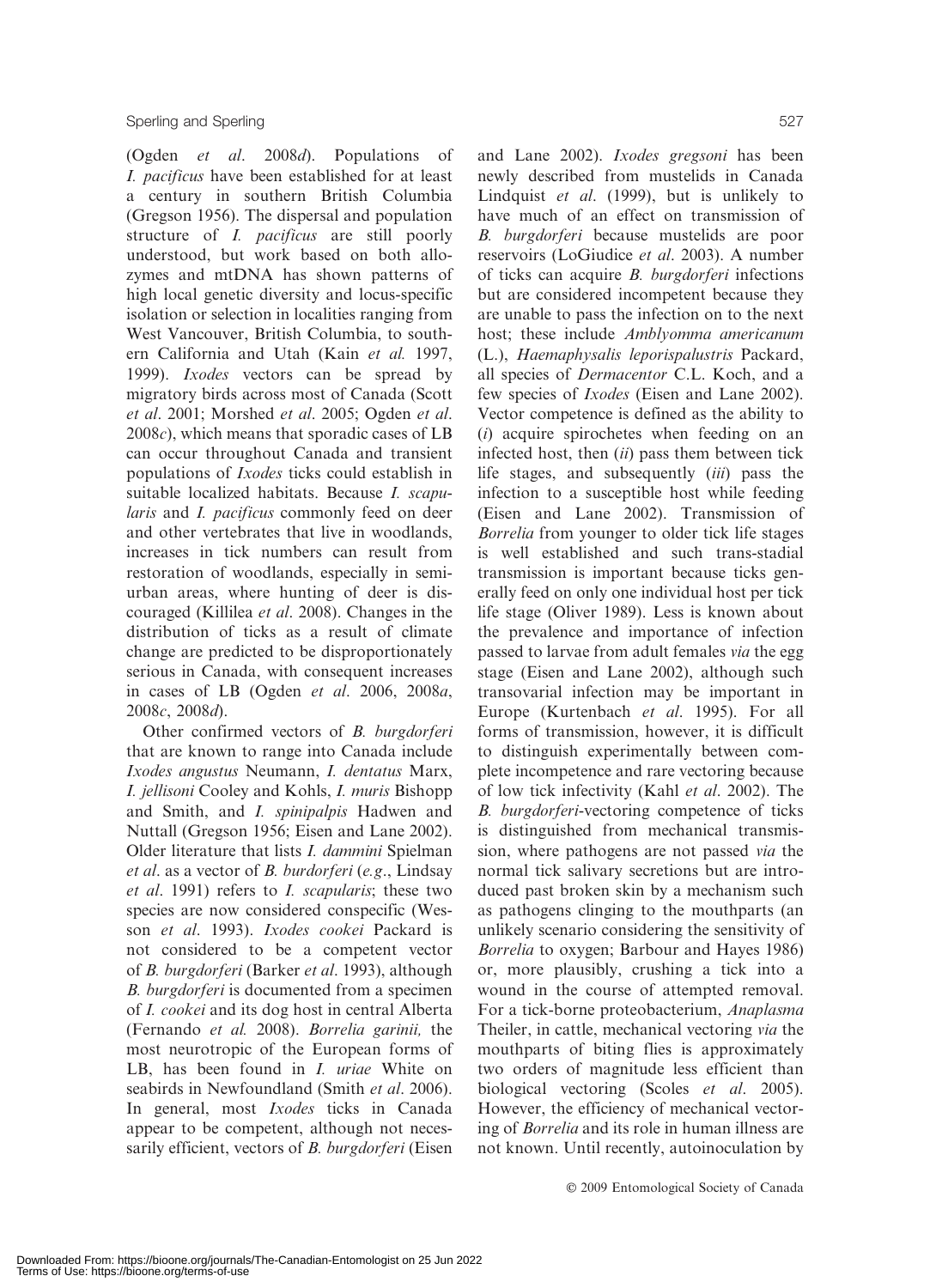crushing lice into wounds was thought to be the only way that B. recurrentis was transmitted (Houhamdi and Raoult 2005).

In addition to tick species, mosquitoes (Diptera: Culicidae), tabanid flies (Diptera: Tabanidae), and fleas (Siphonaptera) are known to harbor a competent vector B. burgdorferi but none has been shown to be competent as defined by Eisen and Lane (2002). In mosquitoes, for example, 7%–8% of adult female Aedes Meigen in Connecticut (Magnarelli et al. 1986) and 1.7% of Culex pipiens (L.) in Poland carried B. burgdorferi (Kosik-Bogacka et al. 2007). Furthermore, transmission between mosquito life stages is suggested by the occurrence of Borrelia in 1.6% of larval Culex L. in the Czech Republic (Zákovská et al. 2002) and 3.2% of larval and 1.6% of pupal C. pipiens in Poland (Kosik-Bogacka et al. 2007). Mites may also contain B. burgdorferi (Zakovska et al. 2008), but no surveyed spiders have been found to harbor Borrelia (Suffridge et al. 1999).

There are anecdotal reports of LB transmitted by vectors other than ticks in Canada (Doby et al. 1987) and the USA (e.g., Luger 1990). These are unsupported by any of the evidence normally required to demonstrate competence or even mechanical vectoring. Nonetheless, although statements such as ''fleas, flies, and mosquitoes are not vectors for Lyme disease'' (Bratton et al. 2008) are common in the medical literature, it is conceivable that the detailed documentation of transmission by tick vectors has overshadowed occasional mechanical transmission by secondary vectors. Eisen and Lane (2002) state, ''Although insects may prove incompetent to serve as vectors for B. burgdorferi s.l., the possibility of occasional mechanical transmission should not be discounted''. Further study is clearly needed.

# Diversity and dynamics of reservoir hosts

The primary reservoir host of LB in North America has long been assumed to be whitefooted mice (Levine et al. 1985), although recent research in the northeastern USA shows that two shrew species are each at least as likely as white-footed mice to be a potential source of infection for humans in some locations (Brisson et al. 2008). On the west coast of North America, infection rates demonstrate that squirrels are highly competent reservoirs and their infection rates correlate closely with rates of human infection (Salkeld et al. 2008). Major described hosts of B. burgdorferi that interact with humans include white-footed mice, chipmunks, squirrels, wood rats, and shrews (Killilea et al. 2008).

Some animals that act as common hosts for tick vectors, most notably deer in Europe and North America (Kurtenbach et al. 1998; Ullmann et al. 2003) and lizards in California (Lane 1990; Giery and Ostfeld 2007), are able to clear infection by B. burgdorferi and thereby may actively contribute to reducing rates of infection with *B. burgdorferi*. Thus, high deer densities could have both a positive and a negative influence on the zoonotic cycle of LB by allowing tick populations to be high while reducing rates of *Borrelia* infection in ticks if deer are the primary intermediate host between rodents, such as shrews, and humans. However, a recent report from Tennessee shows that 33% of winter ticks, Dermacentor albipictus (Packard), collected from whitetailed deer were positive for B. burgdorferi or B. lonestari (Shariat et al. 2007). The observation that *Borrelia* was not cleared from ticks feeding on these deer suggests that in some areas deer may still be significant reservoir hosts. The report by Shariat *et al.* (2007), however, is anomalous and it remains to be shown that *D. albipictus* could vector *Borrelia*. Lizards are also variable in their ability to clear B. burgdorferi infection (Clark et al. 2005) and are not universal in their incompetence as reservoir hosts (Giery and Ostfeld 2007).

Since birds, including migratory song birds that nest in urban habitats, are important for long-distance dispersal of ticks (Morshed et al. 2005; Ogden et al. 2008c; Scott et al. 2001) and some are important reservoirs for *B. burgdor*feri (Ginsberg et al. 2005), they can play an important role in peridomestic exposure to LB (Ginsberg et al. 2005).

In addition to variation in the strains of Borrelia that they tend to carry, reservoir animals exhibit differing symptoms of infection. For example, mice, commonly used as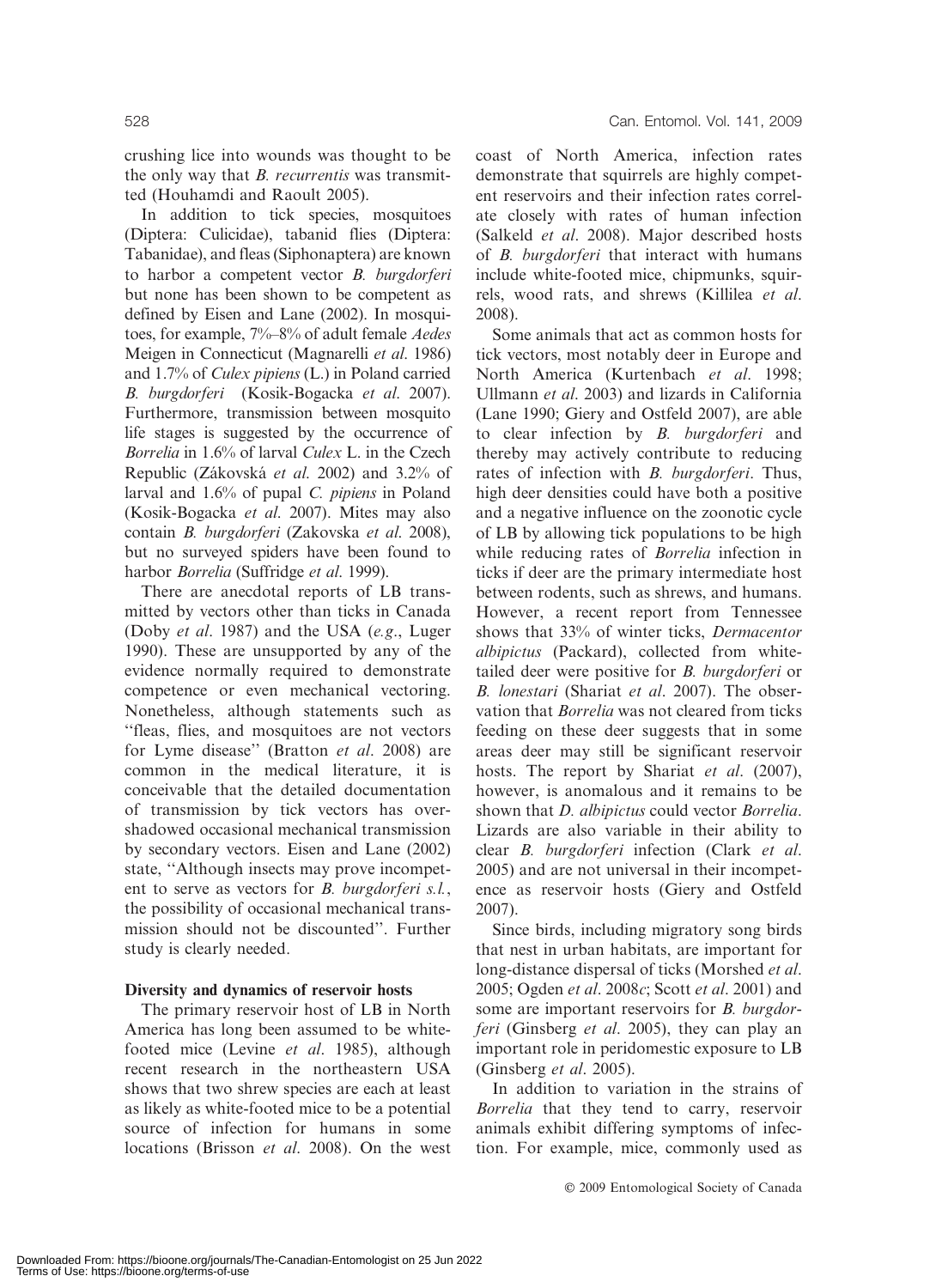models for human infection, do not develop the characteristic bull's-eye rash or exhibit clear neurological manifestations of LB, although they are excellent models for the arthritis form of LB (Yrjänäinen et al. 2007). This may explain the greater attention paid to the arthritis form of LB, for which an excellent animal model exists, than to the neurological form, where animal models are more problematic (Nardelli et al. 2008; Rupprecht et al. 2008).

Rates of infection of *I. pacificus* by *B.* burgdorferi are considered low in British Columbia (Ogden et al. 2008d) and reported as being less than 1% across the province (British Columbia Ministry of Health 2008). Charron and Sockett (2005) have speculated that this is due to the preference for lizard hosts shown by *I. pacificus* in the nymphal stage, presumably based on the borreliacidal properties of lizard blood demonstrated in California (Lane 1990; Slowik and Lane 2009). However the significance of such an interaction remains to be demonstrated in British Columbia, where lizards, being at the extreme northern edge of their ranges, are at much lower density. In British Columbia, the effect of climate change and the importance of patchiness in the distribution of B. burgdorferi and infected hosts are currently unpredictable (Ogden et al. 2008d).

# Risk of human exposure to LB

The risk of human exposure to LB is related to numerous factors, such as the identity of ticks, the particular Borrelia strain, previous hosts, local ecological interactions, or human behavior (Horobik et al. 2006). Human behaviors that bring people into contact with ticks include sitting on logs, gathering wood, leaning against trees, walking in natural areas, and stirring or sitting on leaf litter (Lane et al. 2004). Even when considerable personal protection measures are taken by highly motivated entomologists, potentially infected ticks have been removed up to 2 days later, demonstrating that the risk of exposure to LB is still significant (Lane et al. 2004; Vázquez et al. 2008). Forest fragmentation may increase the risk of LB through loss of predators from smaller patches and a

consequent increase in the abundance of small rodents, leading to higher densities of infected nymphal ticks (Allan et al. 2003). Also, highly diverse communities of vertebrates are less likely to bring infected nymphs into contact with humans, owing to ''dilution effects'' (LoGiudice et al. 2003). The dilution effect hypothesis states that when there are multiple vertebrate hosts for ticks, and these hosts differ in how well they clear infection but do not differ in resistance to ticks, then B. burgdorferi will no longer be transmitted as efficiently as when only the most susceptible hosts are infected. A number of other factors are also likely to influence the distribution and infection rates of ticks and there is a clear need for tick occurrence to be documented in a more standardized manner at multiple spatial and temporal scales (Killilea et al. 2008).

In the USA, the number of infected nymphs of I. scapularis and I. pacificus correlates with reported human disease more than does the incidence of adult ticks, and therefore nymphs are the life stage most commonly associated with disease transmission (Clover and Lane 1995; Mather et al. 1996; CDC 2007). The small size of *Ixodes* tick nymphs and their rapid feeding rate compared with that of adults are considered to be factors in increasing spirochete transmission to humans by nymphs (Clover and Lane 1995). Moreover, if nymphs are more likely than larvae to feed on hosts with borreliacidal blood, such as lizards or potentially even deer, this may also contribute to reducing rates of disease transmission by adult ticks relative to earlier life stages. Regardless of the underlying mechanism, it is important to survey nymphal ticks as well as adults to accurately assess disease incidence.

In regions of Canada where ticks are not endemic, however, the role of adults in vectoring should be clarified because, in such regions, a relatively high proportion of adults may have fed on migratory birds rather than on mammals when they were in the nymphal stage (Morshed et al. 2006). Birds from near Long Island, New York, have been demonstrated to be competent reservoirs for Borrelia, with wild-caught robins infecting 16% of larval ticks placed on them, whereas robins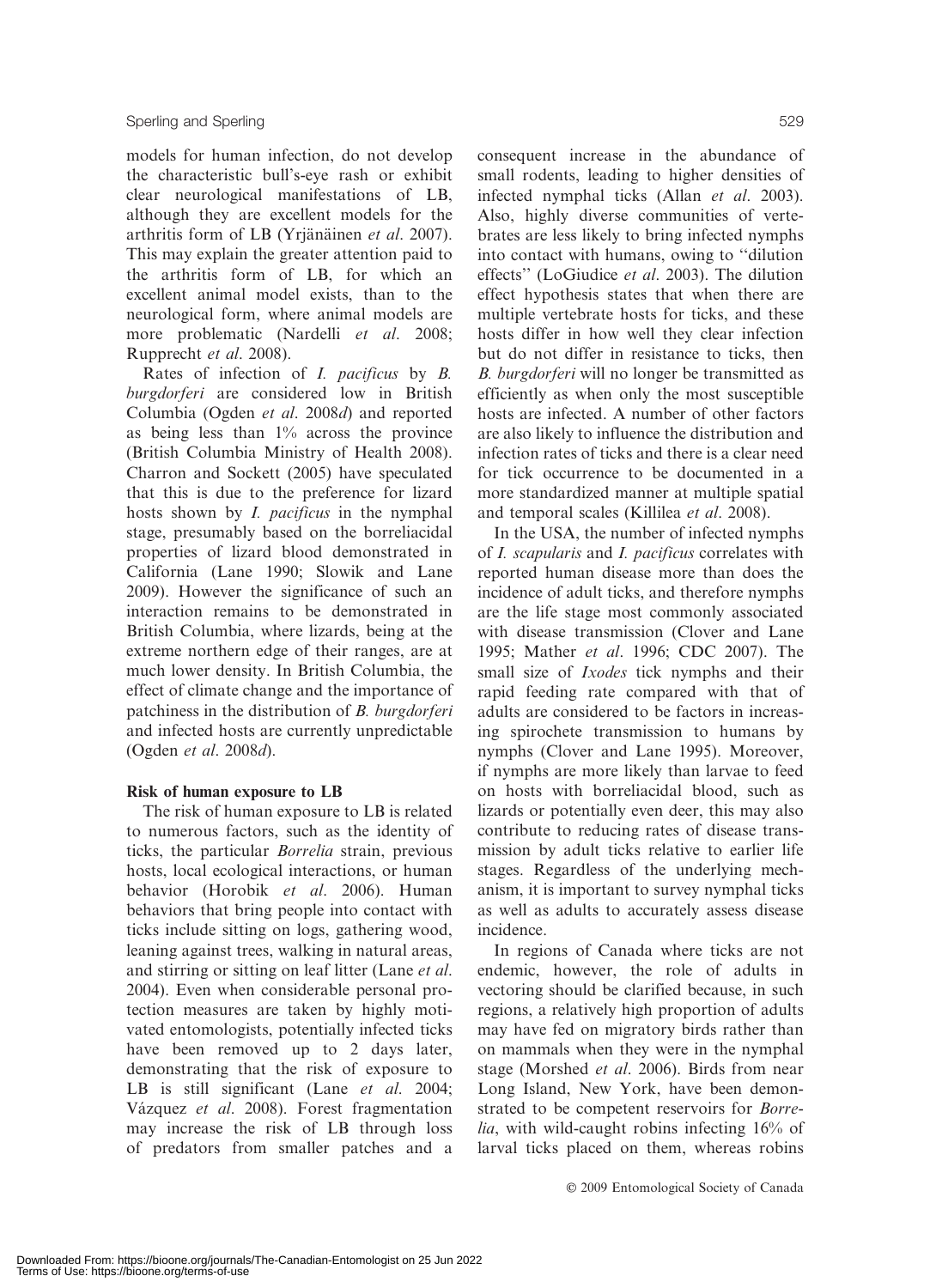that were previously infected by nymphal ticks in the laboratory passed that infection on to 82% of larvae that subsequently fed on them (Ginsberg et al. 2005). Although it is unclear whether similar infection rates apply to adult ticks that fed on birds as nymphs, it remains to be seen whether the adult stage of ticks may have greater importance in disease transmission in regions of Canada where Ixodes spp. are primarily derived from birds.

#### Physiological processes

#### Gene regulation and transmission dynamics

For *B. burgdorferi* to be transmitted from a cold-blooded tick vector to a warm-blooded host, it must regulate its gene expression in a complex and as yet incompletely understood manner. Models of gene regulation range from simple ones based solely on temperature and pH (Schwan et al. 1995) to a new paradigm suggested by Stevenson et al. (2006), who cautioned that the effects of temperature and pH may not predict the in vivo expression of genes. The synthesis of each of five different lipoproteins is controlled in a distinct manner, in some cases opposite to that predicted from temperature and pH effects in vitro (Stevenson et al. 2006).

Studies of the transmission dynamics of B. burgdorferi in I. scapularis indicate that the risk of transmission of strain B31 by a single bite from an infected tick is about 2% and that the risk increases with the length of time that the tick is attached (Hojgaard et al. 2008). When a tick first attaches, spirochetes are still found in the midgut and are producing outersurface protein A (OspA), which helps spirochetes adhere to a midgut protein, TROPSA. When feeding begins, the spirochetes are exposed to warm mammalian blood and lowered pH, and OspA is downregulated while OspC is upregulated. Spirochetes then migrate from the midgut to the salivary gland and transmission to the vertebrate host can be achieved (e.g., Hojgaard et al. 2008). This delay in transmission explains why transmission is reduced when ticks are removed within 24 h of attachment (Hojgaard et al. 2008). In Europe, transmission of B. burgdorferi s.s. and B. afzelii by I. ricinus occurs in less than 24 h,

but the risk of transmission still increases over time (Kahl et al. 1998; Crippa et al. 2002). In a further complication of the host $-\text{tick}-\text{patho}$ gen interaction, B. burgdorferi s.l. is able to increase expression of an Ixodes salivary protein, Salp15, to protect against complementmediated killing of Borrelia by the host's innate immune system (Ramamoorthi et al. 2005). This protective effect was greater when the vector was *I. ricinus* rather than I. scapularis (Schuijt et al. 2008). The early expression of ospC appears to be essential for B. burgdorferi to escape innate immunity and disseminate in the host (Gilbert et al. 2007), and yet persistent infection of the host is only possible when ospC is downregulated after infection because acquired antibodies to OspC allow the spirochetes to be cleared (Tilly et al. 2007). Current understanding of the interactions of tick saliva and B. burgdorferi is discussed in Anderson and Valenzuela (2007).

Even though vectoring by ticks is the most likely way to contract LB (and gene regulation of outer-surface proteins on Borrelia as well as increased expression of Salp15 in the tick vector will increase the probability of infection of the vertebrate host), there is nonetheless some evidence that contact transmission of B. burgdorferi can also occur without a vector. Burgess and Patrican (1987) have shown that deer mice can be infected orally by ingesting saline containing *B. burgdorferi* and that these mice can in turn infect ticks that feed on them. Despite an explicit search of the LB literature, it is not apparent that any studies have addressed whether Borrelia can be transmitted to vertebrate hosts that eat infected ticks or, for that matter, by contact between hosts via body fluids such as urine or sperm. However, Kurtenbach et al. (1994) have demonstrated differences in the antibody responses of various mouse species infected by needle inoculation versus tick bites. Tick-infected mice did not express antibodies to OspA or outer-surface protein B (OspB) early in the infection, whereas intradermally injected mice did (Kurtenbach et al. 1994). However, infection proceeded in both groups; in fact, intradermal inoculation is commonly used to ensure that a controlled quantity of pathogen is transferred in studies of LB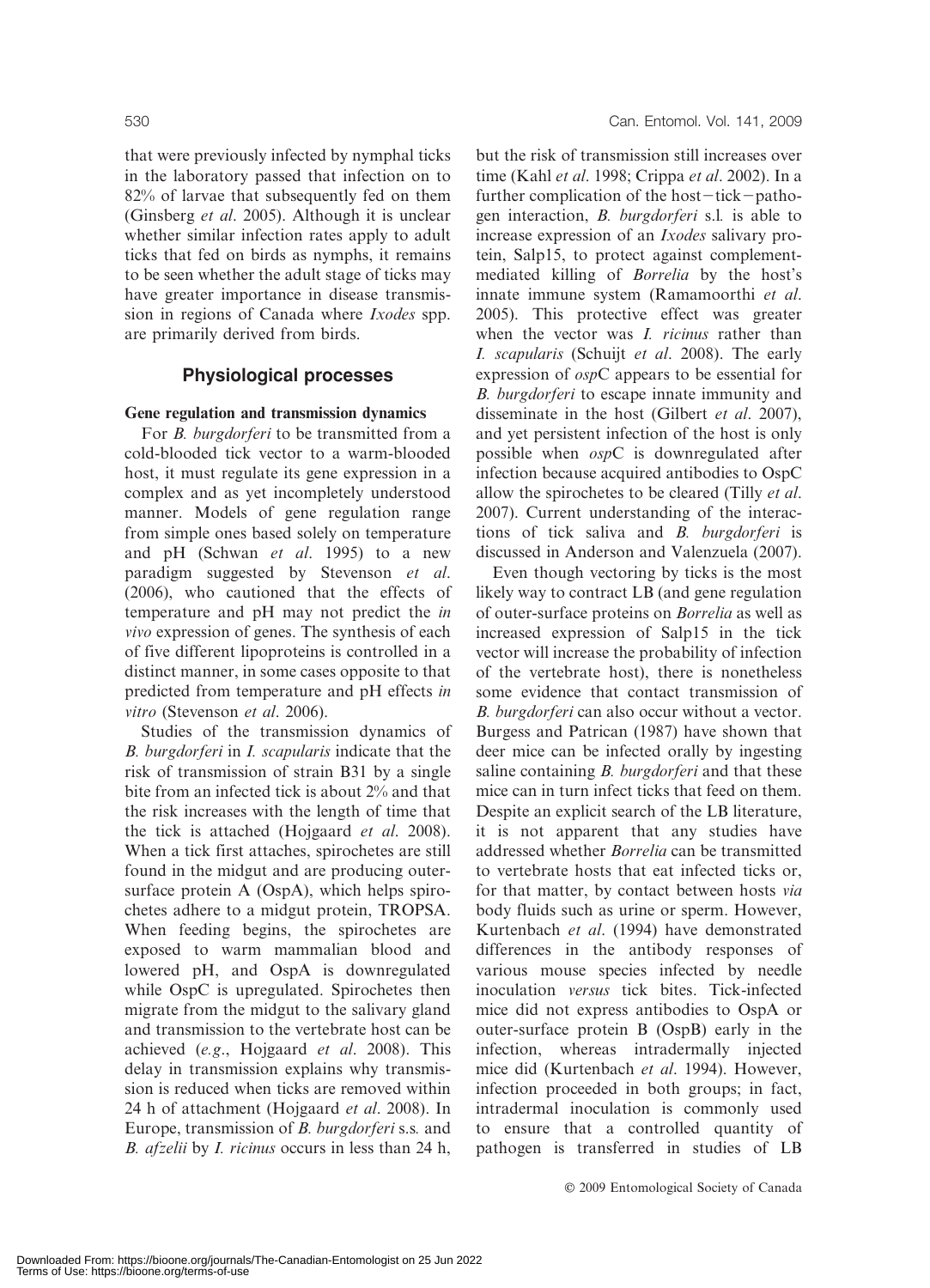(e.g., Hodzic et al. 2008). Recent research has shown that both OspA and OspB are involved in binding to the tick gut, so the results of Kurtenbach et al.'s (1994) study are counter to what would be expected. OspB-deficient B. burgdorferi is infectious and pathogenic in mice but is unable to survive in Ixodes (Neelakanta et al. 2007).

Careful and prompt removal of attached ticks is nonetheless important in reducing the probability of transmission of B. burgdorferi (Hojgaard et al. 2008). The preferred method is to grasp the mouthparts firmly with finepointed forceps and pull them straight out in a single action without twisting. This should reduce the risk of regurgitation of gut contents (Gammons and Salam 2002). An alternative method for removing attached ticks is the ''straw and knot method'' of Murakami (2009): a drinking straw is used to guide a thread to the base of the mouthparts, allowing the tick be pulled out in a single motion. Any remaining mouthparts should be excised and the area cleaned with antiseptic solution. Removal of the cement plug attaching the mouthparts to the wound may be important because *B. burgdorferi* can be present in it (Alekseev et al. 1995).

# Persistent infection

Borrelia spp. are capable of persistent infection, and such persistence is the norm in mice, rats, hamsters, dogs, and monkeys (Barthold 2000; Straubinger 2000; Summers et al. 2005; Hodzic et al. 2008). Persistence in reservoir hosts can be interpreted as an evolutionarily shaped survival strategy linked to the asynchronous phenology of the tick vectors (Kurtenbach et al. 2006). Although natural infections are less controlled and defined, there is strong evidence that they persist in humans also (Oksi et al. 1999; Breier et al. 2001; Miklossy et al. 2004, 2008; Hunfeld et al. 2005). Immune evasion has been extensively documented in Borrelia (Liang et al. 2002; Bankhead and Chaconas 2007; Rupprecht et al. 2008; Xu et al. 2008a; Yang et al. 2009). Although B. burgdorferi is generally considered to be an extracellular pathogen, localization has been demonstrated within endothelial cells (Ma et al. 1991;

Thomas et al. 1994), synovial cells (Girschick et al. 1996), and neuronal and glial cells (Livengood and Gilmore 2006; Miklossy et al. 2006). Infiltration of blood vessels, cardiac myocytes, and collagen tissues has also been demonstrated (Pachner et al. 1995), and adherence and escape of Borrelia from vasculature has recently been visualized directly by Moriarty et al. (2008). Sequestration and physical protection from the immune system in the extracellular matrix have been reviewed by Cabello *et al.* (2007) and Rupprecht et al. (2008).

When exposed to unfavorable conditions such as osmotic and heat shock, B. burgdorferi produces atypical forms (e.g., Brorson and Brorson 1998, 2004; Singh and Girschick 2004; Miklossy et al. 2008; Margulis et al. 2009). The extracellular and intracellular presence of these atypical forms has been demonstrated in brain tissue of humans with confirmed neuroborreliosis, and atypical forms can exist in the absence of spirochetal forms (Miklossy et al. 2008). A thickened external membrane, observed by Miklossy et al. (2008) to surround cystic forms, was reactive to anti-OspA antibody and a full characterization of other immunogenic proteins was not attempted. Thus, a full understanding of the serology of LB must include the atypical forms as well as the typical spiral forms (Miklossy et al. 2008).

#### Borrelia has a unique, flexible genome

Borrelia burgdorferi contains both circular and linear DNA molecules in roughly equal numbers (Rosa et al. 2005). Most replicons are linear molecules that are terminated by hairpin turns, which are unusual in bacteria and of much interest to molecular biologists (Chaconas 2005; Tourand et al. 2009). In addition to one large linear chromosome, B. burgdorferi has over 20 plasmids, the largest number so far described in any living organism (Chaconas 2005; Rosa et al. 2005) . Some of these plasmids carry crucial information for survival in tick vectors or mammalian hosts. The linear plasmid Ip28–1 is required for persistent infection with B. burgdorferi and the presence of the vls locus on this plasmid appears to be an absolute requirement for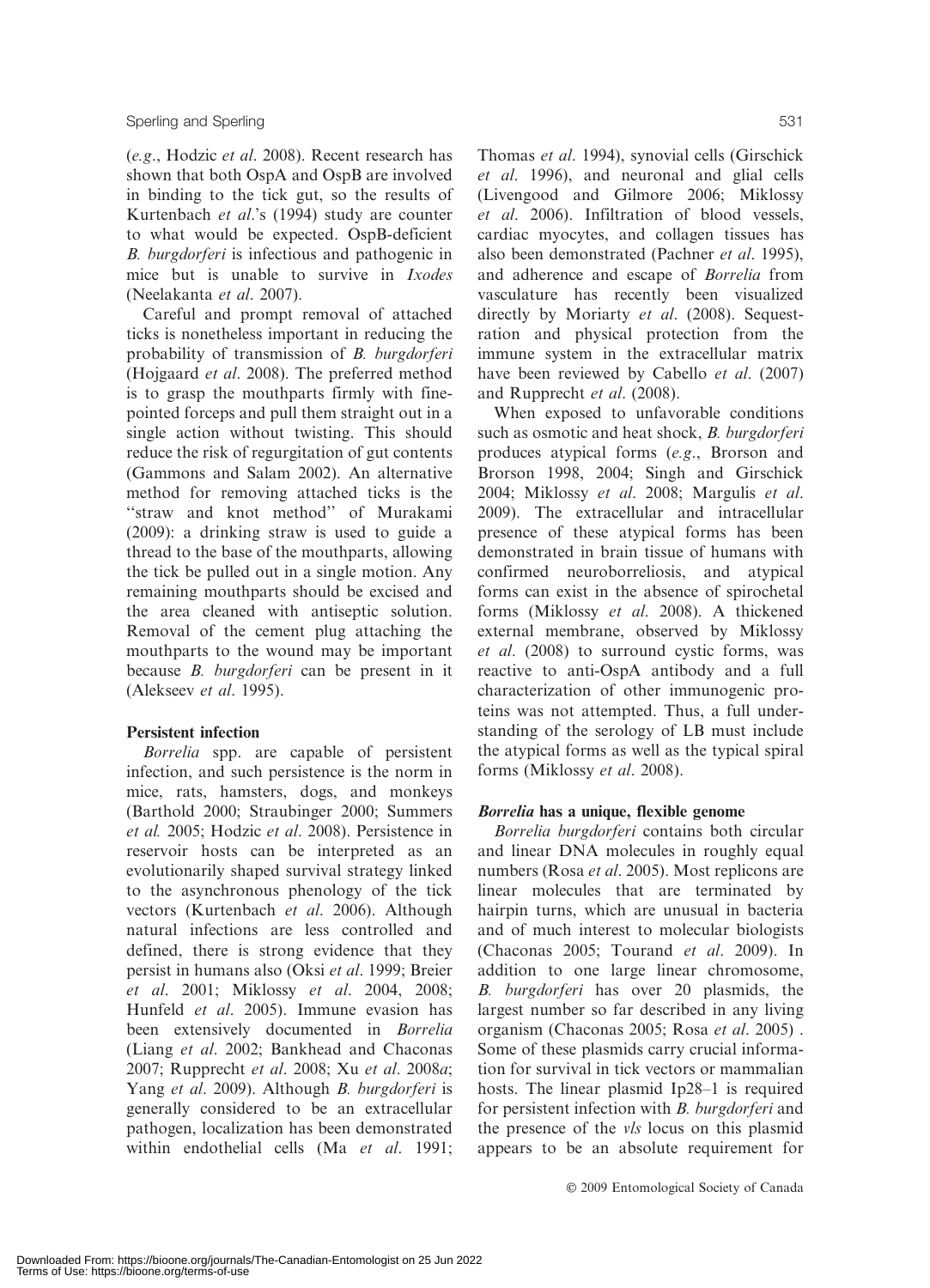persisting infection. Antigenic variation at vlsE by recombination of cassette fragments allows a large number of antigenically distinct variants to be produced, thus facilitating avoidance of the host's immune system (Bankhead and Chaconas 2007). The genetics of B. burgdorferi has been reviewed by Rosa et al. (2005) and Tilly et al. (2008). Furthermore, Borrelia spp. are unusual in having evaded the usual limiting factor of iron availability in the host cells by using manganese for electron transport (Posey and Gherardini 2000; Ouyang et al. 2009). Typically, at the onset of infection, humans secrete lactoferrin to limit available iron and inhibit bacterial growth (Arnold et al. 1982). Borrelia burgdorferi has eliminated most of the genes that encode proteins that require iron as a cofactor, and a manganese transporter is required for virulence in *B. burgdorferi* (Posey and Gherardini 2000; Ouyang et al. 2009).

#### Immune-system selection

Antigenic variation is a common mechanism whereby pathogenic bacteria can evade the immune system. Borrelia species are the subject of intense study that has revealed at least two different ways in which they achieve such antigenic variation. For *B. hermsii*, recombination of *vlp* and *vsp* sequences is responsible for antigenic variation, whereas in B. burgdorferi, recombination occurs at vlsE (Norris 2006). Furthermore, variation in VlsE of B. burgdorferi is not, by itself, sufficient to achieve resistance to reinfection, and is only part of a complex system that may confine the adaptive response of the host (Bankhead and Chaconas 2007).

Immune-system selection on B. burgdorferi has received extensive study and host specialization is thought to result from negative selection mediated by the complement system of the host's innate immune system (Schroeder et al. 2009). Spirochetes that are susceptible to destruction by the complement system of a given species are lysed early in the midgut of the tick (Kurtenbach et al. 2002a). This has led to the hypothesis that the host range of a spirochete strain is restricted by the genes that encode ligands that bind to complement inhibitors (Kurtenbach et al. 2002b).

The second main component of the mammalian immune system is the adaptive immune system, which introduces nonlinear frequency-dependent fitness, leading to fluctuations in the abundance of spirochete genotypes. Balancing selection by the adaptive immune system on the  $ospC$  gene maintains spirochete diversity within local tick populations (Schroeder et al. 2009), with persistent B. burgdorferi strains being favored over ''boom and bust'' ones (Kurtenbach et al. 2006). In a further refinement by Gatewood et al. (2009), persistent B. burgdorferi strains were interpreted as being favored when tick seasonality is asynchronous because of climatic conditions such as the relatively small difference between summer- and wintertemperature extremes in the northeastern USA. In the Upper Midwest of the USA, in contrast, less-persistent strains are favored because greater seasonal temperature disparities are associated with more overlap in the durations of larval and nymphal activity, allowing easier transmission of B. burgdorferi strains from infected nymphs to uninfected larvae (Gatewood et al. 2009). Modeling of tick phenology has been expanded to include synchronicity with reservoir hosts and photoperiod (Ogden et al. 2006, 2008b), and it is clear that further complexity remains to be modeled.

# Diagnosis and serology of LB

# Initial diagnostic steps

Although all evidence indicates that ticks are necessary for infection with B. burgdorferi, the ticks themselves are often not noticed. Steere (1989) reported that only 50%–70% of people report a tick bite before being diagnosed with LB. Tick saliva is well documented as containing an anaesthetic that reduces the probability of tick detection (Ribeiro and Francischetti 2003) and, considering their small size, immature ticks are likely to have an even lower rate of detection than adults.

On the other hand, knowledge of the presence of Ixodes ticks in an area can contribute to a diagnosis of LB. For example, an erythema migrans (EM) rash is considered sufficient by itself for a diagnosis of LB, but only in geographic areas where I. scapularis or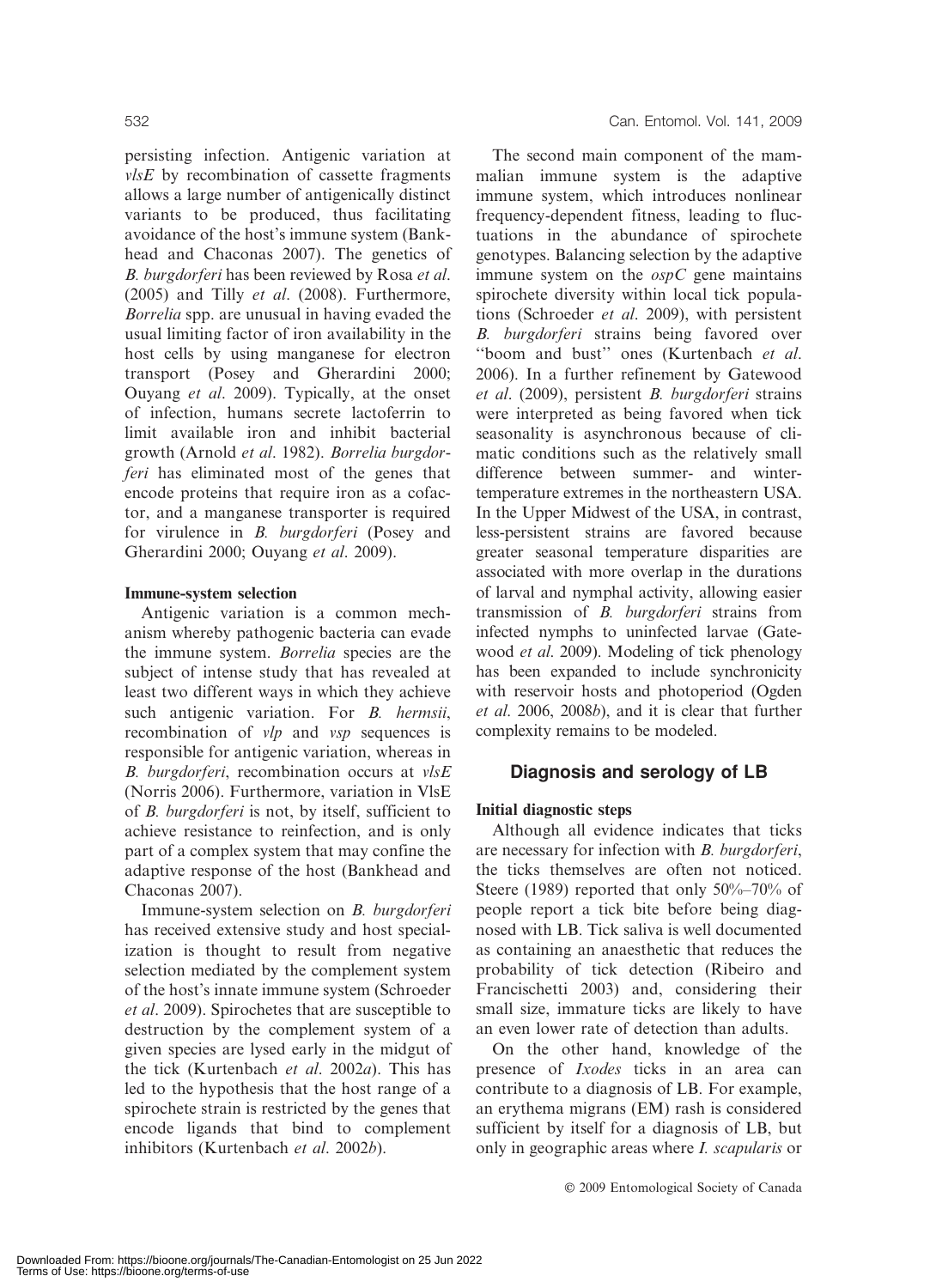I. pacificus is established (CPS 2009). The presence of an EM rash, with its characteristic bull's-eye appearance, is not enough to justify treatment in areas of Canada where these Ixodes species are not believed to be endemic; in such cases confirmatory serology is advised before the diagnosis is given (CPS 2009). Variability in the presence and appearance of the EM rash has been extensively documented (Tibbles and Edlow 2007; Egberts et al. 2008). About 80% of confirmed LB patients are reported to show the rash (Aguero-Rosenfeld et al. 2005; Bratton et al. 2008), and American researchers often explicitly require the EM rash to be present for a patient to be considered for enrollment in a study (e.g., Wormser et al. 2008). Of 95 children presenting with facial palsy in an area of the USA where LB is endemic who later received serological confirmation of LB, only 35 reported the rash (Nigrovic et al. 2008). In Europe, only 18% of Swedish children with confirmed neuroborreliosis reported the rash (Skogman et al. 2008).

For a serological diagnosis of LB worldwide, either an enzyme-linked immunosorbent assay (ELISA) or an immunofluorescent assay (IFA) is expected to constitute the first step of a two-step diagnosis (Aguero-Rosenfeld et al. 2005). If the ELISA or IFA is positive, the second step is a Western blot immunoassay. Both the ELISA and the IFA are designed to detect serum antibodies produced by the host against proteins of B. burgdorferi. In Canada, only a positive or equivocal ELISA is currently accepted before a Western blot, which is more specific but more expensive, can be requested (CPHLN 2007). In the USA and Europe, either an ELISA or an IFA will fulfill the first step (CDC 1995; Brouqui et al. 2004). Like an ELISA, an IFA can use antibodies to whole-cell lysates or purified antigens such as flagellin, OspC, or P39. However, interpretation of an IFA requires well-trained personnel, whereas the more frequently used ELISA is more easily automated (Aguero-Rosenfeld et al. 2005). In Canada, the sensitivity of ELISA is considered to be close to 100% for tests performed 4 weeks post tick bite (Barker and Lindsay 2000; Forward 2005; Zaretsky 2006; CPHLN 2007; CPS 2009). This

contrasts with Aguero-Rosenfeld et al. (2005), whose Table 4 reports that ELISA sensitivity is always less than 50% in the acute phase of an EM rash and only about 80% in the convalescent phase after antimicrobial treatment for an EM rash or a diagnosis of LB has been obtained because of neurological involvement. Only the arthritis form of LB was associated with higher ELISA sensitivity. There is considerable debate over the sensitivity of ELISA, especially in late stages of the disease (e.g., Donta 2007; Wilson 2007; Stricker and Johnson 2008).

In laboratory diagnoses, sensitivity is defined as the percentage of people truly suffering from a disease who are identified as positive by means of an assay (Saah and Hoover 1997). This is not the same as the more commonly understood use of the term sensitivity for analyses, which refers to an assay's ability to detect a low concentration or signal in a sample  $(e.g., the ability of an$ ELISA to detect low quantities of antibodies to B. burgdorferi). Diagnostic specificity, on the other hand, is defined as the percentage of people who do not have a disease and who are identified as negative by means of an assay (Saah and Hoover 1997). High diagnostic sensitivity means that an assay produces a high rate of true positives and a low rate of false negatives. Furthermore, high diagnostic specificity means a high rate of true negatives and a low rate of false positives. Laboratory diagnosis of LB has tended to emphasize diagnostic specificity and the need to eliminate false positives, rather than high sensitivity and the elimination of false negatives (CPHLN 2007; CPS 2009). Thus, a patient may eventually be diagnosed as having LB on the basis of PCR tests, observations of spirochetes in tissue, or clinical symptoms, in spite of an earlier ELISA test that returned a negative result. Clinicians, however, are often not aware of the potential for such false negatives, especially in late disease (Donta 2002, 2003, 2007; Wilson 2007).

Because ELISA is used as a screening method in Canada (CPHLN 2007), a negative ELISA may be taken as evidence that there is no infection with Borrelia. This interpretation of ELISA has resulted in the claim that there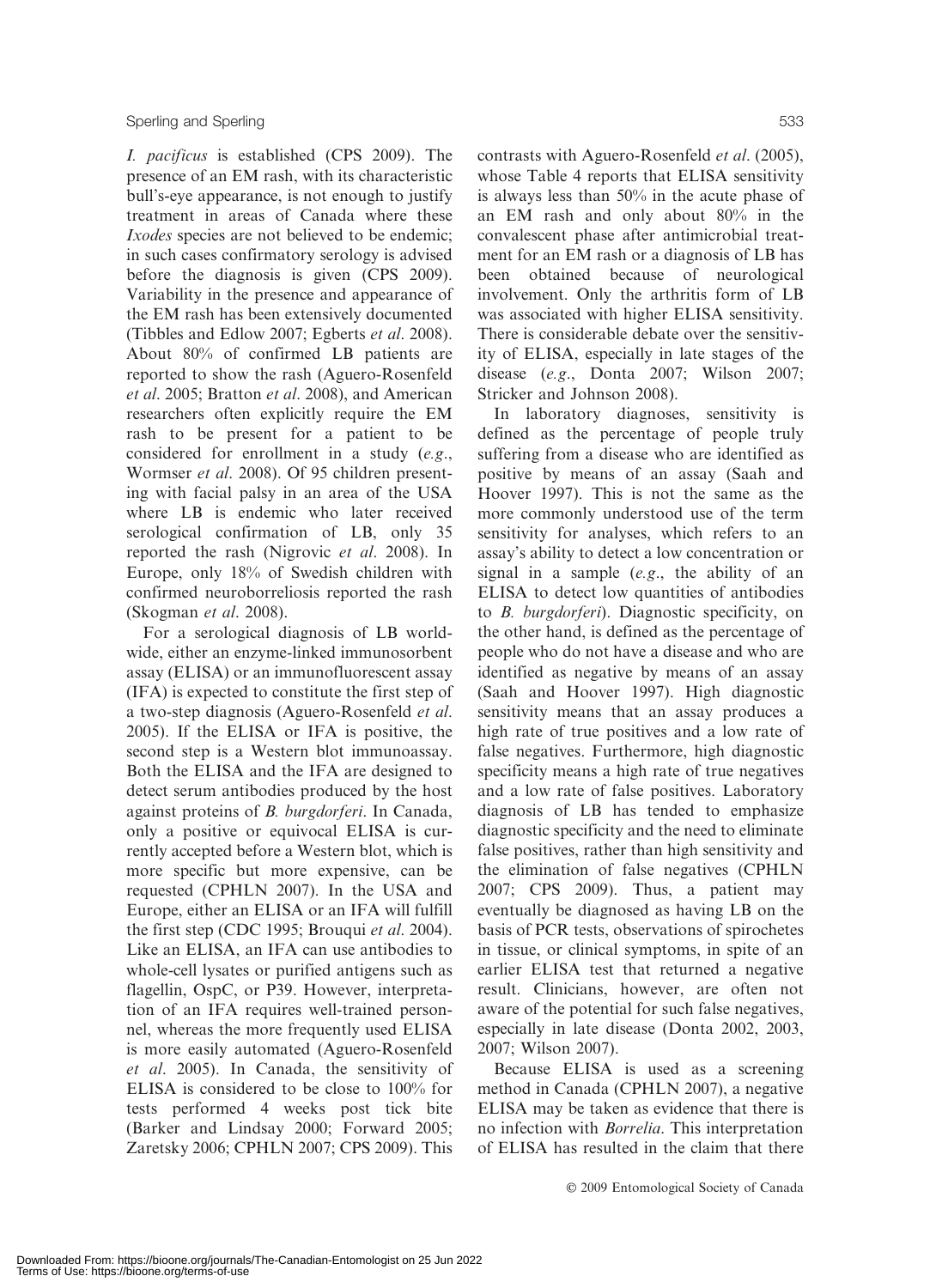is no valid support for the idea that LB is underdiagnosed in Canada (CPS 2009). This viewpoint contrasts with Ogden et al. (2008d), who stated that underreporting is more biologically plausible. The documented genetic diversity and biological complexity of B. burgdorferi s.l. cannot help but contribute to difficulties in detecting Borrelia with both high sensitivity and high specificity, especially when the spirochetes enter tissues, such as collagen, to which the host's immune system has limited access (Cabello et al. 2007; Miklossy et al. 2008).

# Effectiveness of specific ELISA tests

Commercial ELISA kits can be based on whole-cell sonicates or more specific antigens like flagellin and C6 peptide. Currently, whole-cell sonicates of strain B31 are used in Canada for humans (CPHLN 2007), whereas C6 peptide kits (IDEXX Laboratories, Inc. 2008) are favored for dogs. The C6 peptide ELISA relies on a single peptide from the VlsE protein, a lipoprotein with an invariable region, C6, which is highly antigenic. Because the assay based on C6 peptide is different from the standard ELISA used for the same organisms, dogs may serve as sentinels for some *B. burgdorferi* s.l. strains that are not detected using the whole cell sonicate ELISA kits used for humans.

The use of dogs as sentinels for LB is controversial and has recently been reviewed by Fritz (2009). The C6 peptide assay is considered to allow greater specificity than earlier assays, since it is only expressed in actively infected animals (Liang et al. 1999, 2002). Although treatment of seropositive dogs is discouraged unless clinical signs are present, the use of domestic dogs to demonstrate the presence of B. burgdorferi in areas where ticks are localized may lead to an underestimate rather than an overestimate of the presence of B. burgdorferi (Fritz 2009).

Some researchers use an in-house sonicate derived from strain B31 (e.g., Steere et al. 2008), whereas others use whole-cell sonicates of N40 (e.g., Pachner et al. 2002). Wormser et al. (2008) maintained that the diversity of LB strains is unlikely to be relevant to the diagnosis of human disease provided a

whole-cell sonicate is used in the ELISA. However, use of whole-cell sonicates produces a high level of background absorbance, necessitating correction for false positives and potentially reducing the detection of true positives (Lawrenz et al. 1999; Donta 2002). It has been suggested that this effect explains the low sensitivity in a serological survey of deer in Ontario (Gallivan et al. 1998). Wilske et al. (2007) recommend that because of the heterogeneity of causative agents of LB in Europe, ELISAs should be based on OspC as well as DbpA, VlsE, or C6 peptide to improve sensitivity.

Commercial ELISA kits licensed for use in the USA vary substantially in sensitivity. Aguero-Rosenfeld et al. (2005) reported ranges from 33% (EM rash) to 79% (neuroborreliosis) and 100% (Lyme arthritis). Such an ascertainment bias in favor of the arthritis form of LB may account for statements that Lyme arthritis, the original name of the disease, is the most common form of late LB in North America (Wormser et al. 2006, 2007). Furthermore, the B31 strain has been shown to cause arthritic symptoms disproportionately relative to other members of B. burgdorferi s.l. (Terekhova et al. 2006; Tilly et al. 2008; Craig-Mylius et al. 2009; Hildenbrand et al. 2009; Kudryashev et al. 2009), so it is not unexpected that serological testing based on B31 is particularly effective in detecting the arthritis form of LB.

# Western blots

Western blots, also called immunoblots, use gel electrophoresis to separate proteins by size or shape, after which they are visualized by staining with antibodies specific to the target proteins and scored for presence and intensity of the banding pattern. They are generally more expensive to run than an ELISA because they are more labor-intensive and require highly trained personnel to interpret the banding patterns (Bjerrum and Heegaard 2001).

A Western blot of patient serum antibodies to LB antigens is required as the second step in a serological diagnosis of LB. In Canada, the Western blot must have at least 2 of 3 bands for immunoglobulin M (IgM) as well as at least 5 of 10 bands for immunoglobulin G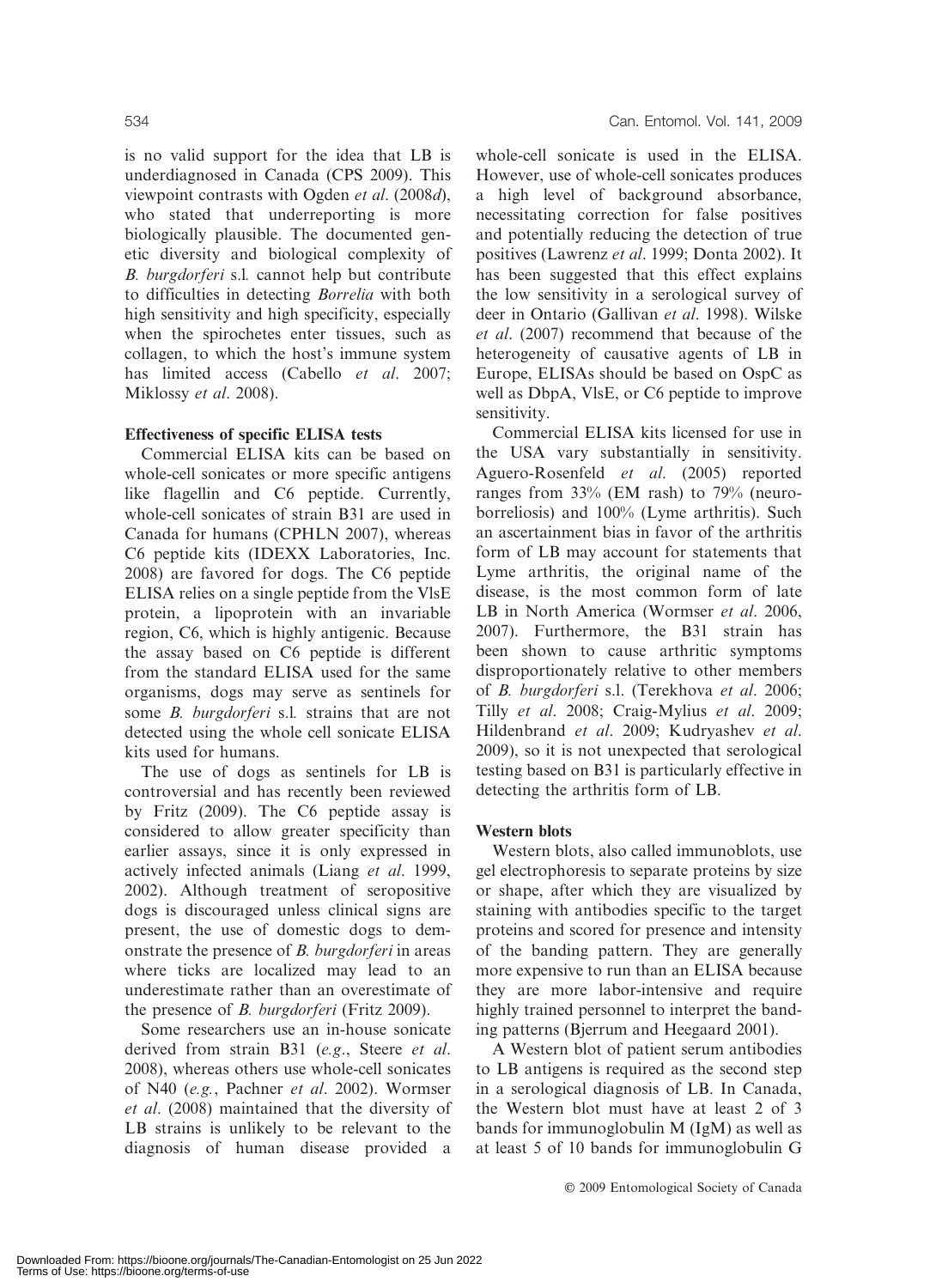(IgG) (CPHLN 2007). These criteria were established for active or previous infection and were designed to identify a banding pattern that gave high statistical specificity. Bands for IgM antibodies to both OspA and OspB and for IgG antibodies to OspB were explicitly excluded (Dressler et al. 1993), even though these bands are highly diagnostic. Because these proteins were intended as candidates for vaccine development (Fikrig et al. 1992), assays based on these bands would have been unable to distinguish between active LB and vaccination. An OspA vaccine was eventually released but withdrawn in 2002, ostensibly for economic reasons but there were suggestions that it had autoimmune effects (Rosé et al. 2001; Nigrovic and Thompson 2007; Nardelli et al. 2008).

It is generally accepted that OspC is the immunodominant protein involved in the IgM response, while decorin-binding protein A (DbpA) is the immunodominant protein in the IgG response (Jovicić et al. 2003; Wilske et al. 2007). However, Fingerle et al. (1998) demonstrated that 31% of B. burgdorferi from ticks that had been feeding on humans in southern Germany expressed OspA rather than OspC and that these B. burgdorferi were capable of causing disease in humans. Some current Western blot kits used in Canada, such as MarDx (CPHLN 2007), are based on a sonicate of strain B31. False-negative serology is considered a significant risk in neuroborreliosis unless multiple Borrelia strains are tested for (Kaiser 2000; Jovicic´ et al. 2003). In Europe, multiple Borrelia species are acknowledged and Western blots are interpreted differently than in North America, where *B. burgdorferi* s.s. is often assumed to be responsible for all human LB (CDC 1995; Robertson et al. 2000; Wormser et al. 2006, 2007; Vanousová and Hercogová 2008).

To confirm a LB diagnosis, it may be considered necessary to document conversion from IgM to IgG about 4 weeks or more after infection (Aguero-Rosenfeld et al. 2005; Wormser et al. 2006, 2007). In some people, however, seronegativity with only a cellmediated immune response is possible (Singh and Girschick 2004). In addition, detection of antibodies that are tied up in complexes would be missed by standard tests that rely on free antibodies (Singh and Girschick 2004; Holl-Wieden et al. 2007).

# Antigenic variation

Preferential expression of proteins by B. burgdorferi in both the tick vector and the mammalian host results in differential expression of antibodies that can be detected by immunoblots. For example, OspA/B is expressed in ticks (Neelakanta et al. 2007), whereas dmpA/B and bmpA/B are expressed in the mammalian host (Pal et al. 2008; Shi et al. 2008). The serological response in early LB would be expected to include proteins that may be downgraded in later disease while the antibody response to later disease would be expected to show different proteins. As with vlsE, antigenic variation within a single immunogenic protein allows B. burgdorferi to evade the host response and so immunblots would be expected to allow only variable detection of some proteins. Fortunately, multiple immunogenic proteins have been described and in recent work a genome-wide proteome array and protein microassay have been used to expand the number of diagnostic antigenic proteins that are useful in serological diagnosis (Barbour et al. 2008; Xu et al. 2008b).

# PCR assays

North American practitioners have been reluctant to accept PCR tests as the primary basis for a diagnosis of LB (e.g., Halperin and Wormser 2001). Such tests can show a large variation in specificity among studies, tissue categories, and geographic regions. Metaanalysis of PCR assays carried out in North America and Europe generally show moderate median sensitivity for skin biopsy (69%) and synovial fluid (78%) but low median sensitivity for cerebrospinal fluid (38%) and blood/ plasma/serum (14%) (Aguero-Rosenfeld et al. 2005). The ranges of these values were at least 50% among individual studies, and when the studies were grouped by continent the difference in median sensitivity between North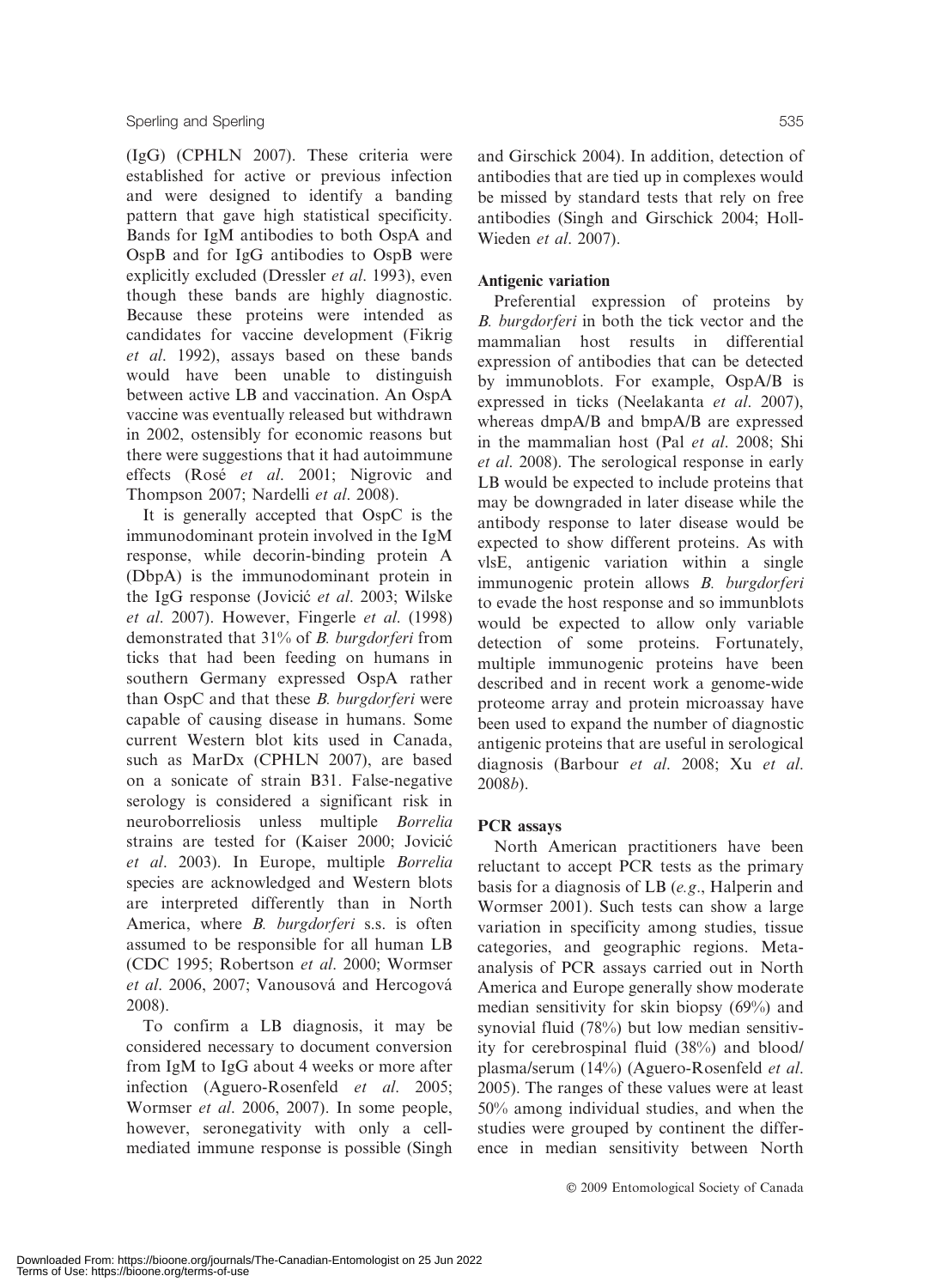America and Europe ranged from 8% (blood/ plasma/serum) to 50% (cerebrospinal fluid). However, specificity rates for these categories are much higher, usually 100%, with the lowest being 93% (Aguero-Rosenfeld et al. 2005), which means that there are very few false positives. Thus, in spite of extensive documented variation in specificity and high rates of false negatives, PCR tests can be useful for confirming clinical diagnoses in individual cases. For example, a case of seronegative Lyme arthritis has been described where PCR-positive synovial fluid allowed a diagnosis to be made in the absence of a serological response (Holl-Wieden et al. 2007).

Although PCR-based diagnosis of LB in humans is problematic, presumably because spirochetes can be sequestered in tissues that were not tested, this is not such an impediment to the detection of Borrelia in ticks. Numerous studies have consistently demonstrated that whole or partial ticks can be homogenized to give sufficient DNA for identifying a substantial variety of bacterial symbionts (e.g., van Overbeek et al. 2008). Furthermore, DNAbased identification of the ticks themselves is feasible via DNA barcoding or other DNAbased techniques (Sperling and Roe 2009), which should be especially useful for identifying immature stages, where diagnostic characters visible in their morphology are limited.

# Future directions

Human cases of LB in Canada can be devastating to affected individuals, not only because of increasingly debilitating health effects over time, but because of the psychologically draining process of obtaining a formal diagnosis that allows treatment via the Canadian health system. It is easy to understand why a diagnosis of LB can be difficult to obtain in the face of its ecological complexity, genetic diversity, and immunological heterogeneity. With so much specialized information to assimilate and comprehend, it can be equally difficult to know where efforts to improve the situation can make a significant difference. Fortunately, it is likely that entomologists can contribute in a number of ways to a positive resolution of the challenges presented by LB.

First, there is a strong need for better means of identifying tick species and for detailed documentation of their distributions across Canada. Morphology-based keys that require only the use of a good microscope have been available for many decades, but relatively little new work on publicly accessible identification guides for ticks in Canada has been done since Gregson (1956). However, a handbook to the ticks of Canada is nearing completion (T. Galloway, University of Manitoba, Winnipeg, personal communication) and should fill an urgent need. Furthermore, there is good potential for DNA-based identification and delimitation of tick species (Sperling and Roe 2009), and internetaccessible guides can supplement these efforts. Such efforts should facilitate localized surveys of tick distributions, which are essential to more effective modeling and prediction of changes in tick and LB distributions in the context of climate change (Ogden et al. 2008a, 2008c, 2008d). The patchy distributions of B. burgdorferi-infected hosts and ticks means that using average numbers of infected ticks across a large area may underestimate the prevalence of LB. Efforts to identify patches should focus on areas where exposure of humans or their companion animals has been reported, because large-scale inventories of ticks are unlikely to pick up infrequent patches. The dispersal and population structure of ticks can be studied using molecular markers such as microsatellites, and the field is ripe for further work of this kind (e.g., Kain et al. 1999).

The second way in which entomologists can contribute, in conjunction with microbiologists, is through more effective identification of Borrelia species and other symbionts in ticks. This will allow more effective study of the factors that regulate the behavior and interaction of ticks with their vertebrate hosts and bacterial symbionts. PCR-based diagnostics of Borrelia species and surveys of the diversity of bacterial strains in ticks are now commonplace. These should enable more comprehensive documentation of the distribution and evolution of these symbionts in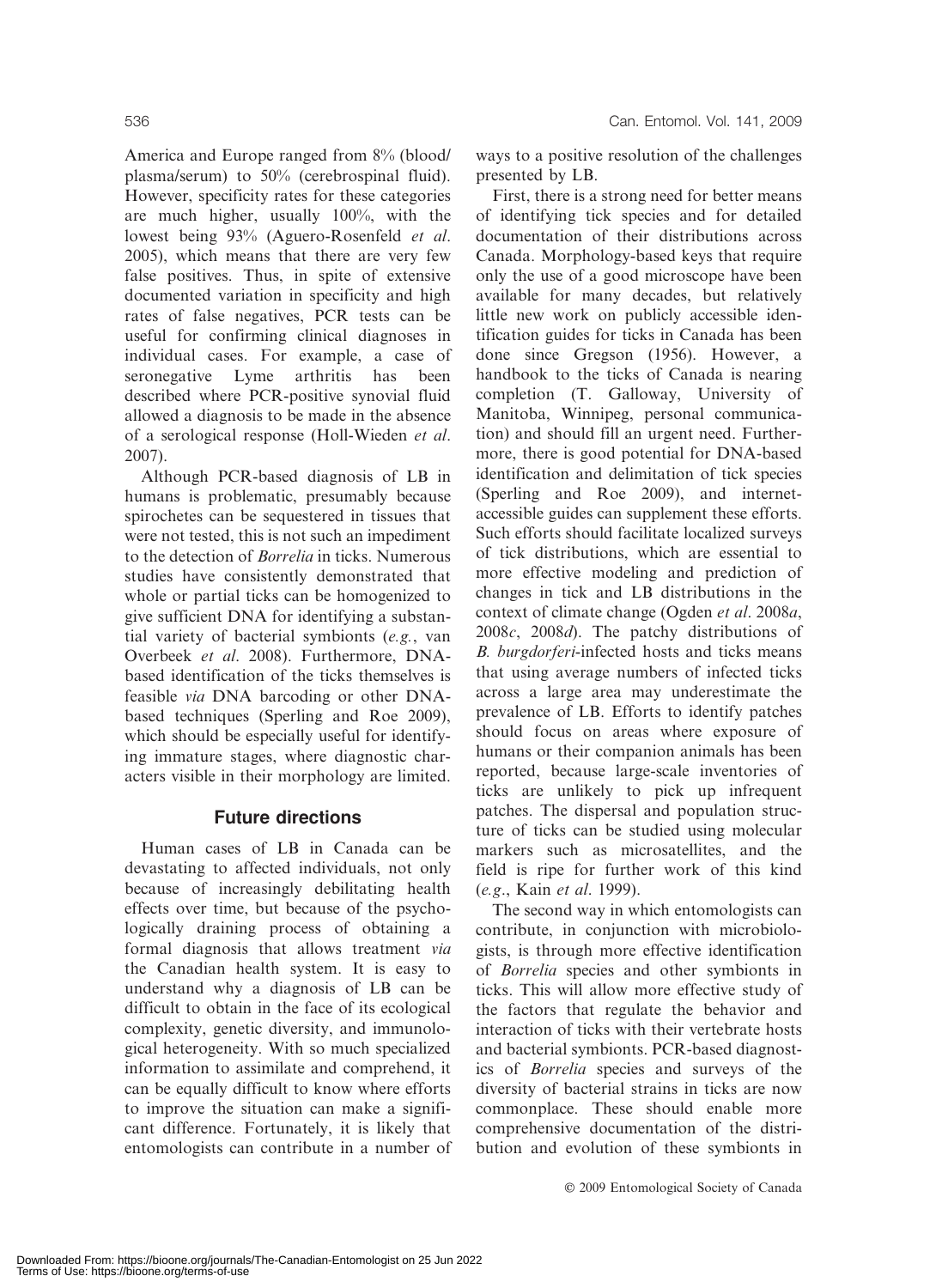spite of the challenges of growing them in culture (Aguero-Rosenfeld et al. 2005). Furthermore, new techniques for in vivo visualization of Borrelia are providing insights into the behavior of spirochetes (Moriarty et al. 2008). Round bodies of B. burgdorferi have also been visualized post mortem in confirmed cases of LB (Miklossy et al. 2008); this method may therefore assist in confirming previously inconclusive cases.

Consistent identification of Borrelia cannot help but increase our understanding of the transmission dynamics of these bacteria in specific ecological or behavioral circumstances. For example, Faulde and Robbins (2008) recently demonstrated that fewer infected ticks were picked up by dragging for the main European vector of LB, I. ricinus, than by collecting from exposed human volunteers, which suggests that Borrelia burgdorferi s.l. may increase the host-finding efficacy of female I. ricinus under natural conditions. Such an effect may explain why some of the low numbers of ticks collected in Canada by dragging or flagging test positive. It also supports the use of passive surveillance, because a higher percentage of positive ticks would be expected from ticks collected on hosts. Furthermore, Borrelia incidence and vector competence should be addressed more comprehensively in tick species other than those of Ixodes. An example is the competence of deer and other ungulates as reservoirs for B. burgdorferi. Even for Ixodes ticks, little is published that gives deer infection rates in Canada beyond the studies done in Ontario by Gallivan et al. (1998). Although the finding obviously needs to be confirmed, the Tennessee study by Shariat *et al.* (2007) opens up the possibility that deer are effective reservoir species in some areas, and *Dermacentor* ticks may even be involved as vectors.

A third major research gap in Canada is the synergistic effect of co-infections in vectors or alternative reservoirs, which opens up opportunities for entomological collaboration with public health researchers as well as with microbiologists. The diversity of species and strains of Borrelia is still incompletely understood and the most important combinations involved in these co-infections are largely

unknown. Simultaneous infection by B. burgdorferi and Babesia microti Franca increases the severity of arthritis in mice (Moro et al. 2002). Human infection with both B. burgdorferi and Babesia microti was described in Ontario in 1997, with the recognition that more serious disease symptoms are associated with co-infection (dosSantos and Kain 1998). More severe symptoms continue to be reported for LB cases with co-infections (Rawling et al. 2009). For vectors, Zhong et al. (2007) have demonstrated that in Amblyomma C.L. Koch ticks treated with antibiotics, reproductive fitness is reduced. In their study system, Coxiella sp. Philip was the identified endosymbiont. Because I. scapularis also has an endosymbiont, a Rickettsia-like bacterium (Noda et al. 1997), this information may have relevance to the LB system. Not only would treating the ticks with antibiotics potentially reduce the incidence of *B. burgdorferi*, it might also reduce the population of the tick vector. The effectiveness of antibiotic-baited traps that target mice (Dolan et al. 2008) may have further advantages for integrated pest management strategies for controlling LB by lowering populations of *Ixodes* in subsequent years.

Practitioners of integrated pest management and other aspects of economic entomology will recognize a fourth research need: a long-term and broad-scale analysis of the costs and challenges of LB to humans, which is essential to a more effective deployment of resources to combat this disease. Recognizing that human cases are possible across the geographic expanse of Canada is vital to reducing the burden on the public health care system. Furthermore, recognizing and monitoring the changing effects of LB over time will pay dividends on a human scale. In Scotland the cost of treating a case of early LB is estimated to be one-third that of treating late LB (Joss et al. 2003), and early and effective treatment is viewed as a cost-saving measure. In Scotland, regular audits of the interpretation of Western blots that are tailored to local areas has been emphasized. This has resulted in improved management of patients, and it is now recognized that the 58-kilodalton protein is a highly specific indicator of infection by *B. burgdorferi*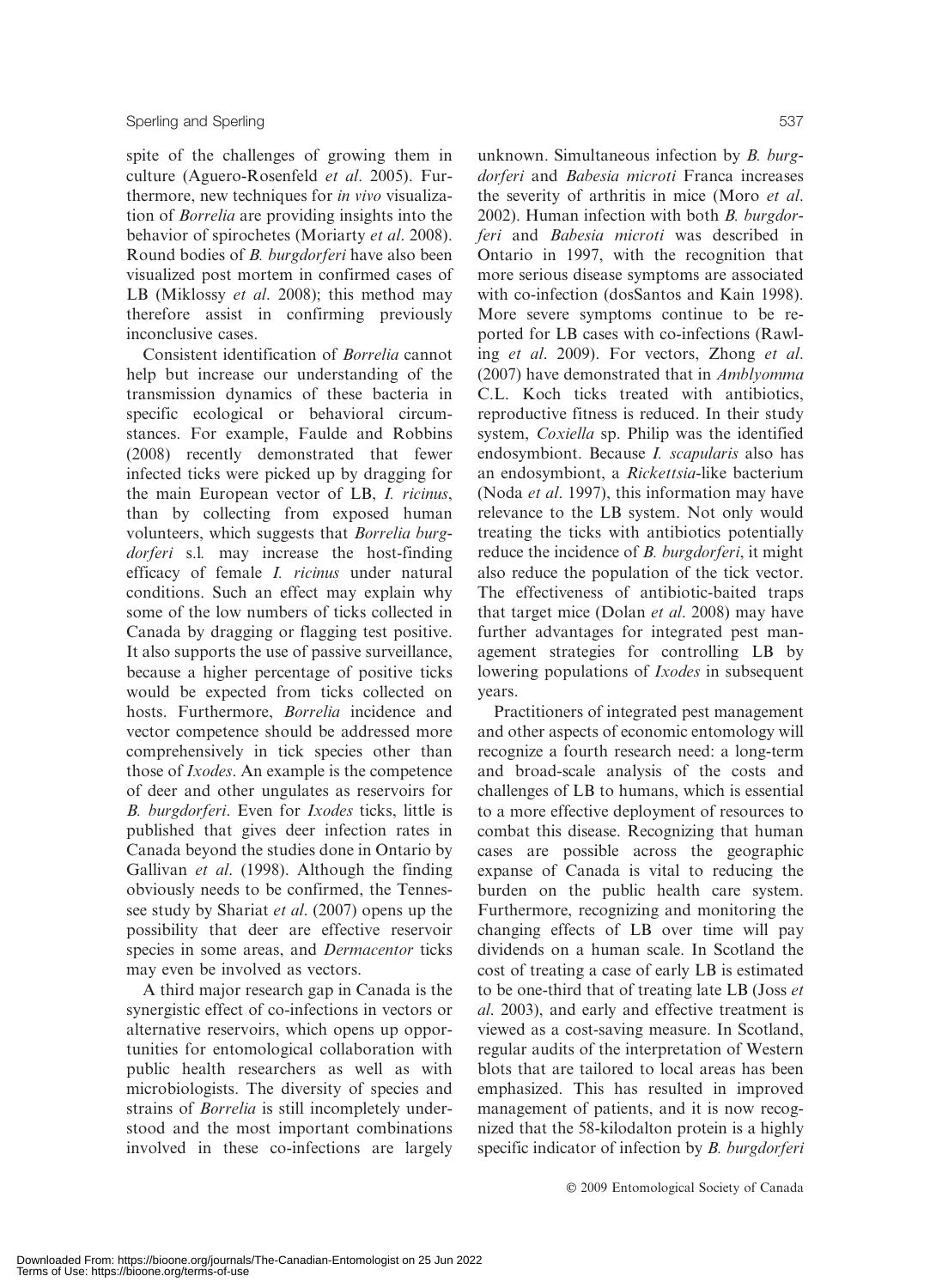(Evans et al. 2005). A revised antigen for IgG Western blotting has been produced and has increased sensitivity for Scottish patients (Mavin et al. 2009). Canadians might do well to follow this example and conduct an audit of the proteins used to establish a positive Western blot. The various ELISA tests are also in need of renewed scrutiny.

Variability and recurrence of symptoms are hallmarks of LB (Cameron et al. 2004; Holl-Wieden et al. 2007; Nardelli et al. 2008). Establishment of the initial infection, its dissemination, and the development of pathology are all stages in this complex disease. Debate is ongoing concerning the severity of symptoms and the role of persistent infection and immunological dysfunction in continued symptoms. The ecology of LB is challenging: at every spatial scale studied so far, the risk is unevenly distributed (Killilea et al. 2008). A coordinated, multidisciplinary, and flexible approach to understanding LB is needed to reduce the burden of this disease in Canada and abroad. Entomologists are in an ideal position to achieve rapprochement between the highly divergent groups of people concerned with LB and to contribute to a better understanding of its practical and intellectual challenges.

#### Acknowlegements

We thank Reuben Kaufman, Kathy Magor, Judith Miklossy, George Chaconas, and two anonymous reviewers for comments on an earlier draft of the manuscript, as well as Harvey Artsob, Saswati Das, Terry Galloway, Robbin Lindsay, and Louise Trudel for providing useful information. F.A.H.S. gratefully acknowledges support from a Discovery Grant from the Natural Sciences and Engineering Research Council of Canada and funding from Genome Alberta / Genome British Columbia.

#### **References**

Aguero-Rosenfeld, M.E., Wang, G., Schwartz, I., and Wormser, G.P. 2005. Diagnosis of lyme borreliosis. Clinical Microbiology Reviews, 18(3): 484–509. PMID:16020686 doi:10.1128/ CMR.18.3.484-509.2005.

- Alekseev, A.N., Arumova, E.A., and Vasilieva, I.S. 1995. Borrelia burgdorferi sensu lato in female cement plug of Ixodes persulcatus ticks (Acari, Ixodidae). Experimental and Applied Acarology, 19(9): 519–522. PMID:8575271 doi:10.1007/ BF00052920.
- Allan, B.F., Keesing, F., and Ostfeld, R. 2003. Effect of forest fragmentation on Lyme disease risk. Conservation Biology, 17(1): 267–272. doi:10.1046/j.1523-1739.2003.01260.x.
- Anderson, J.M., and Valenzuela, J.G. 2007. Spitacular entry: Borrelia gets help from a tick salivary protein to move from the mammalian host to the arthropod vector. Cell Host and Microbe, 2(1): 3–4. PMID:18005711 doi:10.1016/ j.chom.2007.06.007.
- Anderson, R.R., and Harrington, L.C. 2009. Tick biology for the home owner [on-line]. Available from http://www.entomology.cornell.edu/Med Ent/TickBioFS/TickBioFS.html [accessed 31 May 2009].
- Arnold, R.R., Russell, J.E., Champion, W.J., Brewer, M., and Gauthier, J.J. 1982. Bactericidal activity of human lactoferrin: differentiation from the stasis of iron deprivation. Infection and Immunity, 35(3): 792–799 PMID: 6802759.
- Artsob, H., Garvie, M., Cawthorn, R.J., Horney, B., Maloney, R., Dick, D., and McBurney, S. 1992. Isolation of the Lyme disease spirochete, Borrelia burgdorferi, from Ixodes dammini (Acari: Ixodidae) collected on Prince Edward Island, Canada. Journal of Medical Entomology, 29(6): 1063–1066 PMID:1460625.
- Artsob, H., Maloney, R., Conboy, G., and Horney, B. 2000. Identification of Ixodes scapularis in Newfoundland, Canada. Canada Communicable Disease Report, 26(16): 133–134.
- Ballantyne, C. 2008. The chronic debate over Lyme disease. Nature Medicine, 14(11): 1135–1139. PMID:18989271 doi:10.1038/nm1108-1135.
- Banerjee, S. 1993. Isolation of Borrelia burgdorferi in British Columbia. Canada Diseases Weekly Report No. 19-24. pp. 204–205.
- Banerjee, S.N., Banerjee, M., Fernando, K., Dong, M.Y., Smith, J.A., and Cook, D. 1995a. Isolation of Borrelia burgdorferi, the Lyme disease spirochete from rabbit ticks, Haemaphysalis leporispalustris from Alberta. Journal of Spirochetal and Tick-Borne Diseases, 2: 23–24.
- Banerjee, S.N., Christensen, C.I., and Scott, J.D. 1995b. Lyme disease in Canada. Canada Communicable Disease Report 21(10). PMID: 7881380.
- Bankhead, T., and Chaconas, G. 2007. The role of VlsE antigenic variation in the Lyme disease spirochete: persistence through a mechanism that differs from other pathogens. Molecular Microbiology, 65(6): 1547–1558. PMID:1771 4442 doi:10.1111/j.1365-2958.2007.05895.x.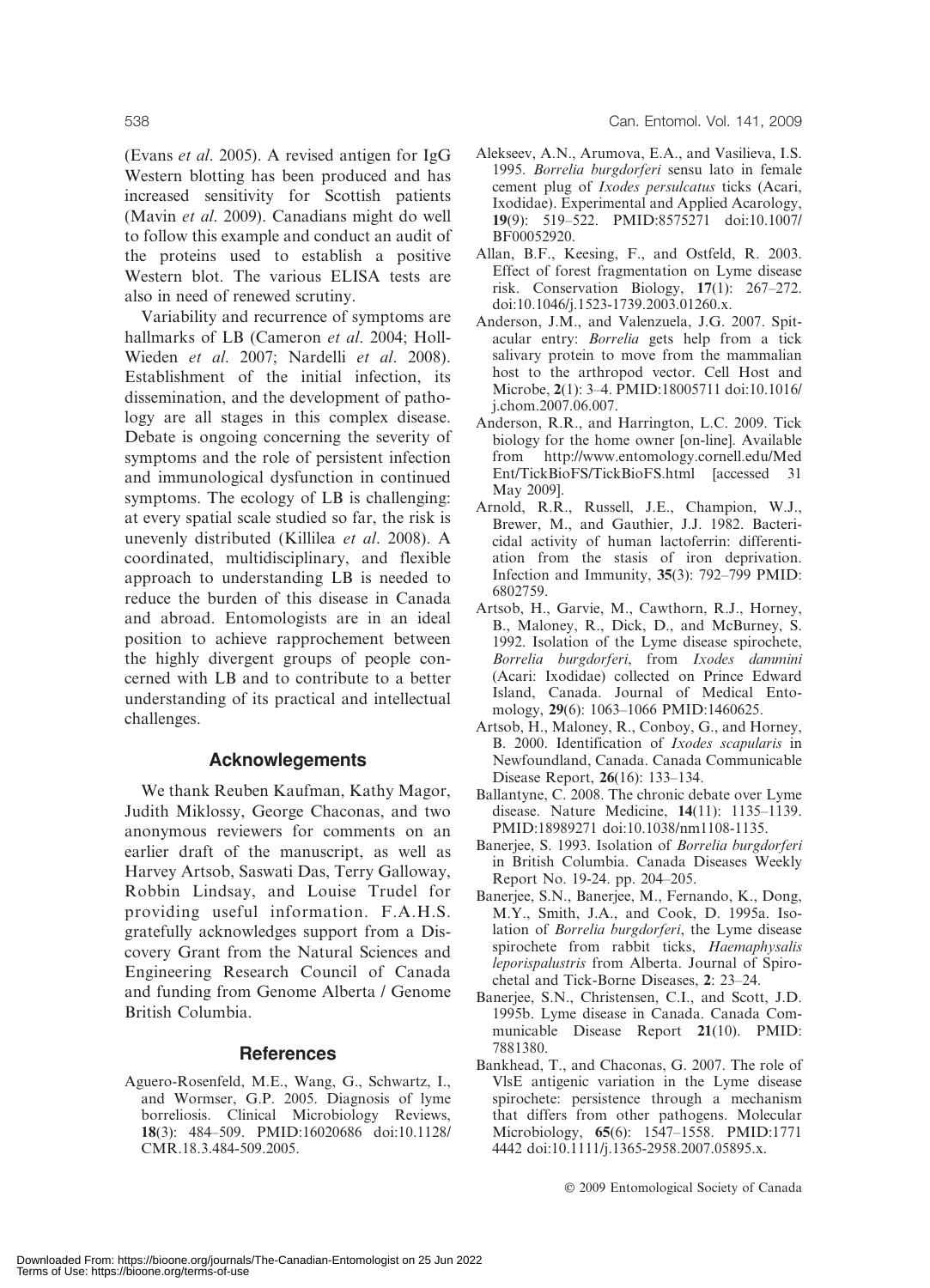Sperling and Sperling 639

- Barbour, A.G., and Hayes, S.F. 1986. Biology of Borrelia species. Microbiological Reviews, 50(4): 381–400 PMID:3540570.
- Barbour, A.G., Jasinskas, A., Kayala, M.A., Davies, D.H., Steere, A.C., Baldi, P., and Felgner, P.L. 2008. A genome-wide proteome array reveals a limited set of immunogens in natural infections of humans and white-footed mice with Borrelia burgdorferi. Infection and Immunity, 76(8): 3374–3389. PMID:18474646 doi:10.1128/IAI.00048-08.
- Barker, I.K., and Lindsay, L.R. 2000. Lyme borreliosis in Ontario: determining the risks. Canadian Medical Association Journal, 162(11): 1573–1574 PMID:10862232.
- Barker, I.K., Surgeoner, G.A., McEwen, S.A., and Artsob, H. 1988. Borrelia burgdorferi, the agent of Lyme disease, in tick vectors and wildlife reservoirs in southern Ontario. Ontario Disease Surveillance Report No. 9. pp. 151– 154.
- Barker, I.K., Lindsay, L.R., Campbell, G.D., Surgeoner, G.A., and McEwen, S.A. 1993. The groundhog tick Ixodes cookei (Acari: Ixodidae): a poor potential vector of Lyme borreliosis. Journal of Wildlife Diseases, 29: 416–422.
- Barthold, S. 2000. Lyme borreliosis. In Persistent bacterial infections. Edited by J.P. Nataro, M.J. Blaser, and S. Cunningham-Rundles. ASM Press, Washington, D.C. pp. 281–304.
- Bjerkelund, J. 1997. New Brunswick Veterinary Medical Association Newsletter June 1997, Saint John, New Brunswick. pp. 15–16.
- Bjerrum, O.J., and Heegaard, N.H.H. 2001. Western blotting. In Encyclopedia of life sciences. John Wiley and Sons, London. pp. 1–6.
- Bollegraaf, E. 1988. Lyme disease in Canada. Canada Diseases Weekly Report No. 14-22. pp. 95–97.
- Bratton, R.L., Whiteside, J.W., Hovan, M.J., Engle, R.L., and Edwards, F.D. 2008. Diagnosis and treatment of Lyme disease. Mayo Clinic Proceedings, 83(5): 566–571. PMID:18452688 doi:10.4065/83.5.566.
- Breier, F., Khanakah, G., Stanek, G., Kunz, G., Aberer, E., Schmidt, B., and Tappeiner, G. 2001. Isolation and polymerase chain reaction typing of Borrelia afzelii from a skin lesion in a seronegative patient with generalized ulcerating bullous lichen sclerosus et atrophicus. The British Journal of Dermatology, 144(2): 387– 392. PMID:11251580 doi:10.1046/j.1365-2133. 2001.04034.x.
- Brisson, D., Dykhuizen, D.E., and Ostfeld, R.S. 2008. Conspicuous impacts of inconspicuous hosts on the Lyme disease epidemic. Proceedings of the Royal Society, Biological Sciences, 275: 227–235.
- British Columbia Ministry of Health. 2008. Press release: Lyme disease in B.C., February 29 2008

[on-line]. Available from http://www.health.gov. bc.ca/cpa/mediasite/pdf/fr\_Lyme\_disease\_Feb29\_ 2008.pdf [accessed 21 February 2009].

- Brorson, Ø., Brorson, S.H. 1998. In vitro conversion of Borrelia burgdorferi to cystic forms in spinal fluid, and transformation to mobile spirochetes by incubation in BSK-H medium. Infection, 26(3): 144–150. PMID:9646104 doi:10.1007/BF02771839.
- Brorson, Ø., Brorson, S.H. 2004. An in vitro study of the susceptibility of mobile and cystic forms of Borrelia burgdorferi to tinidazole. International Microbiology, 7(2): 139–142 PMID:15248163.
- Brouqui, P., Bacellar, F., Baranton, G., Birtles, R.J., Bjoërsdorff, A., Blanco, J.R., et al. 2004. Guidelines for the diagnosis of tick-borne bacterial diseases in Europe. Clinical Microbiology and Infection, 10(12): 1108–1132. PMID: 15606643 doi:10.1111/j.1469-0691.2004.01019.x.
- Bunikis, J., Garpmo, U., Tsao, J., Berglund, J., Fish, D., and Barbour, A.G. 2004. Sequence typing reveals extensive strain diversity of the Lyme borreliosis agents Borrelia burgdorferi in North America and Borrelia afzelii in Europe. Microbiology, 150(6): 1741–1755. PMID:1518 4561 doi:10.1099/mic.0.26944-0.
- Burgdorfer, W., Barbour, A.G., Hayes, S.F., Benach, J.L., Grunwaldt, E., and Davis, J.P. 1982. Lyme disease — a tick-borne spirochetosis? Science (Washington, D.C.), 216(4552): 1317–1319. PMID:7043737 doi:10.1126/science.7043737.
- Burgess, E.C., and Patrican, L.A. 1987. Oral infection of Peromyscus maniculatus with Borrelia burgdorferi and subsequent transmission by Ixodes dammini. The American Journal of Tropical Medicine and Hygiene, 36(2): 402–407 PMID:3826500.
- Burkot, T.R., Maupin, G.O., Schneider, B.S., Denatale, C., Happ, C.M., Rutherford, J.S., and Zeidner, N.S. 2001. Use of a sentinel host system to study the questing behavior of Ixodes spinipalpis and its role in the transmission of Borrelia bissettii, human granulocytic ehrlichiosis, and Babesia microti. The American Journal of Tropical Medicine and Hygiene, 65(4): 293– 299 PMID:11693872.
- Cabello, F.C., Godfrey, H.P., and Newman, S.A. 2007. Hidden in plain sight: Borrelia burgdorferi and the extracellular matrix. Trends in Microbiology, 15(8): 350–354. PMID:17600717 doi: 10.1016/j.tim.2007.06.003.
- Cameron, D.J. 2009. Clinical trials validate the severity of persistent Lyme disease symptoms. Medical Hypotheses, 72(2): 153–156. PMID: 19013025 doi:10.1016/j.mehy.2008.09.030.
- Cameron, D.J., Gaito, A., Harris, N., Bach, G., Bellovin, S., Bock, K., et al. 2004. Evidencebased guidelines for the management of Lyme disease. Expert Review of Anti-Infective Therapy, 2(1 Suppl): S1–S13. PMID:15581390 doi:10.1586/14789072.2.1.S1.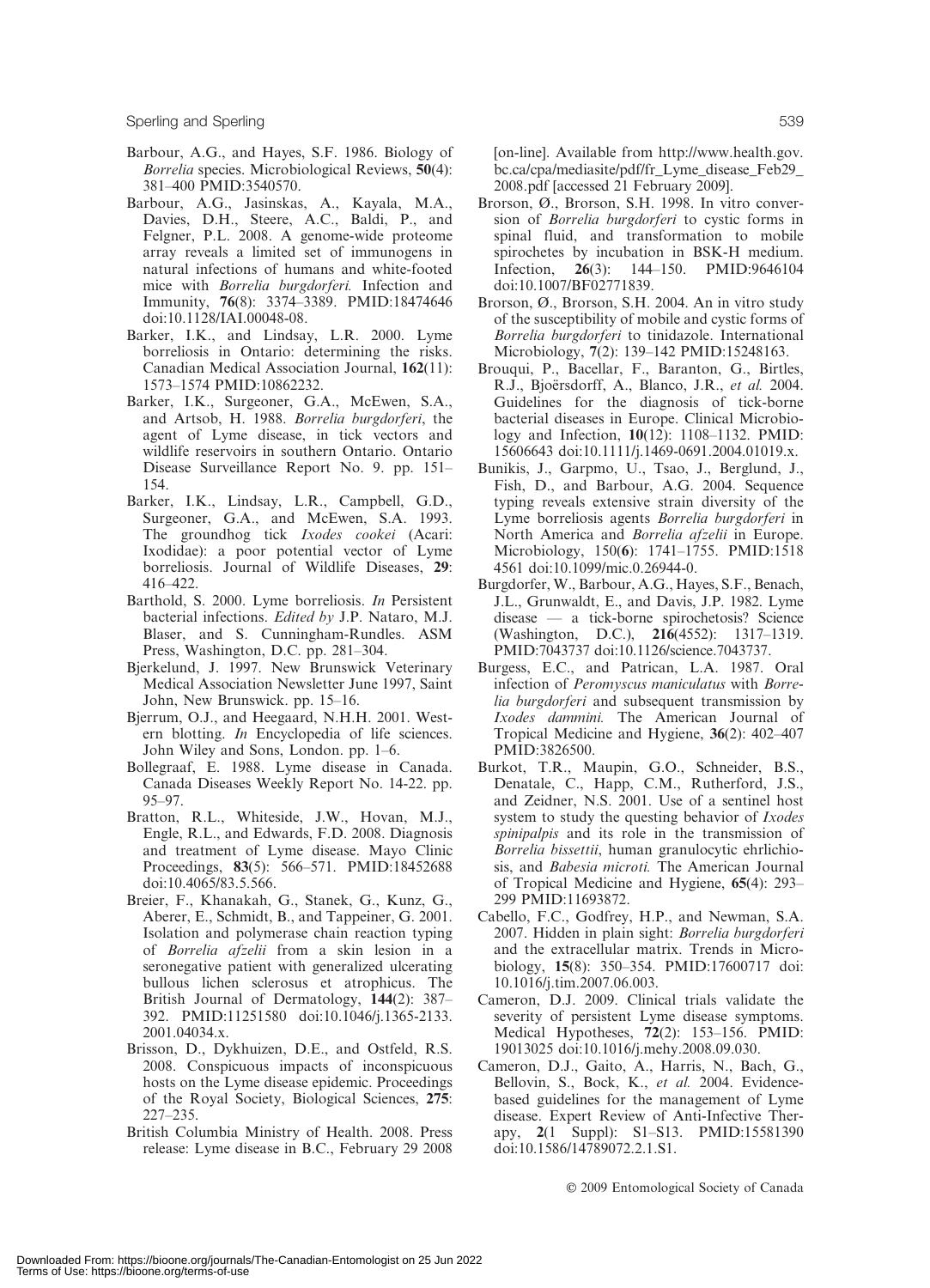- Canadian Lyme Disease Foundation. 2009. Ticks of Canada [online]. Available from http:// www.canlyme.com/tickscanada.html [accessed 25 March 2009].
- Canadian Paediatric Society (CPS). 2009. Lyme disease in Canada: Q and A for paediatricians. Paediatrics and Child Health (Oxford), 14: 103– 105.
- Canadian Public Health Laboratory Network (CPHLN). 2007. The laboratory diagnosis of Lyme borreliosis: guidelines from the Canadian Public Health Laboratory Network. The Canadian Journal of Infectious Diseases and Medical Microbiology. 18(2): 145–148 PMID:18923770.
- Casjens, S., Palmer, N., van Vugt, R., Huang, W.M., Stevenson, B., Rosa, P., et al. 2000. A bacterial genome in flux: the twelve linear and nine circular extrachromosomal DNAs in an infectious isolate of the Lyme disease spirochete Borrelia burgdorferi. Molecular Microbiology, 35(3): 490–516. PMID:10672174 doi:10.1046/ j.1365-2958.2000.01698.x.
- Centers for Disease Control and Prevention (CDC). 1995. Recommendations for test performance and interpretation. In Proceedings of the Second National Conference on Serologic Diagnosis of Lyme Disease. Morbidity and Mortality Weekly Report, 44: 590–591.
- Centers for Disease Control and Prevention (CDC). 2007. Lyme disease — United States, 2003-2005. Morbidity and Mortality Weekly Report, 56(23): 573–576 PMID:17568368.
- Chaconas, G. 2005. Hairpin telomeres and genome plasticity in Borrelia: all mixed up in the end. Molecular Microbiology, 58(3): 625–635. PMID: 16238614 doi:10.1111/j.1365-2958.2005.04872.x.
- Charron, D., and Sockett, P. 2005. Signs of change, signs of trouble: finding the evidence in climate change: preparing for the health impacts. Health Policy Research Bulletin, 11: 27–30.
- Clark, K., Hendricks, A., and Burge, D. 2005. Molecular identification and analysis of Borrelia burgdorferi sensu lato in lizards in the southeastern United States. Applied and Environmental Microbiology, 71(5): 2616–2625. PMID:1587 0353 doi:10.1128/AEM.71.5.2616-2625.2005.
- Clover, J.R., and Lane, R.S. 1995. Evidence implicating nymphal Ixodes pacificus (Acari: Ixodidae) in the epidemiology of Lyme disease in California. The American Journal of Tropical Medicine and Hygiene, **53**(3): 237–240 PMID:7573703.
- Connecticut General Assembly. 2009. An act concerning the use of long-term antibiotics for the treatment of Lyme disease [online]. Available from http://www.cga.ct.gov/asp/cgabillstatus/cg abillstatus.asp?selBillType=Bill&bill\_num=HB-6 200 [accessed 30 May 2009].
- Costero, A. 1990. Identification of the Lyme disease vector in Canada. Canada Diseases Weekly Report No. 16-30. pp. 142–147.
- Craig-Mylius, K.A., Lee, M., Jones, K.L., and Glickstein, L.J. 2009. Arthritogenicity of Borrelia burgdorferi and Borrelia garinii: comparison of infection in mice. The American Journal of Tropical Medicine and Hygiene, 80(2): 252–258 PMID:19190223.
- Crippa, M., Rais, O., and Gern, L. 2002. Investigations on the mode and dynamics of transmission and infectivity of Borrelia burgdorferi sensu stricto and Borrelia afzelii in Ixodes ricinus ticks. Vector Borne and Zoonotic Diseases (Larchmont, N.Y.), 2(1): 3–9. PMID:12656125 doi:10.1089/153036602760260724.
- Cutler, S.J., Moss, J., Fukunaga, M., Wright, D.J.M., Fekade, D., and Warrell, D. 1997. Borrelia recurrentis characterization and comparison with relapsing-fever, Lyme-associated, and other *Borrelia* spp. International Journal of Systematic Bacteriology,  $47(4)$ : 958–968 Systematic Bacteriology,  $47(4)$ : PMID:9336893.
- Doby, J.M., Anderson, J.F., Couatarmanac'h, A., Magnarelli, L.A., and Martin, A. 1987. Lyme disease in Canada with possible transmission by an insect. Zentralblatt für Bakteriologie, Mikrobiologie und Hygiene Series A, 263: 488–490.
- Dolan, M.C., Zeidner, N.S., Gabitzsch, E., Dietrich, G., Borchert, J.N., Poché, R.M., and Piesman, J. 2008. A doxycycline hyclate rodent bait formulation for prophylaxis and treatment of tick-transmitted Borrelia burgdorferi. The American Journal of Tropical Medicine and Hygiene, 78(5): 803–805 PMID:18458316.
- Donta, S.T. 2002. Late and chronic Lyme disease. The Medical Clinics of North America, 86(2): 341–349., vii PMID:11982305 doi:10.1016/ S0025-7125(03)00090-7.
- Donta, S.T. 2003. Macrolide therapy of chronic Lyme disease. Medical Science Monitor, 9: 136– 142.
- Donta, S.T. 2007. Lyme disease guidelines it's time to move forward. Clinical Infectious Diseases, 44(8): 1134–1135, author reply 1137–1139. PMID:17366465 doi:10.1086/51297.
- dosSantos, C., and Kain, K. 1998. Concurrent babesiosis and Lyme disease diagnosed in Ontario. Canada Communicable Disease Report No. 24-12. pp. 1–3.
- Dressler, F., Whalen, J.A., Reinhardt, B.N., and Steere, A.C. 1993. Western blotting in the serodiagnosis of Lyme disease. The Journal of Infectious Diseases, 167(2): 392–400 PMID:8380611.
- Durden, L.A., and Keirans, J.E. 1996. Nymphs of the genus Ixodes (Acari Ixodidae) of the United States:taxonomy, identification key, distribution, hosts, and medical/veterinary importance. Entomological Society of America, Lanham, Maryland, pp. 1–95.
- Egberts, F., Moller, M., Proksch, E., and Schwarz, T. 2008. Multiple erythema migrans — manifestation of systemic cutaneous borreliosis.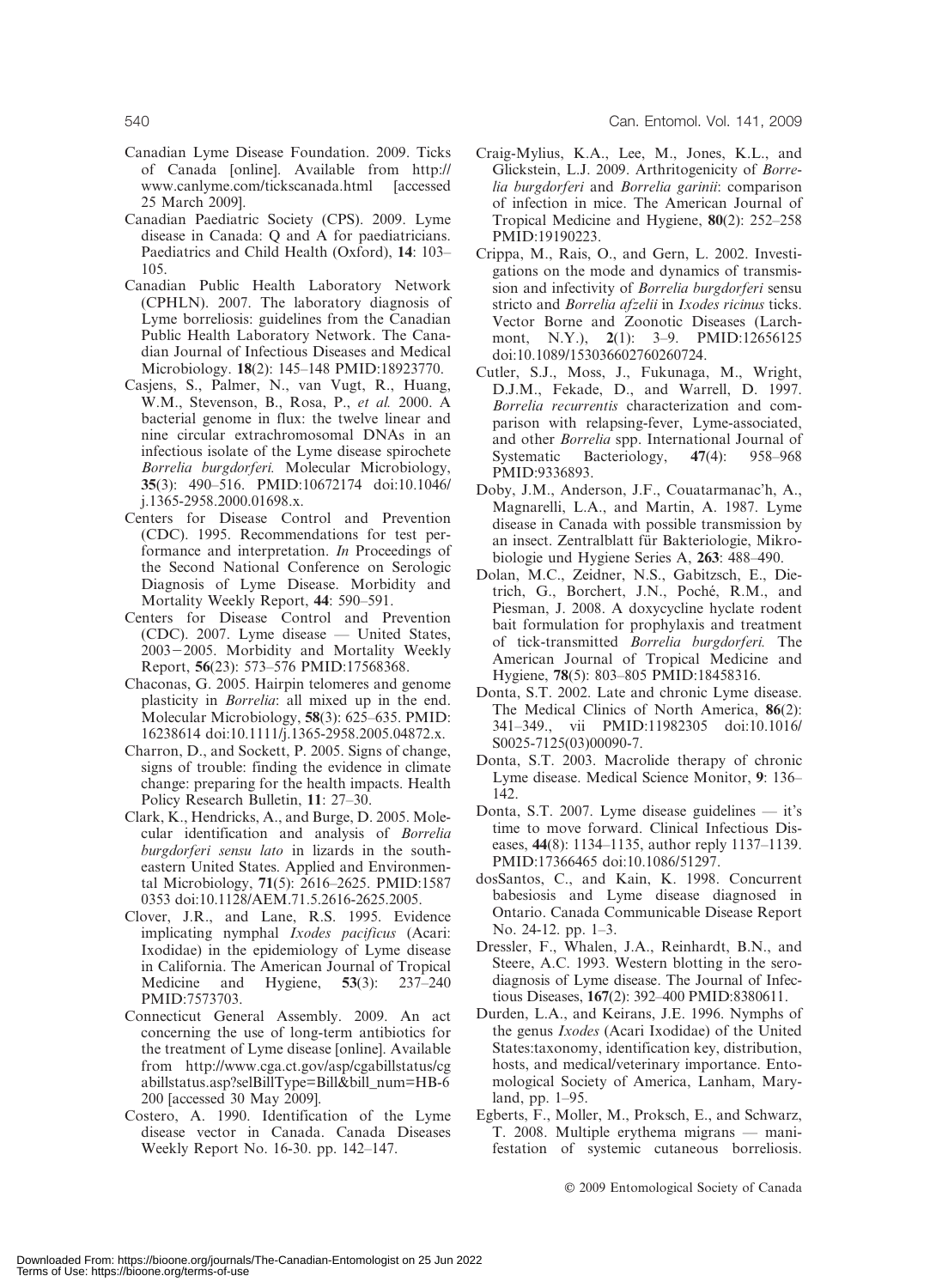Journal of the German Society of Dermatology, 6: 350–353.

- Eisen, L., and Lane, R.S. 2002. Vectors of Borrelia burgdorferi sensu lato. In Lyme borreliosis: biology, epidemiology and control. Edited by J. Gray, O. Kahl, R.S. Lane, and G. Stanek. CABI Publishing, New York.
- Evans, R., Mavin, S., and Ho-Yen, D.O. 2005. Audit of the laboratory diagnosis of Lyme disease in Scotland. Journal of Medical Microbiology, 54(12): 1139–1141. PMID:16278426 doi:10.1099/jmm.0.46003-0.
- Exner, M. 2004. Borrelia spp. In Encyclopedia of medical genomics and proteomics. Volume 1. Part 1. pp. 146–149.
- Falco, R.C., and Fish, D. 1991. Horizontal movement of adult Ixodes dammini (Acari: Ixodidae) attracted to  $CO<sub>2</sub>$ -baited traps. Journal of Medical Entomology, 28(5): 726–729 PMID:1941943.
- Fallon, B.A., Keilp, J.G., Corbera, K.M., Petkova, E., Britton, C.B., Dwyer, E., et al. 2008. A randomized, placebo-controlled trial of repeated IV antibiotic therapy for Lyme encephalopathy. Neurology, 70(13): 992–1003. PMID: 17928580 doi:10.1212/01.WNL.0000284604.611 60.2d.
- Faulde, M.K., and Robbins, R.G. 2008. Tick infestation risk and Borrelia burgdorferi s.l. infection-induced increase in host-finding efficacy of female Ixodes ricinus under natural conditions. Experimental and Applied Acarology, 44: 127–145.
- Fernando, K., Lee, M.-K., Wong, Q., Burgess, K., Durden, L., and Morshed, M. 2008. First Isolation of Borrelia burgdorferi from Ixodes cookei removed from a dog in Alberta. The Canadian Journal of Infectious Diseases and Medical Microbiology, 19: 130.
- Fikrig, E., Barthold, S.W., Marcantonio, N., Deponte, K., Kantor, F.S., and Flavell, R.A. 1992. Roles of OspA, OspB, and flagellin in protective immunity to Lyme borreliosis in laboratory mice. Infection and Immunity, 60(2): 657–661 PMID:1730500.
- Fingerle, V., Liegl, G., Munderloh, U., and Wilske, B. 1998. Expression of outer surface proteins A and C of Borrelia burgdorferi in Ixodes ricinus ticks removed from humans. Medical Microbiology and Immunology, 187(2): 121–126. PMID:9832327 doi:10.1007/s004300050083.
- Forward, K.R. 2005. Lyme Disease: dispelling the myth. The Canadian Journal of Continuing Medical Education, 17: 73–75.
- Fritz, C.L. 2009. Emerging tick-borne diseases. The Veterinary Clinics of North America, Small Animal Practice, 39(2): 265–278. PMID: 19185193 doi:10.1016/j.cvsm.2008.10.019.
- Furman, D.P., and Loomis, E.C. 1984. the ticks of California. Bulletin of the California Insect Survey, 25.
- Gallivan, G.J., Barker, I.K., Artsob, H., Magnarelli, L.A., Robinson, J.T., and Voigt, D.R. 1998. Serologic survey for antibodies to Borrelia burgdorferi in white-tailed deer in Ontario. Journal of Wildlife Diseases, 34(2): 411–414 PMID:9577798.
- Galloway, T.D. 2002. Getting to know your ticks. Blue Jay, 60: 107–112.
- Gammons, M., and Salam, G. 2002. Tick removal. American Family Physician, 66(4): 643–645 PMID:12201558.
- Gatewood, A.G., Liebman, K.A., Vourc'h, G., Bunikis, J., Hamer, S.A., Cortinas, R., et al. 2009. Climate and tick seasonality are predictors of Borrelia burgdorferi genotype distribution. Applied and Environmental Microbiology, 75(8): 2476–2483. PMID:19251900 doi:10.1128/ AEM.02633-08.
- Giery, S.T., and Ostfeld, R.S. 2007. The role of lizards in the ecology of Lyme disease in two endemic zones of the northeastern United States. The Journal of Parasitology, 93(3): 511–517. PMID:17626342 doi:10.1645/GE-1053R1.1.
- Gilbert, M.A., Morton, E.A., Bundle, S.F., and Samuels, D.S. 2007. Artificial regulation of ospC expression in Borrelia burgdorferi. Molecular Microbiology, **63**(4): 1259–1273. PMID: 17257307 doi:10.1111/j.1365-2958.2007.05593.x.
- Ginsberg, H.S., Buckley, P.A., Balmforth, M.G., Zhioua, E., Mitra, S., and Buckley, F.G. 2005. Reservoir competence of native North American birds for the Lyme disease spirochete, Borrelia burgdorfieri. Journal of Medical Entomology, 42(3): 445–449. PMID:15962798 doi:10.1603/ 0022-2585(2005)042[0445:RCONNA]2.0.CO;2.
- Girschick, H.J., Huppertz, H.I., Rüssmann, H., Krenn, V., and Karch, H. 1996. Intracellular persistence of Borrelia burgdorferi in human synovial cells. Rheumatology International, 16(3): 125–132 PMID:8893378 doi:10.1007/BF01409 985.
- Gray, J.S. 1985. A carbon dioxide trap for prolonged sampling of Ixodes ricinus L. populations. Experimental and Applied Acarology, 1(1): 35–44. PMID:3939717 doi:10.1007/BF012 62198.
- Gray, J.S., Kahl, O., Lane, R.S., and Stanek, G. (Editors). 2002. Lyme borreliosis: biology, epidemiology and control. CABI Publishing, New York.
- Gregson, J.D. 1956. The Ixodidae of Canada. Publication 930, Canada Department of Agriculture, Ottawa, Ontario.
- Halperin, J.J., and Wormser, G.P. 2001. Of fleas and ticks on cats and mice.... Archives of Neurology, 58(9): 1345–1347. PMID:11559304 doi:10.1001/archneur.58.9.1345.
- Hanincová, K., Ogden, N.H., Diuk-Wasser, M., Pappas, C.J., Iyer, R., Fish, D., Schwartz, I., and Kurtenbach, K. 2008. Fitness variation of Borrelia burgdorferi sensu stricto strains in mice.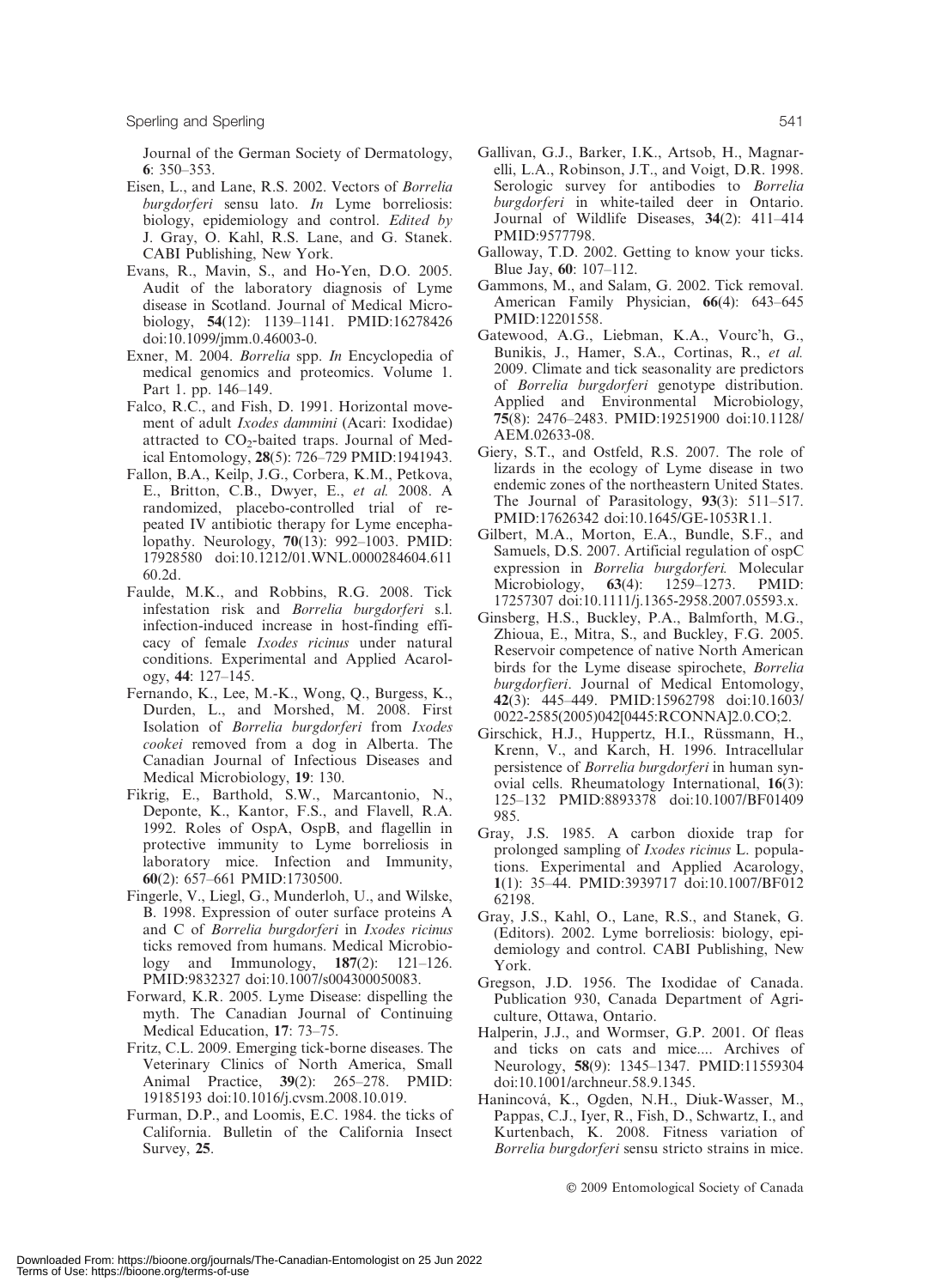Applied and Environmental Microbiology, 74(1): 153–157. PMID:17981941 doi:10.1128/ AEM.01567-07.

- Hassett, A.L., Radvanski, D.C., Buyske, S., Savage, S.V., Gara, M., Escobar, J.I., and Sigal, L.H. 2008. Role of psychiatric comorbidity in chronic Lyme disease. Arthritis and Rheumatism, 59(12): 1742–1749. PMID:19035409 doi:10.1002/art.24314.
- Hildenbrand, P., Craven, D.E., Jones, R., and Nemeskal, P. 2009. Lyme neuroborreliosis: manifestations of a rapidly emerging zoonosis. American Journal of Neuroradiology, 30(6): 1079–1087. PMID:19346313 doi:10.3174/ajnr. A1579.
- Hodzic, E., Feng, S., Holden, K., Freet, K.J., and Barthold, S.W. 2008. Persistence of Borrelia burgdorferi following antibiotic treatment in mice. Antimicrobial Agents and Chemotherapy, 52(5): 1728–1736. PMID:18316520 doi:10.1128/ AAC.01050-07.
- Hojgaard, A., Eisen, R.J., and Piesman, J. 2008. Transmission dynamics of Borrelia burgdorferi s.s. during the key third day of feeding by nymphal Ixodes scapularis (Acari: Ixodidae). Journal of Medical Entomology, 45(4): 732– 736. PMID:18714875 doi:10.1603/0022-2585 (2008)45[732:TDOBBS]2.0.CO;2.
- Holl-Wieden, A., Suerbaum, S., and Girschick, H.J. 2007. Seronegative Lyme arthritis. Rheumatology International, 27(11): 1091–1093. doi:10.1007/s00296-007-0333-6.
- Horobik, V., Keesing, F., and Ostfeld, R.S. 2006. Abundance and Borrelia burgdorferi-infection prevalence of nymphal Ixodes scapularis ticks along forest–field edges. EcoHealth, 3(4): 262– 268. doi:10.1007/s10393-006-0065-1.
- Houhamdi, L., and Raoult, D. 2005. Excretion of living Borrelia recurrentis in feces of infected human body lice. The Journal of Infectious Diseases, 191(11): 1898–1906. PMID:15871124 doi:10.1086/429920.
- Hunfeld, K.P., Ruzic-Sabljic, E., Norris, D.E., Kraiczy, P., and Strle, F. 2005. In vitro susceptibility testing of Borrelia burgdorferi sensu lato isolates cultured from patients with erythema migrans before and after antimicrobial chemotherapy. Antimicrobial Agents and Chemotherapy, 49(4): 1294–1301. PMID:1579 3100 doi:10.1128/AAC.49.4.1294-1301.2005.
- IDEXX Laboratories, Inc. 2008. Incidence of heartworm, Ehrlichia canis, Lyme disease, and anplasmosis in dogs across Canada as determined by the IDEXX SNAP<sup>®</sup>  $3Dx^®$  and  $4Dx^®$ tests. 2007 national incidence study results. IDEXX Laboratories, Inc., Markham, Ontario. pp. 1–13.
- Johnson, R.C., Schmid, G.P., Hyde, F.W., Steigerwalt, A.G., and Brenner, D.J. 1984. Borrelia burgdorferi sp. nov.: etiologic agent of Lyme

disease. International Journal of Systematic Bacteriology, 34: 496–497.

- Joss, A.W.L., Davidson, M.M., Ho-Yen, D.O., and Ludbrook, A. 2003. Lyme disease — what is the cost for Scotland? Public Health, 117(4): 264–273 PMID:12966749 doi:10.1016/S0033-3506(03)000 67-2.
- Jovicić, V.Lj., Grego, E.M., Lako, B.L., Ristović, B.M., Lepsanović, Z.A., and Stajković, N.T. 2003. Improved serodiagnosis of early Lyme borreliosis: immunoblot with local Borrelia afzelii strain. Acta Pathologica, Microbiologica et Immunologica, 111(11): 1053–1059. PMID: 14629271 doi:10.1111/j.1600-0463.2003.apm111 1107.x.
- Kahl, O., Janetzki-Mittmann, C., Gray, J.S., Jonas, R., Stein, J., and de Boer, R. 1998. Risk of infection with Borrelia burgdorferi sensu lato for a host in relation to the duration of nymphal Ixodes ricinus feeding and the method of tick removal. Zentralblatt für Bakteriologie, 287(1– 2): 41–52 PMID:9532263.
- Kahl, O., Gern, L., Eisen, L., and Lane, R.S. 2002. Ecological research on Borrelia burgdorferi sensu lato: terminology and some methodological pitfalls. In Lyme borreliosis: biology, epidemiology and control. Edited by J. Gray, O. Kahl, R.S. Lane, and G. Stanek. CABI Publishing, New York.
- Kain, D.E., Sperling, F.A.H., and Lane, R.S. 1997. Population genetic structure of Ixodes pacificus (Acari: Ixodidae) using allozymes. Journal of Medical Entomology, 34(4): 441–450 PMID: 9220679.
- Kain, D.E., Sperling, F.A.H., Daly, H.V., and Lane, R.S. 1999. Mitochondrial DNA sequence variation in Ixodes pacificus (Acari: Ixodidae). Heredity, 83(4): 378–386. PMID:10583539 doi: 10.1038/sj.hdy.6886110.
- Kaiser, R. 2000. False-negative serology in patients with neuroborreliosis and the value of employing of different borrelial strains in serological assays. Journal of Medical Microbiology, 49(10): 911– 915 PMID:11023188.
- Keirans, J.E., and Clifford, C.M. 1978. The genus Ixodes in the United States: a scanning electron microscope study and key to the adults. Journal of Medical Entomology. Supplement 2.
- Killilea, M.E., Swei, A., Lane, R.S., Briggs, C.J., and Ostfeld, R.S. 2008. Spatial dynamics of Lyme disease: a review. EcoHealth, 5(2): 167– 195. PMID:18787920 doi:10.1007/s10393-008- 0171-3.
- Kosik-Bogacka, D.I., Kuźna-Grygiel, W., and Jaborowska, M. 2007. Ticks and mosquitoes as vectors of Borrelia burgdorferi s. l. in the forested areas of Szczecin. Folia Biologica, 55(3-4): 143– 146. PMID:18274258 doi:10.3409/173491607781 492542.
- Kudryashev, M., Cyrklaff, M., Baumeister, W., Simon, M.M., Wallich, R., and Frischknecht, F.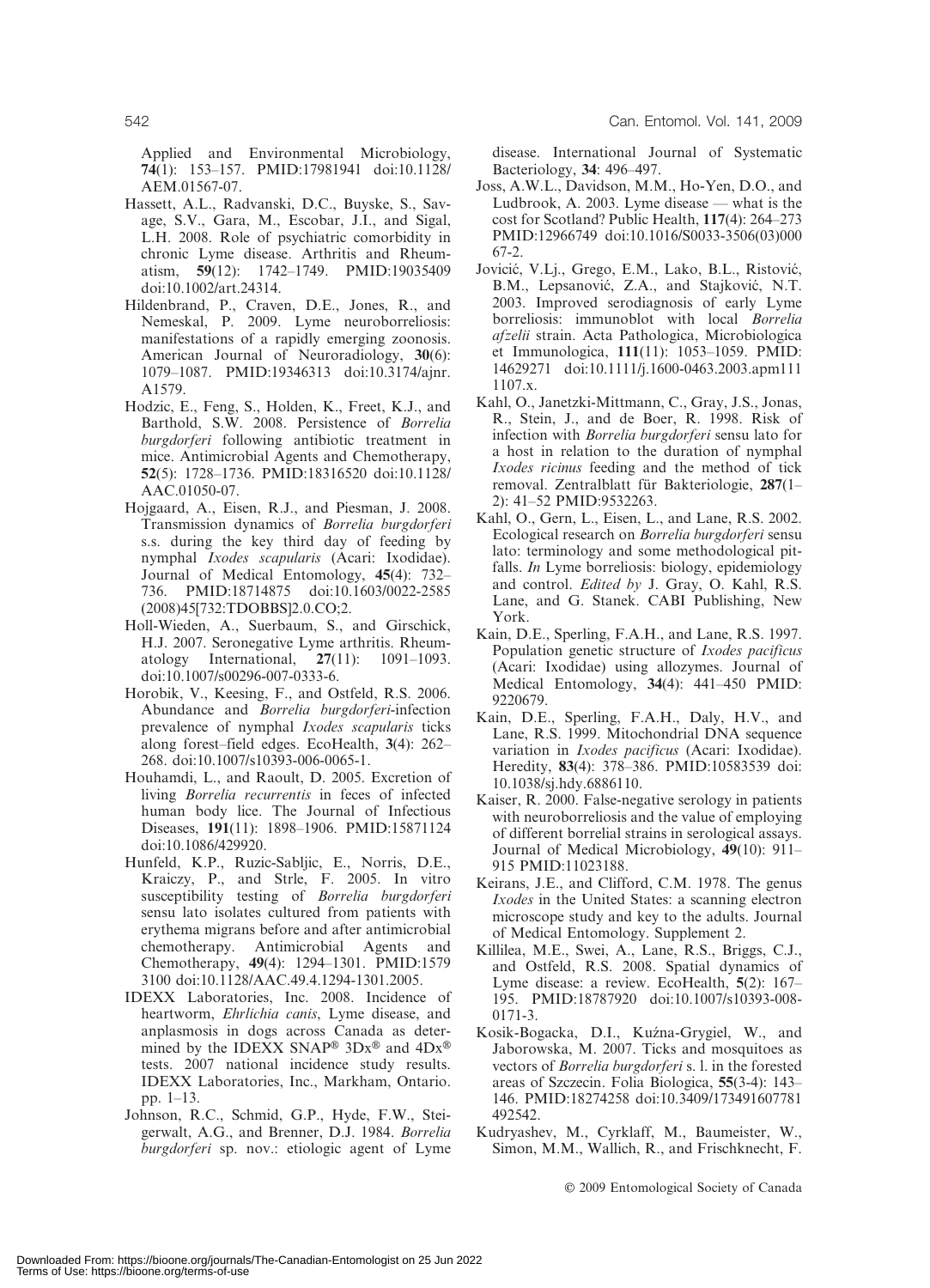2009. Comparative cryo-electron tomography of pathogenic Lyme disease spirochetes. Molecular Microbiology, 71(6): 1415–1434. PMID:1921 0619 doi:10.1111/j.1365-2958.2009.06613.x.

- Kurtenbach, K., Dizij, A., Seitz, H.M., Margos, G., Moter, S.E., Kramer, M.D., et al. 1994. Differential immune responses to Borrelia burgdorferi in European wild rodent species influence spirochete transmission to Ixodes ricinus L. (Acari: Ixodidae). Infection and Immunity, 62(12): 5344–5352 PMID:7960113.
- Kurtenbach, K., Kampen, H., Dizij, A., Arndt, S., Seitz, H.M., Schaible, U.E., and Simon, M.M. 1995. Infestation of rodents with larval Ixodes ricinus (Acari: Ixodidae) is an important factor in the transmission cycle of Borrelia burgdorferi s.l. in German woodlands. Journal of Medical Entomology, 32(6): 807–817 PMID: 8551503.
- Kurtenbach, K., Sewell, H.-S., Ogden, N.H., Randolph, S.E., and Nuttall, P.A. 1998. Serum complement sensitivity as a key factor in Lyme disease ecology. Infection and Immunity, 66(3): 1248–1251 PMID:9488421.
- Kurtenbach, K., De Michelis, S., Etti, S., Schäfer, S.M., Sewell, H.-S., Brade, V., and Kraiczy, P. 2002a. Host association of Borrelia burgdorferi sensu lato — the key role of host complement. Trends in Microbiology, 10(2): 74–79 PMID: 11827808 doi:10.1016/S0966-842X(01)02298-3.
- Kurtenbach, K., Schäfer, S.M., Sewell, H.-S., Peacey, M., Hoodless, A., Nuttall, P.A., and Randolph, S.E. 2002b. Differential survival of Lyme borreliosis spirochetes in ticks that feed on birds. Infection and Immunity, 70(10): 5893– 5895. PMID:12228325 doi:10.1128/IAI.70.10. 5893-5895.2002.
- Kurtenbach, K., Hanincová, K., Tsao, J.I., Margos, G., Fish, D., and Ogden, N.H. 2006. Fundamental processes in the evolutionary ecology of Lyme borreliosis. Nature Reviews Microbiology, 4(9): 660–669. PMID:16894341 doi:10.1038/nrmicro1475.
- Lane, R.S. 1990. Susceptibility of the western fence lizard (Sceloporus occidentalis) to the Lyme borreliosis spirochete (Borrelia burgdorferi). The American Journal of Tropical Medicine and Hygiene, 42(1): 75–82 PMID:2301709.
- Lane, R.S., and Loye, J.E. 1991. Lyme disease in California: interrelationship of ixodid ticks (Acari), rodents, and Borrelia burgdorferi. Journal of Medical Entomology, 28(5): 719–725 PMID:1941942.
- Lane, R.S., Steinlein, D.B., and Mun, J. 2004. Human behaviors elevating exposure to *Ixodes* pacificus (Acari: Ixodidae) nymphs and their associated bacterial zoonotic agents in a hardwood forest. Journal of Medical Entomology, 41(2): 239–248 PMID:15061284.
- Lawrenz, M.B., Hardham, J.M., Owens, R.T., Nowakowski, J., Steere, A.C., Wormser, G.P.,

and Norris, S.J. 1999. Human antibody responses to VlsE antigenic variation protein of Borrelia burgdorferi. Journal of Clinical Microbiology, 37(12): 3997–4004 PMID:10565921.

- Lebech, A.M., Hansen, K., Wilske, B., and Theisen, M. 1994. Taxonomic classification of 29 Borrelia burgdorferi strains isolated from patients with Lyme borreliosis: a comparison of five different phenotypic and genotypic typing schemes. Medical Microbiology and Immunology, 183(6): 325–341. PMID:7541107 doi:10. 1007/BF00196683.
- Levine, J.F., Wilson, M.L., and Spielman, A. 1985. Mice as reservoirs of the Lyme disease spirochete. The American Journal of Tropical Medicine and Hygiene, 34(2): 355–360 PMID:3985277.
- Liang, F.T., Steere, A.C., Marques, A.R., Johnson, B.J.B., Miller, J.N., and Philipp, M.T. 1999. Sensitive and specific serodiagnosis of Lyme disease by enzyme-linked immunosorbent assay with a peptide based on an immunodominant conserved region of Borrelia burgdorferi VlsE. Journal of Clinical Microbiology, 37: 3990–3996 PMID:10565920.
- Liang, F.T., Jacobs, M.B., Bowers, L.C., and Philipp, M.T. 2002. An immune evasion mechanism for spirochetal persistence in Lyme borreliosis. The Journal of Experimental Medicine, 195(4): 415–422. PMID:11854355 doi: 10.1084/jem.20011870.
- Lindquist, E.E., Wu, K.W., and Redner, J.H. 1999. A new species of the tick genus Ixodes (Acari: Ixodidae) parasitic on mustelids (Mammalia: Carnivora in Canada. The Canadian Entomologist, 131: 151–170.
- Lindsay, L.R., Barker, I.K., Surgeoner, G.A., McEwen, S.A., Elliott, L.A., and Kolar, J. 1991. Apparent incompetence of Dermacentor variabilis (Acari: Ixodidae) and fleas (Insecta: Siphonaptera) as vectors of Borrelia burgdorferi in an Ixodes dammini endemic area of Ontario, Canada. Journal of Medical Entomology, 28(5): 750–753 PMID:1941949.
- Lindsay, L.R., Mathison, S.W., Barker, I.K., McEwen, S.A., Gillespie, T.J., and Surgeoner, G.A. 1999a. Microclimate and habitat in relation to Ixodes scapularis (Acari: Ixodidae) populations on Long Point, Ontario, Canada. Journal of Medical Entomology, 36(3): 255–262 PMID:10337093.
- Lindsay, L.R., Mathison, S.W., Barker, I.K., McEwen, S.A., and Surgeoner, G.A. 1999b. Abundance of Ixodes scapularis (Acari: Ixodidae) larvae and nymphs in relation to host density and habitat on Long Point, Ontario. Journal of Medical Entomology, 36(3): 243–254 PMID:10337092.
- Lindsay, R., Artsob, H., Galloway, T., and Horsman, G. 1999c. Vector of Lyme borreliosis, Ixodes scapularis, identified in Saskatchewan.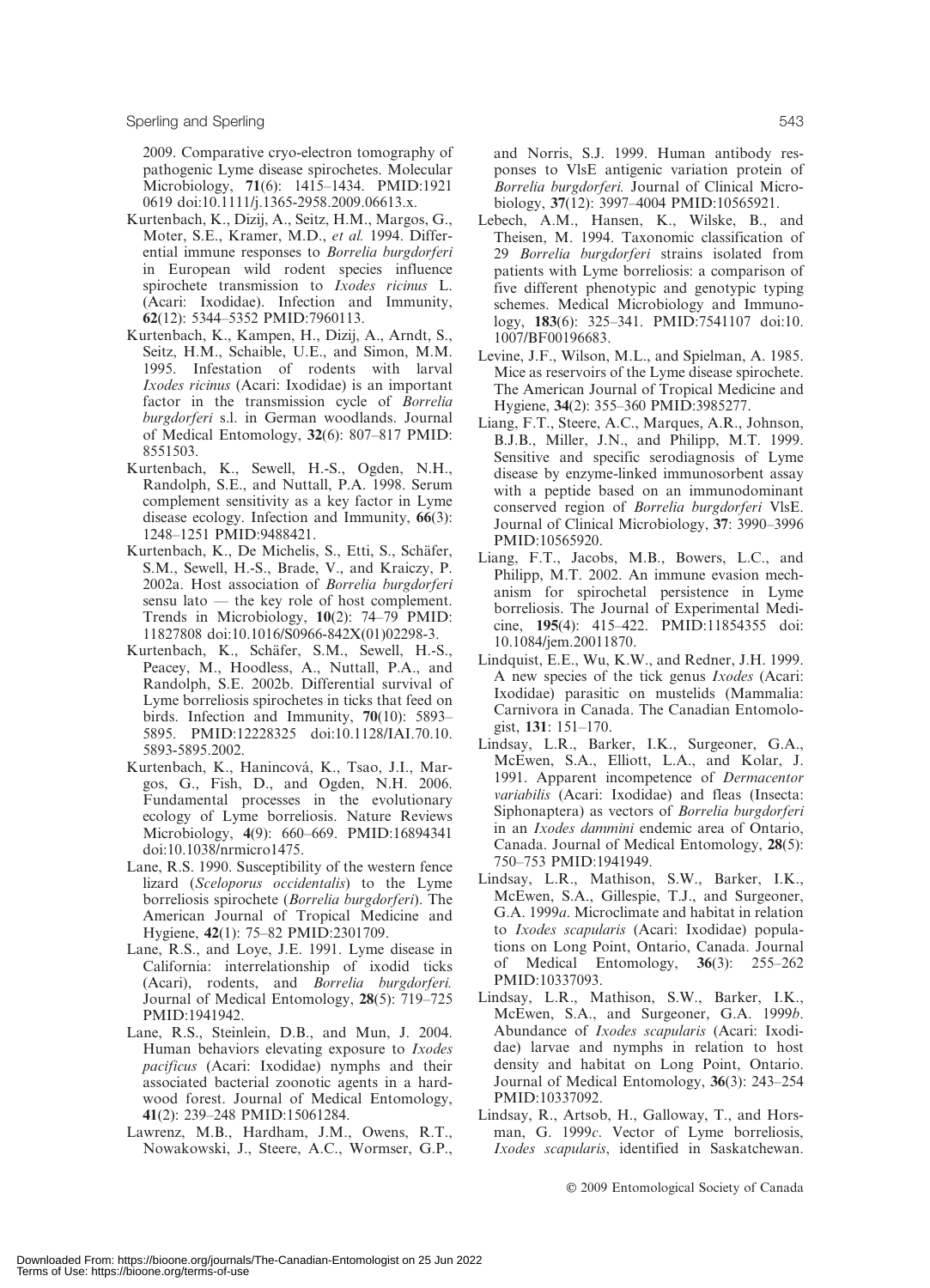Canada Communicable Disease Report, 25(9). pp. 81–83 PMID:10079579.

- Livengood, J.A., and Gilmore, R.D., Jr. 2006. Invasion of human neuronal and glial cells by an infectious strain of Borrelia burgdorferi. Microbes and Infection,  $8(14-15)$ : 2832–2840. PMID: 17045505 doi:10.1016/j.micinf.2006.08.014.
- LoGiudice, K., Ostfeld, R.S., Schmidt, K.A., and Keesing, F. 2003. The ecology of infectious disease: effects of host diversity and community composition on Lyme disease risk. Proceedings of the National Academy of Sciences of the United States of America, 100(2): 567–571. PMID:12525705 doi:10.1073/pnas.0233733100.
- Luger, S.W. 1990. Lyme disease transmitted by a biting fly. The New England Journal of Medicine, 322(24): 1752. PMID:2342543.
- Ma, Y., Sturrock, A., and Weis, J.J. 1991. Intracellular localization of Borrelia burgdorferi within human endothelial cells. Infection and Immunity, 59(2): 671–678 PMID:1987083.
- Mackenzie, S.G. 1990. Lyme disease in Canada. Canada Diseases Weekly Report No. 16-30. pp. 141–142.
- Magnarelli, L.A., Anderson, J.F., and Barbour, A.G. 1986. The etiologic agent of Lyme disease in deer flies, horse flies, and mosquitoes. The Journal of Infectious Diseases, 154(2): 355–358 PMID:2873190.
- Margos, G., Gatewood, A.G., Aanensen, D.M., Hanincová, K., Terekhova, D., Vollmer, S.A., et al. 2008. MLST of housekeeping genes captures geographic population structure and suggests a European origin of Borrelia burgdorferi. Proceedings of the National Academy of Sciences of the United States of America, 105(25): 8730– 8735. PMID:18574151 doi:10.1073/pnas.0800323 105.
- Margulis, L., Maniotis, A., MacAllister, J., Scythes, J., Brorson, O., Hall, J., Krumbein, W.E., and Chapman, M.J. 2009. Spirochete round bodies. Syphilis, Lyme disease and AIDS: resurgence of "the great imitator"? Symbiosis, 47: 51-58.
- Mather, T.N., Nicholson, M.C., Donnelly, E.F., and Matyas, B.T. 1996. Entomologic index for human risk of Lyme disease. American Journal of Epidemiology, 144(11): 1066–1069 PMID: 8942438.
- Mavin, S., Evans, R., Milner, R.M., Chatterton, J.M.W., and Ho-Yen, D.O. 2009. Local Borrelia burgdorferi sensu stricto and Borrelia afzelii strains in a single mixed antigen improves western blot sensitivity. Journal of Clinical Pathology, 62(6): 552–554. PMID:19240047 doi:10.1136/jcp.2008.063461.
- Miklossy, J. 2008. Biology and neuropathology of dementia in syphilis and Lyme disease. In Handbook of clinical neurology; dementias. Volume 89. Edited by C. Duyckaerts and I. Litvan. Elsevier, Amsterdam; New York.
- Miklossy, J., Khalili, K., Gern, L., Ericson, R.L., Darekar, P., Bolle, L., Hurlimann, J., and Paster, B.J. 2004. Borrelia burgdorferi persists in the brain in chronic Lyme neuroborreliosis and may be associated with Alzheimer disease. Journal of Alzheimer's Disease, 6: 639–649.
- Miklossy, J., Kis, A., Radenovic, A., Miller, L., Forro, L., Martins, R., et al. 2006. Beta-amyloid deposition and Alzheimer's type changes induced by Borrelia spirochetes. Neurobiology of Aging, 27(2): 228–236. PMID:15894409 doi:10.1016/ j.neurobiolaging.2005.01.018.
- Miklossy, J., Kasas, S., Zurn, A.D., McCall, S., Yu, S., and McGeer, P.L. 2008. Persisting atypical and cystic forms of Borrelia burgdorferi and local inflammation in Lyme neuroborreliosis. Journal of Neuroinflammation, 5(1): 40. doi:10.1186/1742-2094-5-40 PMID:18817547.
- Moriarty, T.J., Norman, M.U., Colarusso, P., Bankhead, T., Kubes, P., Chaconas, G., and Coburn, J. 2008. Real-time high resolution 3D imaging of the Lyme disease spirochete adhering to and escaping from the vasculature of a living host. PLoS Pathogens, 4(6): e1000090. doi: 10.1371/journal.ppat.1000090 PMID:18566656.
- Moro, M.H., Zegarra-Moro, O.L., Bjornsson, J., Hofmeister, E.K., Bruinsma, E., Germer, J.J., and Persing, D.H. 2002. Increased arthritis severity in mice coinfected with Borrelia burgdorferi and Babesia microti. The Journal of Infectious Diseases, 186(3): 428–431. PMID: 12134242 doi:10.1086/341452.
- Morshed, M.G., Scott, J.D., Fernando, K., Beati, L., Mazerolle, D.F., Geddes, G., and Durden, L.A. 2005. Migratory songbirds disperse ticks across Canada, and first isolation of the Lyme disease spirochete, Borrelia burgdorferi, from the avian tick, Ixodes auritulus. The Journal of Parasitology, 91(4): 780–790. PMID:17089744 doi:10.1645/GE-3437.1.
- Morshed, M.G., Scott, J.D., Fernando, K., Geddes, G., McNabb, A., Mak, S., and Durden, L.A. 2006. Distribution and characterization of Borrelia burgdorferi isolates from Ixodes scapularis and presence in mammalian hosts in Ontario, Canada. Journal of Medical Entomology, 43(4): 762–773. PMID:16892637 doi:10.1603/0022- 2585(2006)43[762:DACOBB]2.0.CO;2.
- Murakami, E. 2009. Tick removal: blister and straw and knot methods [online]. Available from http://www.youtube.com/watch?v=x9dsmFVPD qs [accessed 31 May 2009].
- Nardelli, D.T., Callister, S.M., and Schell, R.F. 2008. Lyme arthritis: current concepts and a change in paradigm. Clinical and Vaccine Immunology; CVI, 15(1): 21–34. PMID:18003 815 doi:10.1128/CVI.00330-07.
- Neelakanta, G., Li, X., Pal, U., Liu, X., Beck, D.S., DePonte, K., et al. 2007. Outer surface protein B is critical for Borrelia burgdorferi adherence and survival within *Ixodes* ticks. PLoS Pathogens,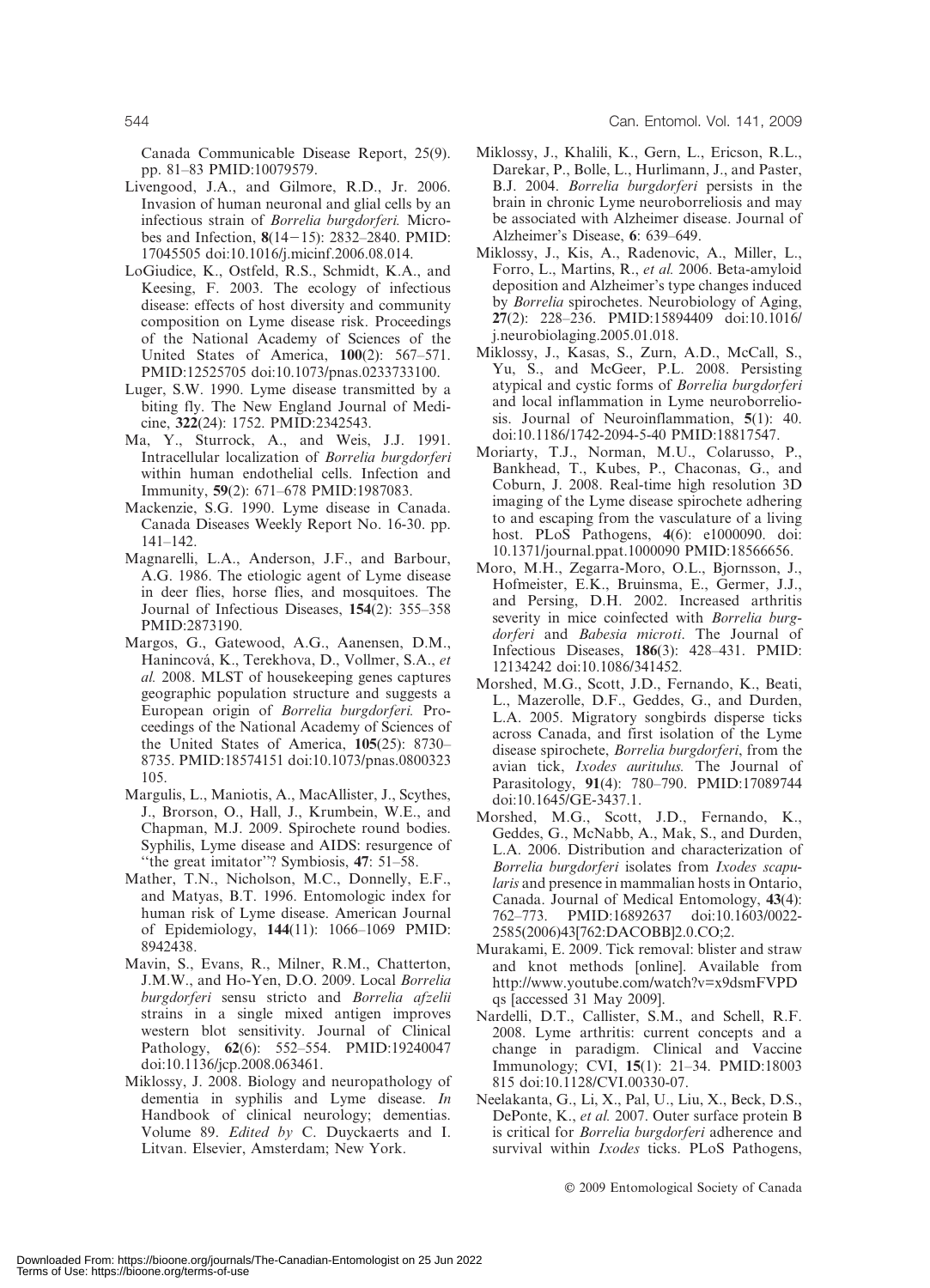Sperling and Sperling 545

3(3): e33. doi:10.1371/journal.ppat.0030033 PMID:17352535.

- Nigrovic, L.E., and Thompson, K.M. 2007. The Lyme vaccine: a cautionary tale. Epidemiology and Infection, 135(1): 1–8. PMID:16893489 doi:10.1017/S0950268806007096.
- Nigrovic, L.E., Thompson, A.D., Fine, A.M., and Kimia, A. 2008. Clinical predictors of Lyme disease among children with a peripheral facial palsy at an emergency department in a Lyme disease-endemic area. Pediatrics, 122(5): e1080– e1085. doi:10.1542/peds.2008-1273 PMID:18931 349.
- Noda, H., Munderloh, U.G., and Kurtti, T.J. 1997. Endosymbionts of ticks and their relationship to Wolbachia spp. and tick-borne pathogens of humans and animals. Applied and Environmental Microbiology, 63(10): 3926–3932 PMID:9327557.
- Norris, S.J. 2006. Antigenic variation with a twist — the *Borrelia* story. Molecular Microbiology, 60(6): 1319–1322 PMID:16796669 doi:10.1111/ j.1365-2958.2006.05204.x.
- Nuttall, G.H.F., and Warburton, C. 1911. Ixodidae. Section II. The genus Ixodes. In Ticks. A monograph of the Ixodoidea. Part II. Edited by G.H.F. Nuttall, C. Warburton, W. F. Cooper, and L.E. Robinson. Cambridge University Press, London, United Kingdom. pp. 133–293.
- Ogden, N.H., Trudel, L., Artsob, H., Barker, I.K., Beauchamp, G., Charron, D.F., et al. 2006. Ixodes scapularis ticks collected by passive surveillance in Canada: analysis of geographic distribution and infection with Lyme borreliosis agent Borrelia burgdorferi. Journal of Medical Entomology, 43(3): 600–609. PMID:16739422 doi:10.1603/0022-2585(2006)43[600:ISTCBP]2.0. CO;2.
- Ogden, N.H., Artsob, H., Lindsay, L.R., and Sockett, P.N. 2008a. Lyme disease: a zoonotic disease of increasing importance to Canadians. Canadian Family Physician, 54(10): 1381–1384 PMID:18854461.
- Ogden, N.H., Bigras-Poulin, M., Hanincová, K., Maarouf, A., O'Callaghan, C.J., and Kurtenbach, K. 2008b. Projected effects of climate change on tick phenology and fitness of pathogens transmitted by the North American tick Ixodes scapularis. Journal of Theoretical Biology, 254(3): 621–632. PMID:18634803 doi:10. 1016/j.jtbi.2008.06.020.
- Ogden, N.H., Lindsay, L.R., Hanincová, K., Barker, I.K., Bigras-Poulin, M., Charron, D.F., et al. 2008c. Role of migratory birds in introduction and range expansion of Ixodes scapularis ticks and of Borrelia burgdorferi and Anaplasma phagocytophilum in Canada. Applied and Environmental Microbiology, 74(6): 1780–1790. PMID:18245258 doi:10.1128/AEM.01982-07.
- Ogden, N.H., Lindsay, L.R., Morshed, M., Sockett, P.N., and Artsob, H. 2008d. The rising

challenge of Lyme borreliosis in Canada. Canada Communicable Disease Report, 34(1): 1–19. PMID:18290267–19.

- Oksi, J., Marjamäki, M., Nikoskelainen, J., and Viljanen, M.K. 1999. Borrelia burgdorferi detected by culture and PCR in clinical relapse of disseminated Lyme borreliosis. Annals of Medicine, 31(3): 225–232. PMID:10442678 doi:10.3109/07853899909115982.
- Oliver, J.H., Jr. 1989. Biology and systematics of ticks (Acari: Ixodida). Annual Review of Ecology and Systematics, 20(1): 397–430. doi: 10.1146/annurev.es.20.110189.002145.
- Ouyang, Z., He, M., Oman, T., Yang, X.F., and Norgard, M.V. 2009. A manganese transporter, BB0219 (BmtA), is required for virulence by the Lyme disease spirochete, Borrelia burgdorferi. Proceedings of the National Academy of Sciences of the United States of America, 106(9): 3449–3454. doi:10.1073/pnas.0812999106 PMID:19218460.
- Owen, D.C. 2006. Is Lyme disease always poly microbial? — The jigsaw hypothesis. Medical Hypotheses, 67(4): 860–864 PMID:16814477 doi:10.1016/j.mehy.2006.03.046.
- Pachner, A.R., Basta, J., Delaney, E., and Hulinska, D. 1995. Localization of Borrelia burgdorferi in murine Lyme borreliosis by electron microscopy. The American Journal of Tropical Medicine and Hygiene, 52(2): 128–133 PMID:7872439.
- Pachner, A.R., Dail, D., Li, L., Gurey, L., Feng, S., Hodzic, E., and Barthold, S. 2002. Humoral immune response associated with Lyme borreliosis in nonhuman primates: analysis by immunoblotting and enzyme-linked immunosorbent assay with sonicates or recombinant proteins. Clinical and Diagnostic Laboratory Immunology, 9(6): 1348–1355 PMID:12414773.
- Pal, U., Wang, P., Bao, F., Yang, X., Samanta, S., Schoen, R., et al. 2008. Borrelia burgdorferi basic membrane proteins A and B participate in the genesis of Lyme arthritis. The Journal of Experimental Medicine, 205(1): 133–141. PMID:18166 585 doi:10.1084/jem.20070962.
- Pfister, H.W., Einhäupl, K., Preac-Mursic, V., Wilske, B., and Schierz, G. 1984. The spirochetal etiology of lymphocytic meningoradiculitis of Bannwarth (Bannwarth's syndrome). Journal of Neurology, 231(3): 141–144 PMID:6481420 doi:10.1007/BF00313682.
- Piacentino, J.D., and Schwartz, B.S. 2002. Occupational risk of Lyme disease: an epidemiological review. Occupational and Environmental Medicine, 59(2): 75–84. PMID:11850549 doi:10.1136/ oem.59.2.75.
- Posey, J.E., and Gherardini, F.C. 2000. Lack of a role for iron in the Lyme disease pathogen. Science (Washington, D.C.), 288(5471): 1651– 1653. PMID:10834845 doi:10.1126/science.288. 5471.1651.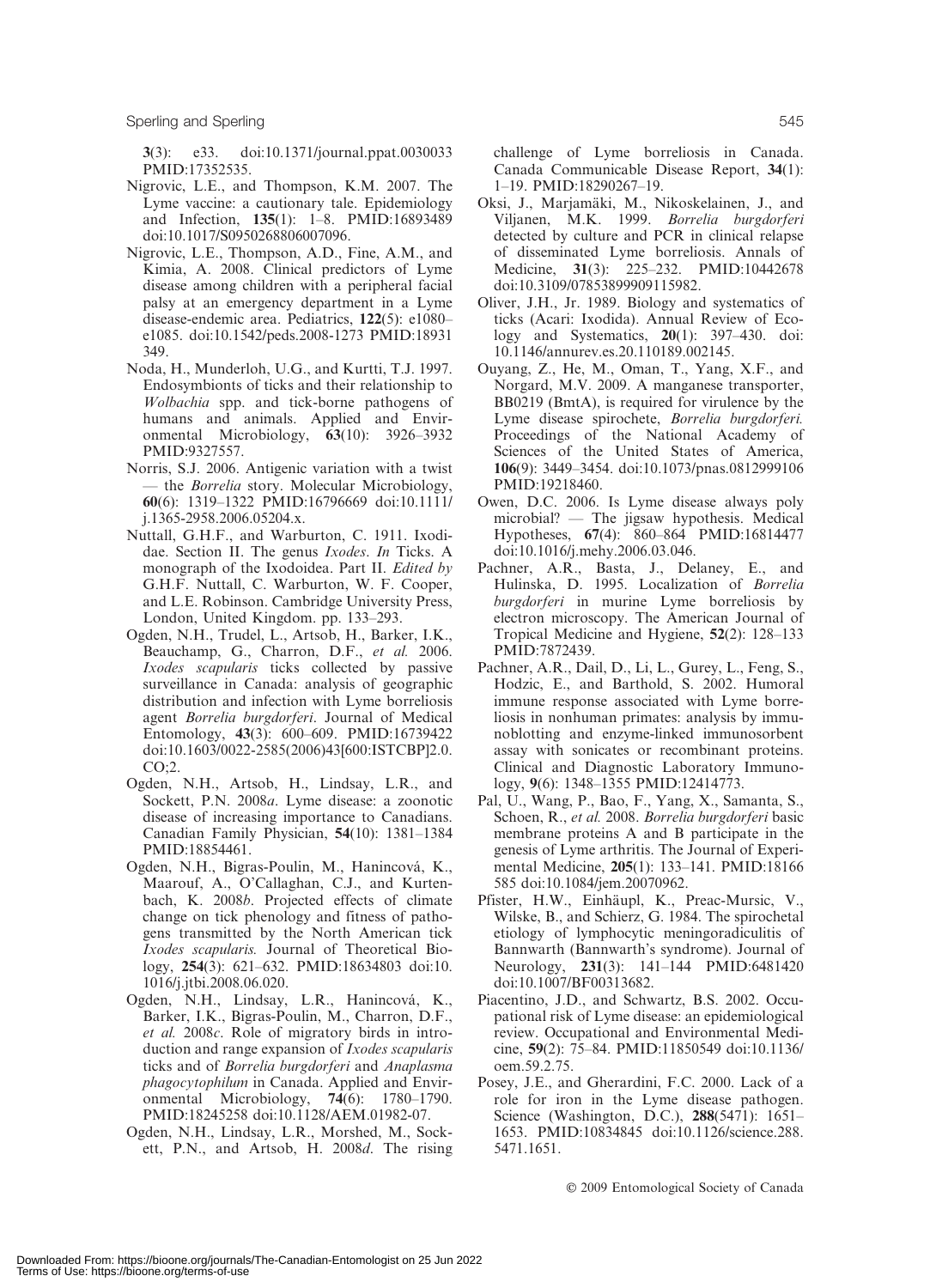- Postic, D., Garnier, M., and Baranton, G. 2007. Multilocus sequence analysis of atypical Borrelia burgdorferi sensu lato isolates — description of Borrelia californiensis sp. nov., and genomospecies 1 and 2. International Journal of Medical Microbiology, 297(4): 263–271 PMID:17374507 doi:10.1016/j.ijmm.2007.01.006.
- Qiu, W.G., Bruno, J.F., McCaig, W.D., Xu, Y., Livey, I., Schriefer, M.E., and Luft, B.J. 2008. Wide distribution of a high-virulence Borrelia burgdorferi clone in Europe and North America. Emerging Infectious Diseases, 14(7): 1097–1104. PMID:18598631 doi:10.3201/eid1407.070880.
- Ramamoorthi, N., Narasimhan, S., Pal, U., Bao, F., Yang, X.F., Fish, D., et al. 2005. The Lyme disease agent exploits a tick protein to infect the mammalian host. Nature (London), 436(7050): 573–577. PMID:16049492 doi:10.1038/nature 03812.
- Rawling, R.A., Strouse, K., and Granato, P.A. 2009. Borrelia burgdorferi and Babesia microti coinfection in a 79-year-old camper. Clinical Microbiology Newsletter, 31(5): 37–39. doi:10. 1016/j.clinmicnews.2009.02.002.
- Ribeiro, J.M.C., and Francischetti, I.M.B. 2003. Role of arthropod saliva in blood feeding: sialome and post-sialome perspectives. Annual Review of Entomology, 48(1): 73–88. PMID:12194906 doi: 10.1146/annurev.ento.48.060402.102812.
- Robertson, J., Guy, E., Andrews, N., Wilske, B., Anda, P., Granström, M., et al. 2000. A European multicenter study of immunoblotting in serodiagnosis of Lyme borreliosis. Journal of Clinical Microbiology, 38(6): 2097–2102 PMID: 10834959.
- Rosa, P.A., Tilly, K., and Stewart, P.E. 2005. The burgeoning molecular genetics of the Lyme disease spirochaete. Nature Reviews Microbiology, 3(2): 129–143. PMID:15685224 doi: 10.1038/nrmicro1086.
- Rosé, C.D., Fawcett, P.T., and Gibney, K.M. 2001. Arthritis following recombinant outer surface protein A vaccination for Lyme disease. The Journal of Rheumatology, 28(11): 2555–2557 PMID:11708435.
- Rudenko, N., Golovchenko, M., Grubhoffer, L., and Oliver, J.H., Jr. 2009. Borrelia carolinensis sp. nov., a new (14th) member of the Borrelia burgdorferi sensu lato complex from the southeastern region of the United States. Journal of Clinical Microbiology, 47(1): 134– 141. PMID:19020062 doi:10.1128/JCM.0118 3-08.
- Rupprecht, T.A., Koedel, U., Fingerle, V., and Pfister, H.-W. 2008. The pathogenesis of Lyme neuroborreliosis: from infection to inflammation. Molecular Medicine (Cambridge, Mass.), 14(3-4): 205–212 PMID:18097481.
- Saah, A.J., and Hoover, D.R. 1997. ''Sensitivity'' and ''specificity'' reconsidered: the meaning of these terms in analytical and diagnostic settings.

Annals of Internal Medicine, 126(1): 91–94 PMID:8992938.

- Salkeld, D.J., Leonhard, S., Girard, Y.A., Hahn, N., Mun, J., Padgett, K.A., and Lane, R.S. 2008. Identifying the reservoir hosts of the Lyme disease spirochete Borrelia burgdorferi in California: the role of the western gray squirrel (Sciurus griseus). The American Journal of Tropical Medicine and Hygiene, 79(4): 535–540 PMID:18840740.
- Schneider, B.S., Schriefer, M.E., Dietrich, G., Dolan, M.C., Morshed, M.G., and Zeidner, N.S. 2008. Borrelia bissettii isolates induce pathology in a murine model of disease. Vector-Borne and Zoonotic Diseases (Larchmont, N.Y.), 8(5): 623–633. PMID:18454594 doi:10.1089/vbz.2007.0251.
- Schroeder, H., Skelly, P.J., Zipfel, P.F., Losson, B., and Vanderplasschen, A. 2009. Subversion of complement by hematophagous parasites. Developmental and Comparative Immunology, 33(1): 5–13. PMID:18762211 doi:10.1016/j.dci.2008. 07.010.
- Schuijt, T.J., Hovius, J.W.R., van Burgel, N.D., Ramamoorthi, N., Fikrig, E., and van Dam, A.P. 2008. The tick salivary protein Salp15 inhibits the killing of serum-sensitive Borrelia burgdorferi sensu lato isolates. Infection and Immunity, 76(7): 2888–2894. PMID:18426890 doi:10.1128/IAI.00232-08.
- Schwan, T.G., Piesman, J., Golde, W.T., Dolan, M.C., and Rosa, P.A. 1995. Induction of an outer surface protein on Borrelia burgdorferi during tick feeding. Proceedings of the National Academy of Sciences of the United States of America, 92(7): 2909–2913. PMID:7708747 doi:10.1073/pnas.92.7.2909.
- Schwan, T.G., Raffel, S.J., Schrumpf, M.E., and Porcella, S.F. 2007. Diversity and distribution of Borrelia hermsii. Emerging Infectious Diseases, 13(3): 436–442 PMID:17552097.
- Scoles, G.A., Broce, A.B., Lysyk, T.J., and Palmer, G.H. 2005. Relative efficiency of biological transmission of Anaplasma marginale (Rickettsiales: Anaplasmataceae) by *Dermacentor* andersoni (Acari: Ixodidae) compared with mechanical transmission by Stomoxys calcitrans (Diptera: Muscidae). Journal of Medical Entomology, 42(4): 668–675. PMID:16119558 doi:10.1603/0022-2585(2005)042[0668:REOBTO] 2.0.CO;2.
- Scott, J.D., Fernando, K., Banerjee, S.N., Durden, L.A., Byrne, S.K., Banerjee, M., Mann, R.B., and Morshed, M.G. 2001. Birds disperse ixodid (Acari: Ixodidae) and Borrelia burgdorferiinfected ticks in Canada. Journal of Medical Entomology, 38(4): 493–500 PMID: 11476328.
- Scott, J.D., Lee, M.-K., Fernando, K., Jorgensen, D.R., Durden, L.A., and Morshed, M.G. 2008. Rapid introduction of Lyme disease spirochete,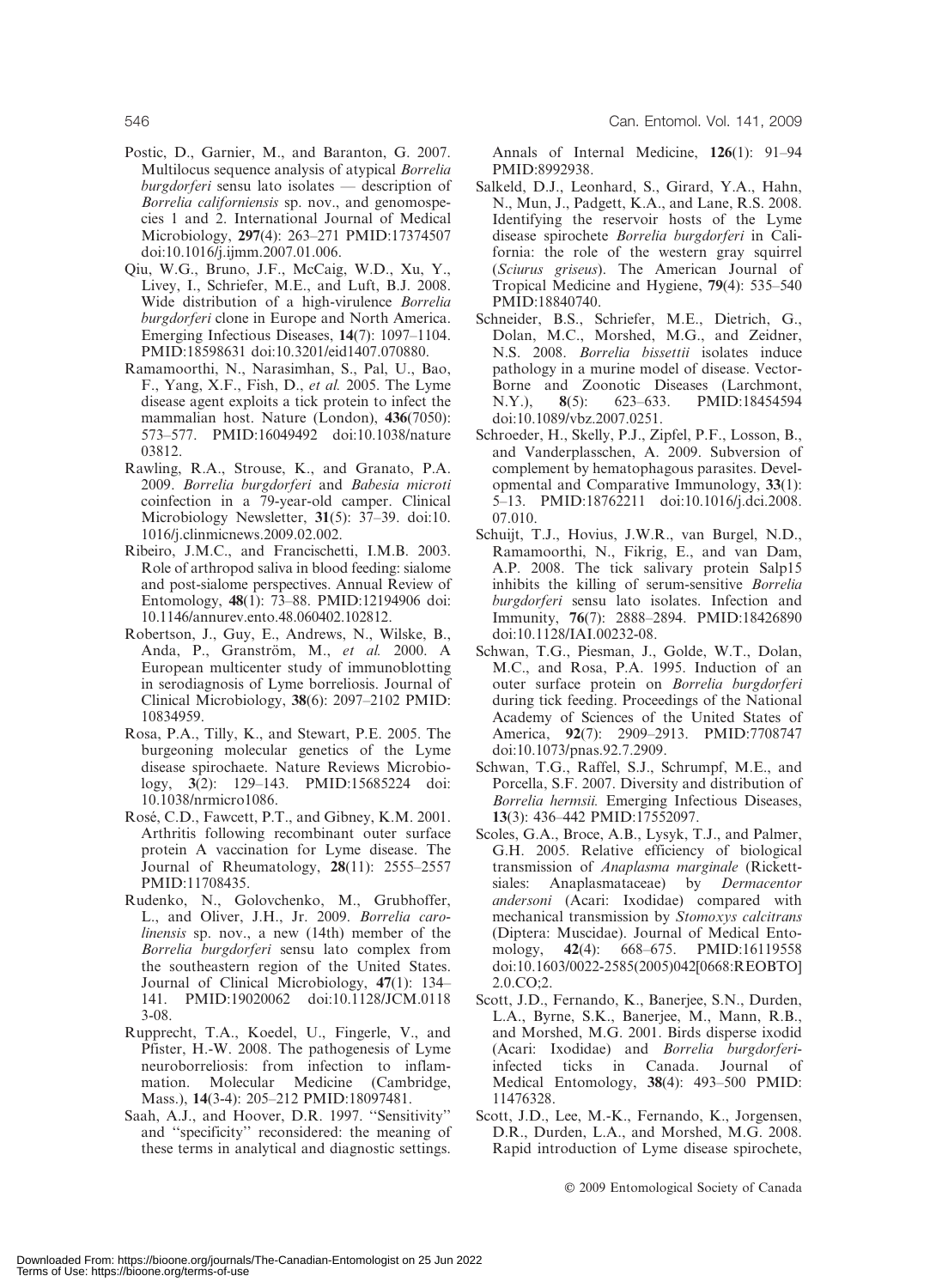Borrelia burgdorferi sensu stricto, in Ixodes scapularis (Acari: Ixodidae) established at Turkey Point Provincial Park, Ontario, Canada. Journal of Vector Ecology, 33(1): 64–69. PMID:18697308 doi:10.3376/1081-1710(2008)33 [64:RIOLDS]2.0.CO;2.

- Shariat, B.M., Freimund, J.A., Wright, S.M., Murphree, C.S., and Thomas, J.T. 2007. Borrelia infection rates in winter ticks (Dermacentor albipictus) removed from white-tailed deer (Odocoileus virginianus) in Cheatham County, Tennessee. Journal of the Tennessee Academy of Science, 82: 57–61.
- Shi, Y., Xu, Q., McShan, K., and Liang, F.T. 2008. Both decorin-binding proteins A and B are critical for the overall virulence of Borrelia burgdorferi. Infection and Immunity, 76(3):<br>1239–1246. PMID:18195034 doi:10.1128/ 1239–1246. PMID:18195034 IAI.00897-07.
- Sigal, L.H., and Hassett, A.L. 2002. Contributions of societal and geographical environments to ''chronic Lyme disease'': the psychopathogenesis and aporology of a new ''medically unexplained symptoms'' syndrome. Environmental Health Perspectives, 110(Supplement 4): 607–611 PMID:12194894.
- Singh, S.K., and Girschick, H.J. 2004. Lyme borreliosis: from infection to autoimmunity. Clinical Microbiology and Infection, 10(7): 598–614. PMID:15214872 doi:10.1111/j.1469- 0691.2004.00895.x.
- Skogman, B.H., Croner, S., Nordwall, M., Eknefelt, M., Ernerudh, J., and Forsberg, P. 2008. Lyme neuroborreliosis in children: a prospective study of clinical features, prognosis, and outcome. The Pediatric Infectious Disease Journal, 27(12): 1089–1094. PMID:19008771 doi:10.1097/ INF.0b013e31817fd423.
- Slowik, T.J., and Lane, R.S. 2009. Feeding preferences of the immature stages of three western North American ixodid ticks (Acari) for avian, reptilian, or rodent hosts. Journal of Medical Entomology, 46(1): 115–122. PMID: 19198525 doi:10.1603/033.046.0115.
- Smith, R.P., Jr., Muzaffar, S.B., Lavers, J., Lacombe, E.H., Cahill, B.K., Lubelczyk, C.B., et al. 2006. Borrelia garinii in seabird ticks (Ixodes uriae), Atlantic coast, North America. Emerging Infectious Diseases, 12(12): 1909–1912 PMID:17326943.
- Sperling, F.A.H., and Roe, A.M. 2009. Molecular dimensions of insect taxonomy. In Insect biodiversity: science and society. *Edited by* R.G. Foottit and P.H. Adler. Blackwell Publishing, Oxford, United Kingdom.
- Steere, A.C. 1989. Lyme disease. The New England Journal of Medicine, 321(9): 586–596 PMID:26 68764.
- Steere, A.C., McHugh, G., Damle, N., and Sikand, V.K. 2008. Prospective study of serologic tests for Lyme disease. Clinical Infectious Diseases,

47(2): 188–195. PMID:18532885 doi:10.1086/ 589242.

- Stevenson, B., von Lackum, K., Riley, S.P., Cooley, A.E., Woodman, M.E., and Bykowski, T. 2006. Evolving models of Lyme disease spirochete gene regulation. Wiener Klinische Wochenschrift, 118(21-22): 643–652. PMID:17 160602 doi:10.1007/s00508-006-0690-2.
- Straubinger, R.K. 2000. Lyme borreliosis in dogs. In Recent advances in canine infectious diseases. Edited by L.E. Carmichael. International Veterinary Information Service, Ithaca, New York.
- Stricker, R.B., and Johnson, L. 2008. Serologic tests for Lyme disease: more smoke and mirrors. Clinical Infectious Diseases, 47(8): 1111–1112, author's reply 1112–1113. PMID:18800935 doi:10.1086/592121.
- Stromdahl, E.Y., Williamson, P.C., Kollars, T.M., JrEvans, S.R., Barry, R.K., Vince, M.A., and Dobbs, N.A. 2003. Evidence of Borrelia lonestari DNA in Amblyomma americanum (Acari: Ixodidae) removed from humans. Journal of Clinical Microbiology, 41(12): 5557–5562. PMID:14662 940 doi:10.1128/JCM.41.12.5557-5562.2003.
- Suffridge, P.J., Smoller, B.R., and Carrington, P.R. 1999. Spiders and Borrelia burgdorferi: no evidence of reservoir occurrence in central Arkansas. International Journal of Dermatology, 38(4): 296–297. PMID:10321947 doi:10. 1046/j.1365-4362.1999.00602.x.
- Summers, B.A., Straubinger, A.F., Jacobson, R.H., Chang, Y.F., Appel, M.J., and Straubinger, R.K. 2005. Histopathological studies of experimental Lyme disease in the dog. Journal of Comparative Pathology, 133(1): 1–13. PMID: 15904927 doi:10.1016/j.jcpa.2004.11.006.
- Terekhova, D., Iyer, R., Wormser, G.P., and Schwartz, I. 2006. Comparative genome hybridization reveals substantial variation among clinical isolates of Borrelia burgdorferi sensu stricto with different pathogenic properties. Journal of Bacteriology, 188(17): 6124–6134. PMID:16923879 doi:10.1128/JB.00459-06.
- Thomas, D.D., Cadavid, D., and Barbour, A.G. 1994. Differential association of Borrelia species with cultured neural cells. The Journal of Infectious Diseases, 169(2): 445–448 PMID:810 6781.
- Tibbles, C.D., and Edlow, J.A. 2007. Does this patient have erythema migrans? Journal of the American Medical Association, 297(23): 2617– 2627. doi:10.1001/jama.297.23.2617.
- Tilly, K., Bestor, A., Jewett, M.W., and Rosa, P. 2007. Rapid clearance of Lyme disease spirochetes lacking OspC from skin. Infection and Immunity, 75(3): 1517–1519. PMID:17158906 doi:10.1128/IAI.01725-06.
- Tilly, K., Rosa, P.A., and Stewart, P.E. 2008. Biology of infection with Borrelia burgdorferi. Infectious Disease Clinics of North America,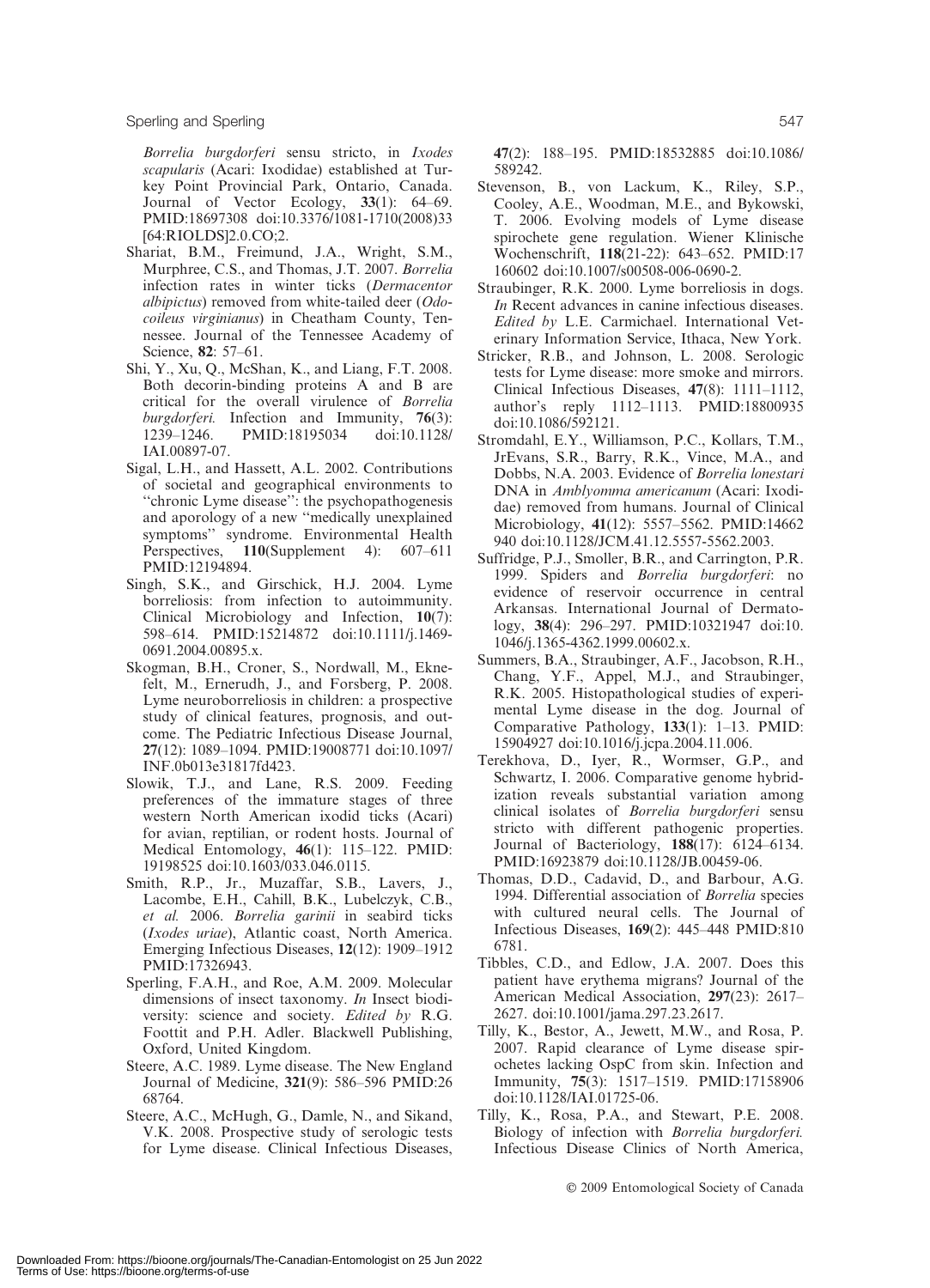22(2): 217–234., v PMID:18452798 doi:10.1016/ j.idc.2007.12.013.

- Tourand, Y., Deneke, J., Moriarty, T.J., and Chaconas, G. 2009. Characterization and in vitro reaction properties of 19 unique hairpin telomeres from the linear plasmids of the Lyme disease spirochete. The Journal of Biological Chemistry, 284(11): 7264–7272. PMID:19122193 doi:10.1074/jbc.M808918200.
- Ullmann, A.J., Lane, R.S., Kurtenbach, K., Miller, M., Schriefer, M.E., Zeldner, N., and Piesman, J. 2003. Bacteriolytic activity of selected vertebrate sera for Borrelia burgdorferi sensu stricto and Borrelia bissettii. Journal of Parasitology, 89(6): 1256–1257. PMID:14740924 doi:10.1645/Ge-30 81RN.
- Vanousová, D., and Hercogová, J. 2008. Lyme borreliosis treatment. Dermatologic Therapy, 21(2): 101–109. PMID:18394084 doi:10.1111/ j.1529-8019.2008.00177.x.
- van Overbeek, L., Gassner, F., van der Plas, C.L., Kastelein, P., Nunes-da Rocha, U., and Takken, W. 2008. Diversity of Ixodes ricinus tick-associated bacterial communities from different forests. FEMS Microbiology Ecology, 66(1): 72–84. PMID:18355299 doi:10.1111/j.1574-6941.2008. 00468.x.
- Vázquez, M., Muehlenbein, C., Cartter, M., Hayes, E.B., Ertel, S., and Shapiro, E.D. 2008. Effectiveness of personal protective measures to prevent Lyme disease. Emerging Infectious Diseases, 14(2): 210–216. PMID:18258112 doi:10. 3201/eid1402.070725.
- Welsh, J., Pretzman, C., Postic, D., Saint Girons, I., Baranton, G., and McClelland, M. 1992. Genomic fingerprinting by arbitrarily primed polymerase chain reaction resolves Borrelia burgdorferi into three distinct phyletic groups. International Journal of Systematic Bacteriology, 42(3): 370–377 PMID:1503971.
- Wesson, D.M., McLain, D.K., Oliver, J.H., Piesman, J., and Collins, F.H. 1993. Investigation of the validity of species status of Ixodes dammini (Acari: Ixodidae) using rDNA. Proceedings of the National Academy of Sciences of the United States of America, 90(21): 10221–10225. PMID:8234280 doi:10.1073/pnas.90.21.10221.
- Whitney, H. 2005. Lyme Disease in Newfoundland. Animal Health Fact Sheet AP053, Newfoundland and Labrador Department of Agriculture, St. John's, Newfoundland.
- Wilske, B., Fingerle, V., and Schulte-Spechtel, U. 2007. Microbiological and serological diagnosis of Lyme borreliosis. FEMS Immunology and Medical Microbiology, 49(1): 13–21. PMID: 17266710 doi:10.1111/j.1574-695X.2006.00139.x.
- Wilson, J.M. 2007. Concerns regarding the Infectious Diseases Society of America Lyme disease clinical practice guidelines. Clinical Infectious Diseases, 44(8): 1135–1137., author's reply 1137– 1139. PMID:17366466 doi:10.1086/513030.
- Wormser, G.P., Dattwyler, R.J., Shapiro, E.D., Halperin, J.J., Steere, A.C., Klempner, M.S., et al. 2006. The clinical assessment, treatment, and prevention of Lyme disease, human granulocytic anaplasmosis, and babesiosis: clinical practice guidelines by the Infectious Diseases Society of America. Clinical Infectious Disease. Clinical Infactious Disease, 45: 1089– 1134.
- Wormser, G.P., Dattwyler, R.J., Shapiro, E.D., Halperin, J.J., Steere, A.C., Klempner, M.S. et al. 2007. Erratum: The clinical assessment, treatment, and prevention of Lyme disease, human granulocytic anaplasmosis, and babesiosis: clinical practice guidelines by the Infectious Diseases Society of America. Clinical Infactious Disease, 45: 941.
- Wormser, G.P., Liveris, D., Hanincová, K., Brisson, D., Ludin, S., Stracuzzi, V.J., et al. 2008. Effect of Borrelia burgdorferi genotype on the sensitivity of C6 and 2-tier testing in North American patients with culture-confirmed Lyme disease. Clinical Infectious Diseases, 47(7): 910– 914. PMID:18724824 doi:10.1086/591529.
- Xu, Q., McShan, K., and Liang, F.T. 2008a. Modification of Borrelia burgdorferi to overproduce OspA or VlsE alters its infectious behaviour. Microbiology, 154(Pt 11): 3420– 3429. PMID:18957595 doi:10.1099/mic.0.2008/ 019737-0.
- Xu, Y., Bruno, J.F., and Luft, B.J. 2008b. Profiling the humoral immune response to Borrelia burgdorferi infection with protein microarrays. Microbial Pathogenesis, 45(5–6): 403–407. PMID:18976702 doi:10.1016/j.micpath.2008.09. 006.
- Yang, X., Coleman, A.S., Anguita, J., Pal, U., and Coburn, J. 2009. A chromosomally encoded virulence factor protects the Lyme disease pathogen against host-adaptive immunity. PLoS Pathogens, 5(3): e1000326. doi:10.1371/journal. ppat.1000326 PMID:19266024.
- Yrjänäinen, H., Hytönen, J., Song, X.Y., Oksi, J., Hartiala, K., and Viljanen, M.-K. 2007. Antitumor necrosis factor-alpha treatment activates Borrelia burgdorferi spirochetes 4 weeks after ceftriaxone treatment in C3H/He mice. The Journal of Infectious Diseases, 195(10): 1489– 1496. PMID:17436229 doi:10.1086/513873.
- Žákovská, A., Nejedla, P., Holíková, A., and Dendis. 2002. Positive findings of Borrelia burgdorferi in Culex (Culex) pipiens pipiens larvae in the surrounding of Brno city determined by the PCR method. Annals of Agricultural and Environmental Medicine, 9(2): 257–259 PMID:12498597.
- Žakovska, A., Janouškovcová, E., Pejchalová, K., Halouzka, J., and Dendis, M. 2008. Identification and characterization of 31 isolates of Borrelia burgdorferi (Spirochaetales, Spirochaetaceae) obtained from various hosts and vectors